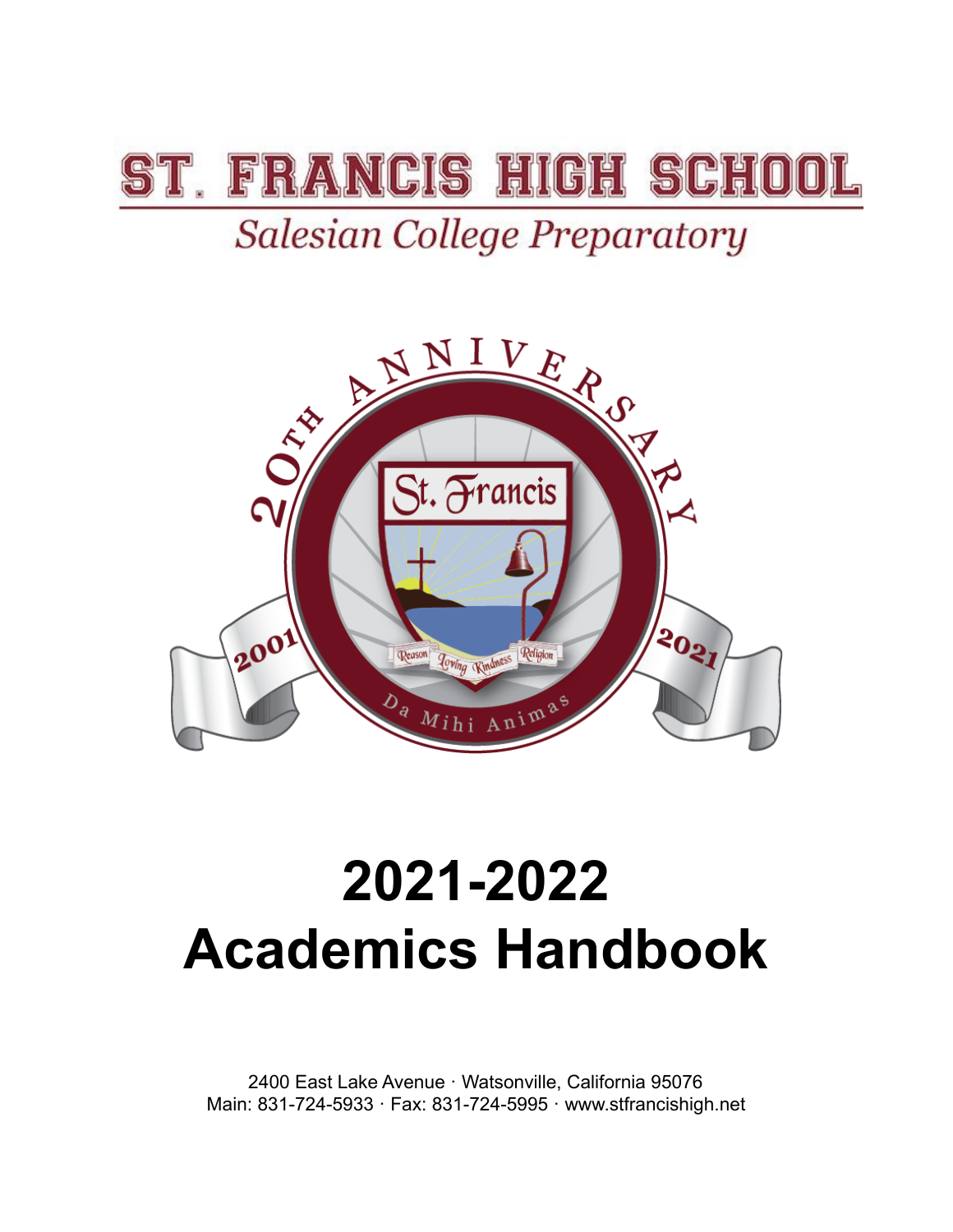### **Table of Contents**

| <b>Chapter 1: St. Francis Documents</b>                     | 5  |
|-------------------------------------------------------------|----|
| <b>Mission Statement</b>                                    | 5  |
| <b>Integral Student Outcomes</b>                            | 5  |
| Philosophy                                                  | 6  |
| <b>Accreditation</b>                                        | 6  |
| <b>Handbook Changes</b>                                     | 6  |
| <b>Chapter 2: SFHS / Family Communication</b>               | 7  |
| <b>Academic Communication</b>                               | 8  |
| <b>Communication with Your Students' Teachers</b>           | 9  |
| <b>General Daily Information</b>                            | 9  |
| To Communicate with a Teacher                               | 9  |
| After both student and parent communicates with the Teacher | 10 |
| Hints for effective email communication with teachers       | 10 |
| Please Also Keep in Mind                                    | 11 |
| <b>Non-custodial Parents</b>                                | 11 |
| <b>Office Hours</b>                                         | 11 |
| Chapter 3: Daily Schedule, Classes,                         | 12 |
| and Routine                                                 | 12 |
| <b>Tutorial</b>                                             | 12 |
| <b>All-School Study</b>                                     | 12 |
| <b>Attendance as it relates to Academics</b>                | 12 |
| <b>Tardiness</b>                                            | 12 |
| <b>Excessive Tardiness</b>                                  | 13 |
| <b>Types of Absences</b>                                    | 13 |
| <b>Discretionary Absences</b>                               | 13 |
| <b>Extended Excused Absences</b>                            | 14 |
| <b>Excessive Absences</b>                                   | 14 |
| Absences and their impact on the Academic Gradebook         | 15 |
| <b>Chapter 4: Academic Expectations</b>                     | 16 |
| <b>Classroom Conduct</b>                                    | 16 |
| <b>Materials</b>                                            | 16 |
| <b>Homework</b>                                             | 16 |
| Course Syllabi                                              | 17 |
| <b>Chapter 5: Schedule</b>                                  | 18 |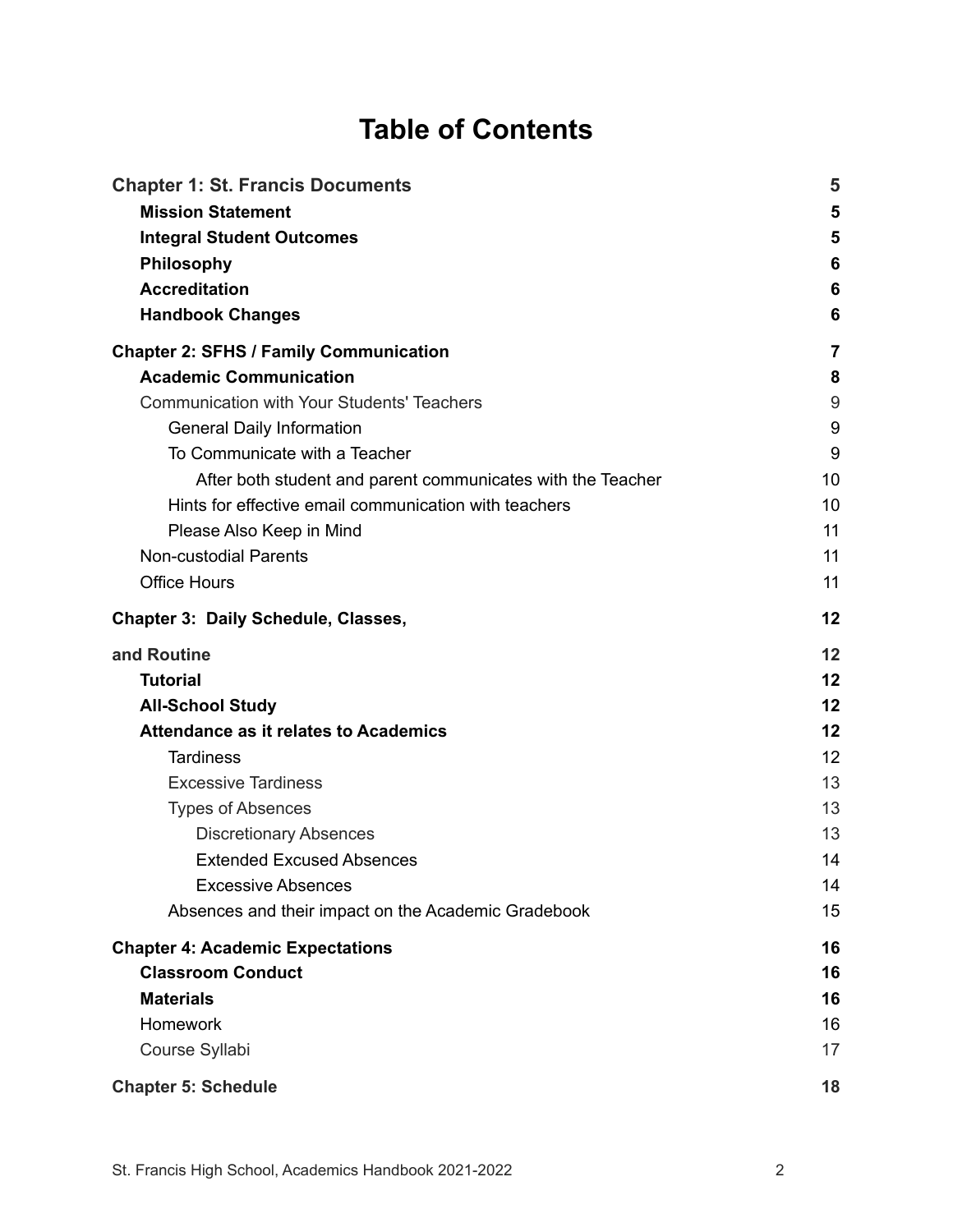| <b>Academic Class Schedule</b>                | 18 |
|-----------------------------------------------|----|
| <b>Course Catalogue</b>                       | 18 |
| <b>Schedule Changes</b>                       | 19 |
| <b>Expanded Learning</b>                      | 19 |
| <b>Biomedical Science Pathway</b>             | 19 |
| Visual & Performing Arts Pathway              | 19 |
| <b>Online Learning Opportunities</b>          | 19 |
| <b>Non-Credit Periods</b>                     | 20 |
| <b>Study Hall</b>                             | 20 |
| <b>Teacher/Office Assistants</b>              | 20 |
| <b>Courses Taken at Other Schools</b>         | 20 |
| <b>Chapter 6: Grade Periods &amp; Grading</b> | 22 |
| <b>Semester Exams</b>                         | 22 |
| <b>Missed Final Exams</b>                     | 22 |
| <b>Report Cards and Progress Reports</b>      | 23 |
| <b>Grade Challenge</b>                        | 23 |
| The Grade Scale                               | 24 |
| <b>Incomplete Grade</b>                       | 24 |
| <b>Grade Point Average</b>                    | 25 |
| <b>Academic Recognition</b>                   | 26 |
| <b>Honor Roll</b>                             | 26 |
| 4.0 Luncheon                                  | 26 |
| <b>Breakfast of Champions</b>                 | 26 |
| National Honor Society (NHS)                  | 26 |
| California Scholarship Federation (CSF)       | 27 |
| <b>Departmental Honor Societies</b>           | 27 |
| <b>Grade Difficulties</b>                     | 27 |
| <b>Academic Probation</b>                     | 28 |
| <b>Failed Courses</b>                         | 28 |
| Semester Grades of "D+"                       | 28 |
| <b>Repairing Grades</b>                       | 29 |
| <b>Athletic Eligibility</b>                   | 29 |
| <b>Chapter 7: Academic Integrity</b>          | 30 |
| <b>Chapter 8: Distance Learning</b>           | 31 |
| <b>Student Expectations</b>                   | 31 |
| Attendance                                    | 31 |
| <b>Behavior Expectations</b>                  | 31 |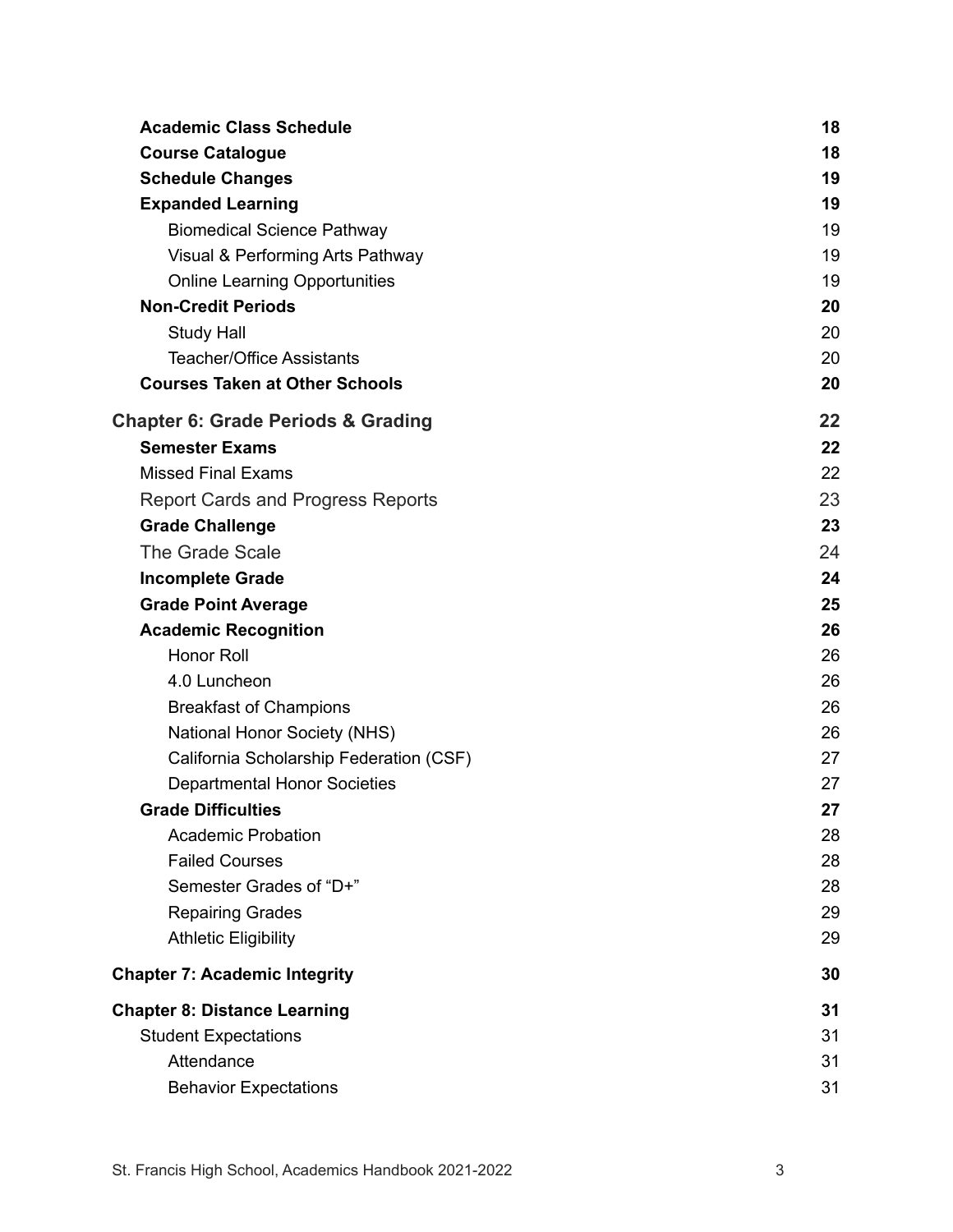| <b>Communication Expectations</b>                             | 32 |
|---------------------------------------------------------------|----|
| <b>Meeting Policies</b>                                       | 32 |
| <b>Helpful Daily Recommendations for Distance Learning</b>    | 32 |
| <b>Chapter 9: Guidance Department &amp; Student Testing</b>   | 33 |
| <b>Counselors</b>                                             | 33 |
| <b>ESAT - Empowering Students' Achievement Team</b>           | 34 |
| <b>Parent Nights</b>                                          | 34 |
| Day to Day Availability                                       | 34 |
| <b>Confidentiality with Guidance Counselors</b>               | 35 |
| <b>Standardized Testing</b>                                   | 35 |
| <b>Naviance</b>                                               | 36 |
| <b>Chapter 10: Graduation</b>                                 | 37 |
| <b>Graduation Requirements</b>                                | 37 |
| Required credits for each Academic Department                 | 37 |
| <b>Graduation Exercises</b>                                   | 38 |
| <b>Post Graduation Exercises</b>                              | 38 |
| <b>Awards at Graduation</b>                                   | 38 |
| Honors of Valedictorian and Salutatorian                      | 39 |
| Valedictorian                                                 | 39 |
| Salutatorian                                                  | 39 |
| The Sister Laura Goedken Award                                | 39 |
| The St. Francis Association Dominic Savio Award               | 39 |
| <b>Graduation Regalia</b>                                     | 40 |
| <b>National Recognition Products</b>                          | 40 |
| <b>Transcripts and Student Records</b>                        | 41 |
| Sending of Transcripts                                        | 41 |
| <b>Chapter 11: Academic Technologies</b>                      | 42 |
| <b>All Electronic Devices</b>                                 | 42 |
| Use of St. Francis email accounts                             | 42 |
| Use of the Internet                                           | 43 |
| Use of the St. Francis iPad & Mobile Device Management System | 43 |
| <b>Virtual Meeting Software</b>                               | 44 |
| Use of Electronic Books ("E-books")                           | 44 |
| <b>Academic Software</b>                                      | 44 |
| <b>Overall use of Technology</b>                              | 45 |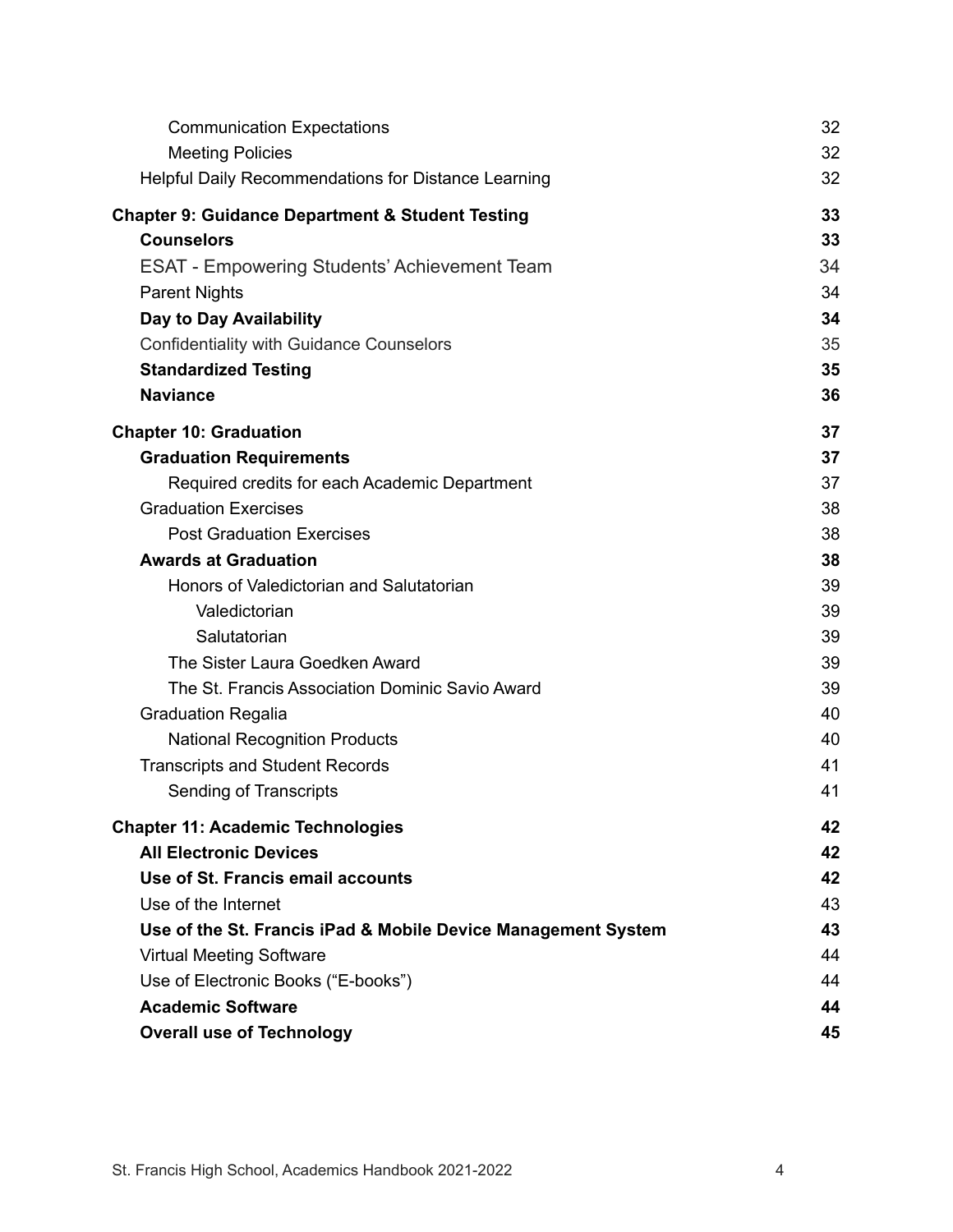## <span id="page-4-0"></span>**Chapter 1: St. Francis Documents**

### <span id="page-4-1"></span>**Mission Statement**

St. Francis High School: Salesian College Preparatory expresses the educational philosophy of reason, religion, and loving kindness of the Salesians of St. John Bosco and works to create a community that fosters emotional, intellectual, spiritual, and physical growth. In partnership with families, St. Francis High School provides students with the foundations of lifelong learning: logical and creative thinking skills, promoting awareness of social justice and peace, and appreciation and respect for others.

### <span id="page-4-2"></span>**Integral Student Outcomes**

St. Francis High School: Salesian College Preparatory **graduates are guided by St. John Bosco's Salesian philosophy of life. They are committed to...**

**Reason:** As creative, critical thinkers and life-long learners who...

- Express themselves and collaborate with superior communication skills;
- Master the arts and sciences for success in college and life beyond high school;
- Utilize talents and abilities while choosing safe, healthy, and well-balanced life decisions; and
- Understand the potential of technology and use it responsibly.

**Religion:** As responsible, spiritual people who...

- Understand the teachings of the Catholic faith and are respectful of all faiths;
- Behave in a way consistent with the belief that they and all others are created "in the image and likeness of God"; and
- Develop and share their spirituality.

**Loving Kindness:** As involved citizens of their communities who...

- Value individual and group diversity and act with compassion toward others;
- Demonstrate authentic leadership with integrity and humility;
- Make their local communities more loving, just, and sustainable through responsible moral decisions and voluntary service; and
- Demonstrate active and informed citizenship to support regional, national, and global communities.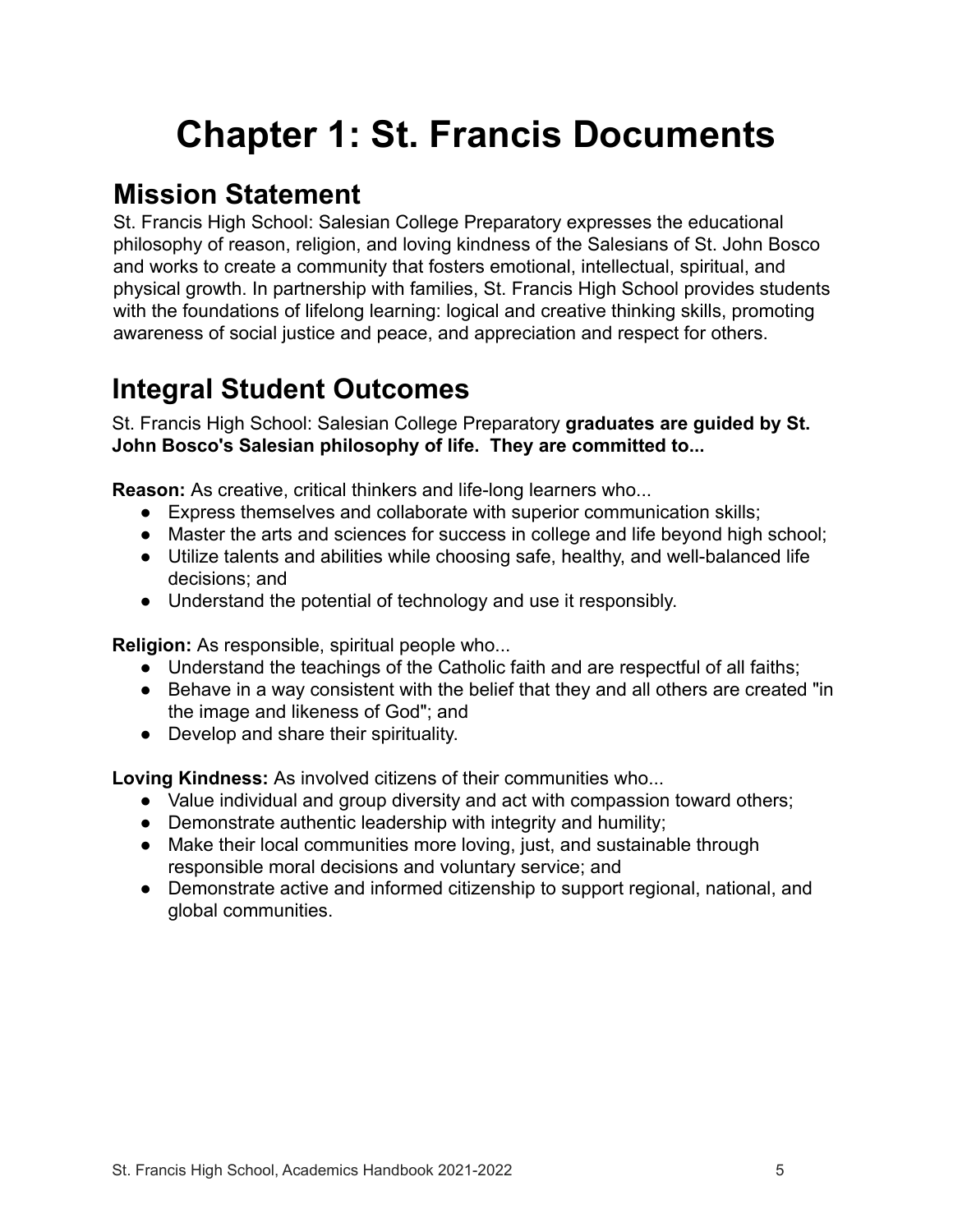### <span id="page-5-0"></span>**Philosophy**

St. Francis High School: Salesian College Preparatory recognizes the importance of a high quality, holistic education for a rapidly changing world. Guided by St. John Bosco's educational philosophy of reason, religion, and loving kindness, and in the spirit of St. Mary Mazzarello, foundress of the Salesian Sisters, St. Francis High School provides a college preparatory education for students from diverse abilities and socioeconomic backgrounds.

The faculty and staff actively seek to provide students with an experience of home, where they feel welcome; school, where they learn 21st century skills for life; church, where they find meaning; and playground, where they celebrate life and others.

Embracing St. John Bosco's vision of community as family, St. Francis High School collaborates as a total Salesian family--students, parents, administrators, teachers, and staff--to achieve the goal of preparing young people to be outstanding citizens of this world and the next.

### <span id="page-5-1"></span>**Accreditation**

St. Francis High School is fully accredited by the Western Catholic Education Association (WCEA), Western Association of Schools and Colleges (WASC), and the Salesians of the Providence of St. Andrews. There is a six year cycle in the accreditation process. In June of 2018, St. Francis High School received a full, sixth year term of accreditation through both WCEA and WASC.

### <span id="page-5-2"></span>**Handbook Changes**

This Academic Handbook is intended to be used in conjunction with the St. Francis High School Student-Family Handbook and the Computer, Internet, Social Media, and iPad Acceptable Use Agreement.

The St. Francis High School Academics Handbook is published via the St. Francis High School website. The St. Francis High School Administration reserves the right to amend this handbook at any time. Amendments will be communicated to parents via the school webpage and written communication.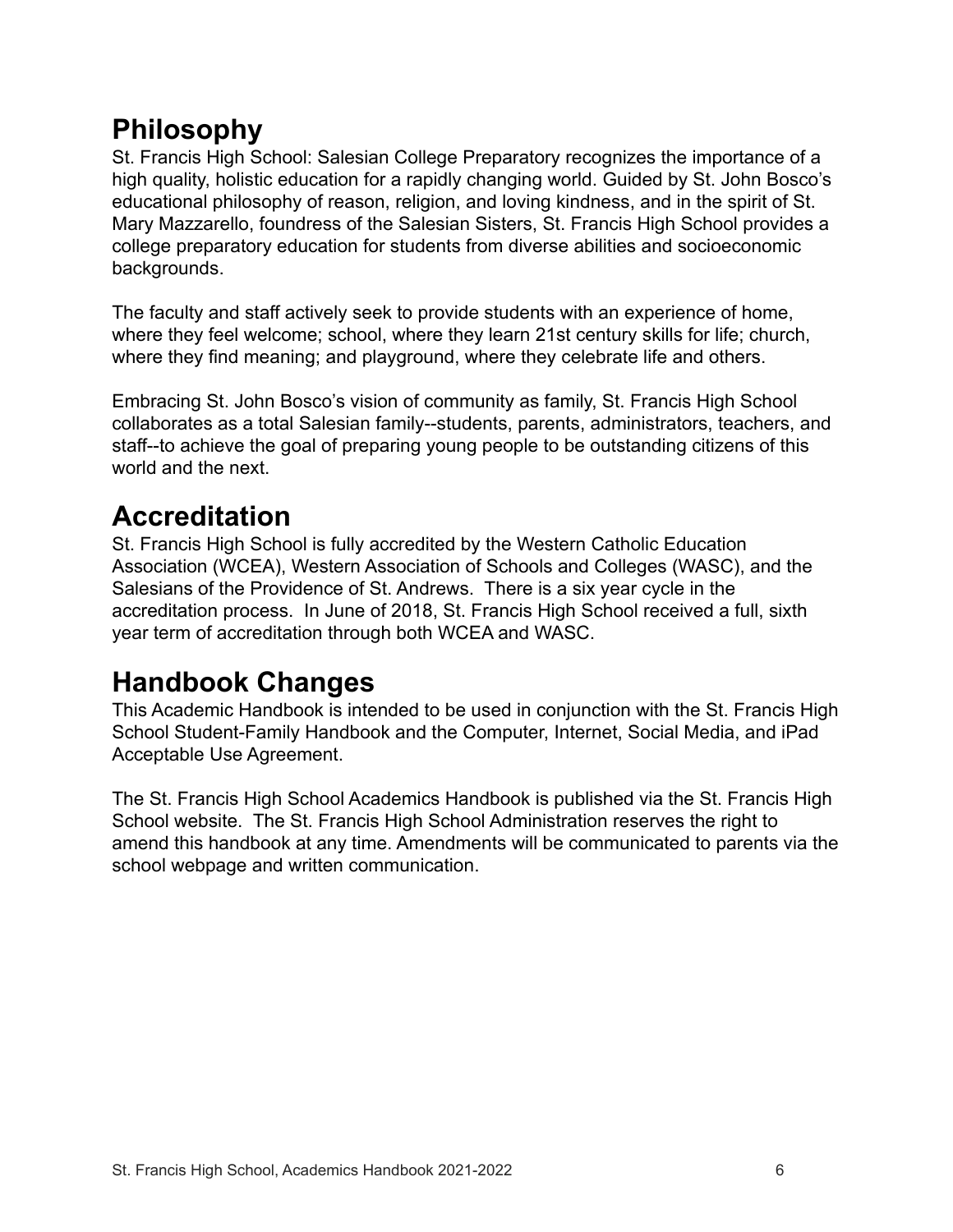## **Chapter 2: SFHS / Family Communication**

<span id="page-6-0"></span>The St. Francis High School community uses a variety of methods to communicate important information to students and parents. Please do NOT disregard these important messages.

These methods include:

- SFHS Website
	- Posting of SFHS Handbooks and other important documents
- FACTS/RenWeb
	- Gradebook updates
	- School and class attendance
	- Email Notifications school wide, class specific, group, and/or individual
	- Regular gradebook notification via email
	- Posting of class specific documents syllabus
- Google Classroom
	- Posting of course documents syllabus, assignments, study guides, announcements
	- Email style communication between students and teachers
		- Parents/Guardians can request viewing access
	- Teachers also use this software platform to collect assignments submitted digitally
- Direct Mail via USPS
	- Semester report cards, letters, honor roll certificates
- Constant Contact Email and Message Delivery
	- Monthly newsletters
	- Important community wide announcements
	- Text messages
- Direct email via the employee email address of [name@stfrancishigh.net](mailto:name@stfrancishigh.net)
- Social media accounts are also used to share information with the wider St. Francis High School community

**Please assist St. Francis in communicating with you by keeping all contact information up-to-date. To update your contact information please communicate directly with the Main Office.**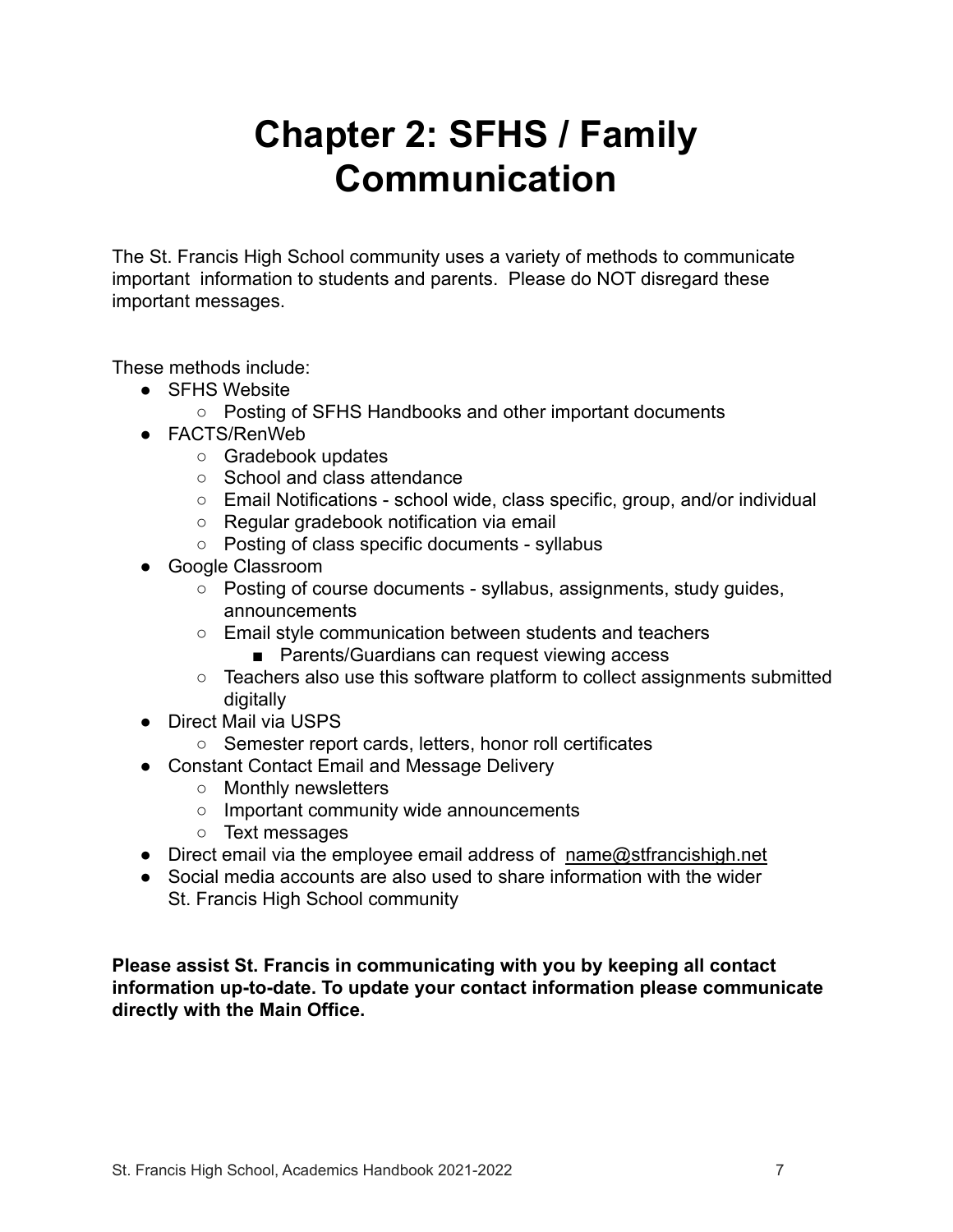### <span id="page-7-0"></span>**Academic Communication**

FACTS/RenWeb is a home to school based collaboration tool. The main office provides log-in information to students and to parents. It is important to note that parents and students have separate log-in accounts.

St. Francis regularly schedules academic progress and behavioral notifications be sent directly from FACTS/RenWeb to parents' email accounts. These emails arrive with a link to a snapshot of a student's academic progress. Students and parents should take the extra few minutes to click into the link and then directly to the additional details regarding specific assignments. These extra steps help avoid incomplete or unsubmitted work to remain.

In addition to the regularly scheduled "push notifications', students and parents have 24-hour access to view a student's attendance and academic progress. Students and parents are expected to check ongoing academic progress using FACTS/RenWeb.

This system allows an instant view of school and class attendance, grades, homework assignments, and general class documents. Teachers may also use Google Classroom to distribute assignments, announcements, and as a tool for students to submit assignments digitally. Parents may also have viewing access to the Google Classroom. They should contact the teacher to request access.

FACTS/RenWeb is not intended to replace a conversation between student and parent or between student and teacher. Those conversations are very important to the growth and maturity of adolescents.

Please remember that in the early weeks of each grading period, when there are very few assignments posted in the gradebook, grades can be easily skewed either positively or negatively.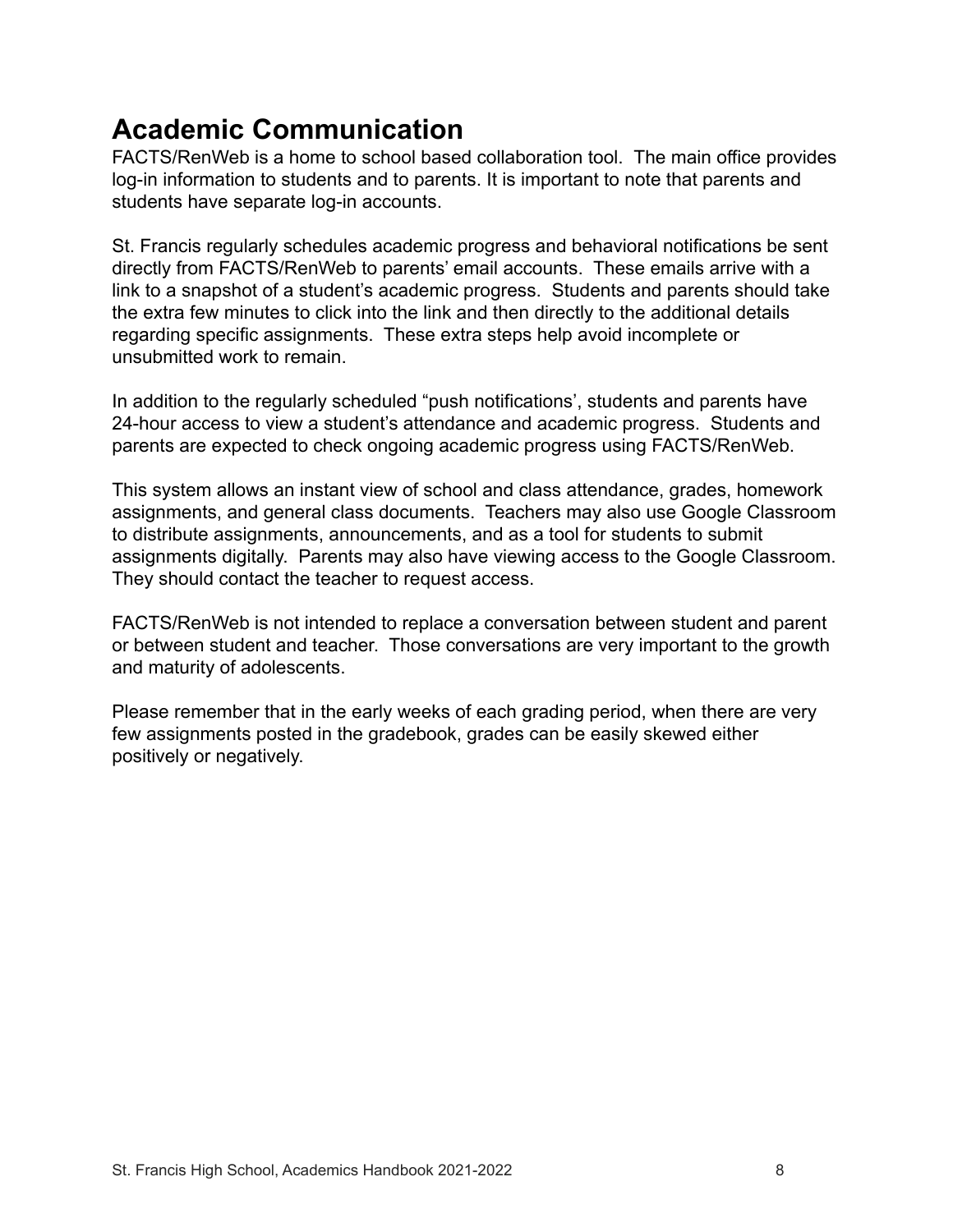### <span id="page-8-0"></span>**Communication with Your Students' Teachers**

Parents, your understanding and awareness of what is going on in your student's classes is important. This guide is to help families get the needed and important information.

#### <span id="page-8-1"></span>**General Daily Information**

As parents, regular information about both WHAT your student is doing and HOW he or she is doing in classes is important. There are two immediate resources available.

- 1. Speak with your student first
	- a. All information about assignments, grades, and class policies has been given to the students directly or through RenWeb or Google Classroom.
	- b. Direct questions to your student about any of these things can help to develop attention and memory skills.
- 2. Use RenWeb and/or Google Classroom
	- a. Information about upcoming assignments, tests, and grades are updated weekly.
	- b. If something is unclear, on FACTS/RenWeb or Google Classroom, please ask your student before contacting the teacher

#### <span id="page-8-2"></span>**To Communicate with a Teacher**

The student should communicate with the teacher directly.

- 1) The most effective way to do this is direct, well timed Student-Teacher
	- conversation. This step is very important for the development of students.
		- It is suggested that students make an appointment to talk with the teacher.
		- In some cases, sending an email may help a student structure the conversation.
		- Parents may want to role play or assist the student in the drafting of her/his thoughts.
		- Students should speak to teachers during break, at lunch, or after school, not in the moments right before or after the class bell.
		- If, after talking to the teacher, resolution cannot be reached, the student and her/his parent(s) should contact the teacher together.
	- 2) The second method to communicate with a teacher is through email
		- Email addresses can be found on the class syllabus, FACTS/RenWeb Parent Portal or the SFHS website.
		- At certain times of the year, teachers receive dozens of emails a day.
			- They work hard to respond appropriately to all.
			- Please be extra patient, particularly if your email was sent in the evening, over the weekend, or during a vacation.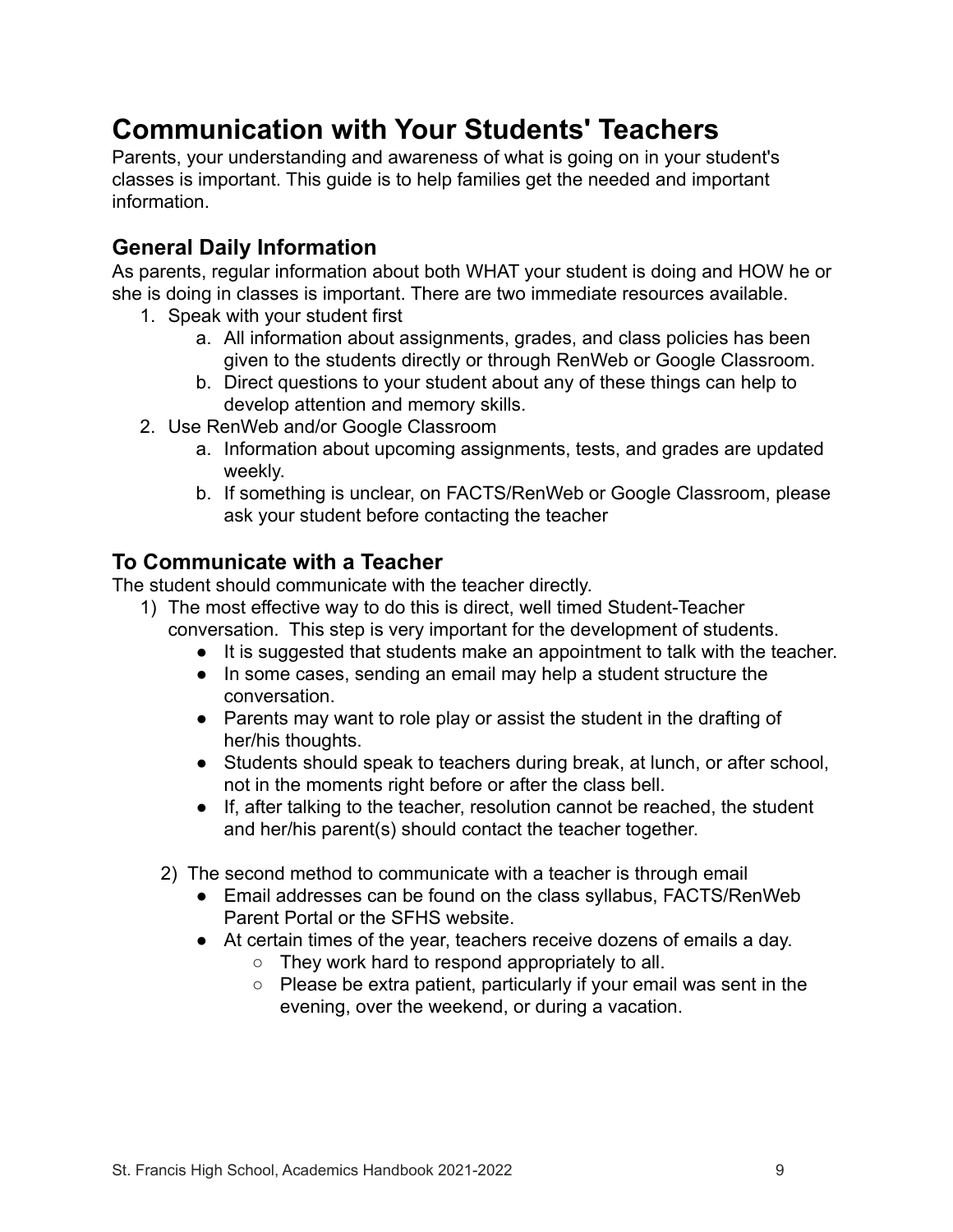- 3) Phone calls can be another alternative for communicating with teachers
	- Many teachers have only direct access to a voicemail box and do not have access to a phone that rings. Therefore they will be unable to pick up a call placed to their extension.
	- Teachers are expected to check their voicemail 1-2 times a week.
	- If you do not get a response through voicemail after 5 days, contact the Main Office at extension 201 or email the teacher and CC the Associate Principal of Academics.
- 4) Parent meeting With the Teacher
	- There are multiple conversations that may be more effective in person.
	- Reach out to the teacher to request the conference to set up a mutually convenient time to meet.
	- Please do not "drop by" to see a teacher without an appointment.
	- Students should attend parent teacher meetings

#### <span id="page-9-0"></span>**After both student and parent communicates with the Teacher**

- If resolution still cannot be reached, the student and parents should notify the Academic Department Chairperson.
- If resolution is still not reached, the Associate Principal of Academics may become involved.

#### <span id="page-9-1"></span>**Hints for effective email communication with teachers**

- 1. Please state your specific question as clearly as possible at the beginning of the email.
- 2. Please focus your questions on your student. Teachers are not permitted by law to comment on other students in the class or other teachers' policies.
- 3. Please include your name in the email so that the teacher knows to whom she or he is responding.
- 4. An administrator should not be contacted until the parent teacher communication has occurred. Please do not CC or BCC another staff member in the email. This includes the Associate Principal of Academics, Principal, etc.
- 5. If a problem should arise, please work constructively with your student's teacher to come to a resolution. We ask that email communication focus on resolution, with temperate language and the assumption of good will on the part of all.
- 6. Please know that most teachers are not able to access their email during the school day, so you will not usually receive an immediate response.
- 7. Feel free to send emails during weekends or holidays, but please do not assume that teachers will access these emails until the next school day. Many teachers (quite reasonably) go offline on weekends and holidays, and we ask that you respect their private time.
- 8. It occasionally happens that an email is lost, misplaced, or not delivered. If after 48 hours you have not received a response, please resend your original email and CC the Associate Principal of Academics. This is the appropriate time to CC a staff member. You can also follow up this second email with a voicemail.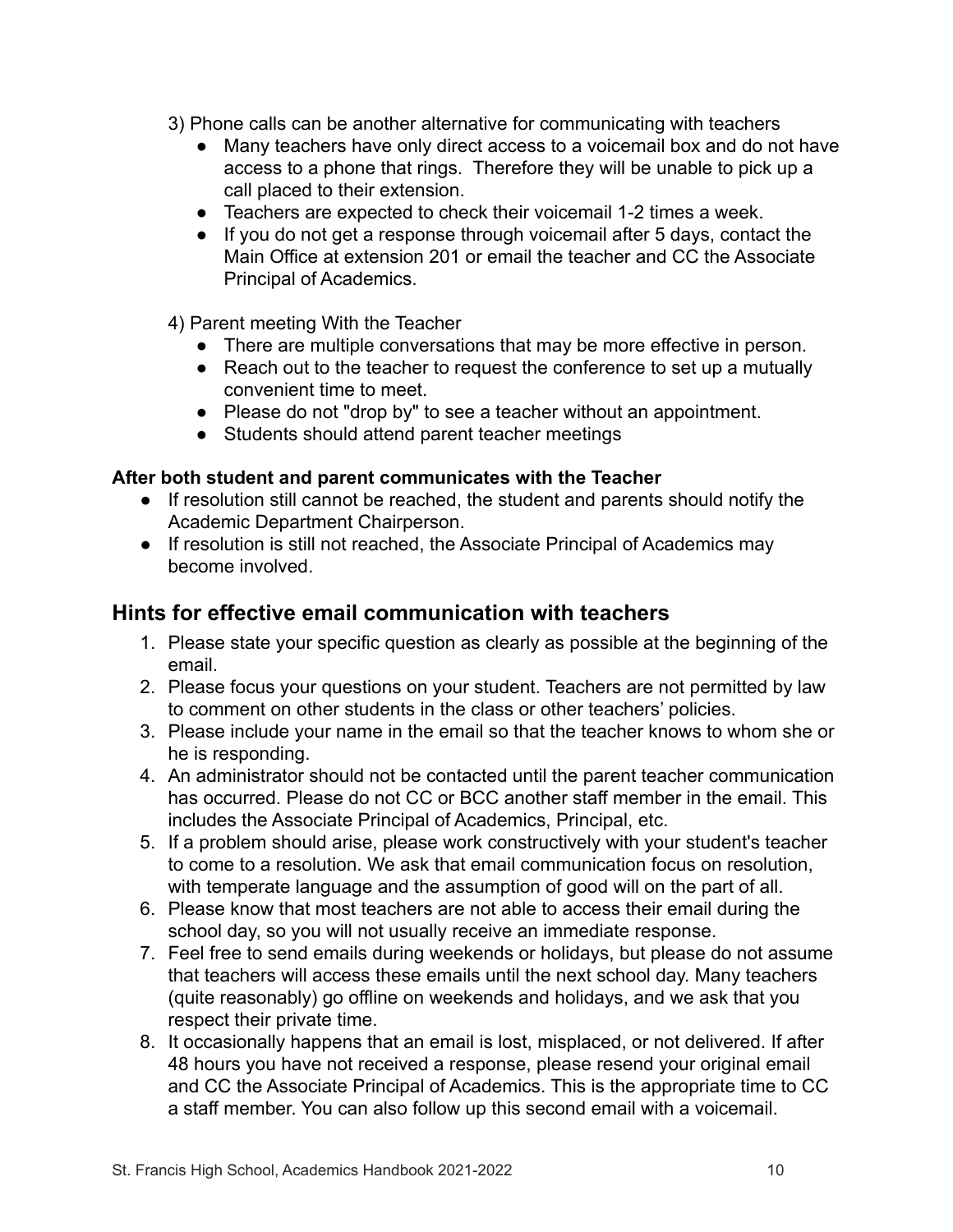#### <span id="page-10-0"></span>**Please Also Keep in Mind**

Our teaching staff is on duty daily from 7:30am until 30 minutes after the closing school bell.

- Please remember that for most of those hours teachers are actively engaged with students whether it be teaching, substituting, accompanying students during lunch, or facilitating Tutorial.
- The Administration expects a teacher's first priority to be the instruction of students so emails and phone calls are returned during their limited periods of free time or after hours.
- St. Francis High School asks that teachers conduct all school business via the school email and phone services.
- Please do not send emails or initiate text messages or phone calls to a teacher at any personal email address or phone number.
- As a family institution, we understand the importance of our employees' time with their own family.
	- Therefore, St. Francis does not expect Faculty/Staff members to access and/or respond to their St. Francis email after 4pm or over the weekend.
		- Please do not expect a return email before the next scheduled school day.
	- If you encounter school employees in the community, please be respectful for their time off, their family time, and refrain from "talking shop".

### <span id="page-10-1"></span>**Non-custodial Parents**

In accordance with the Buckley Amendment, non-custodial parents will be given access to official and unofficial copies of student records and staff will be available to discuss the student's records, unless a Court Order providing otherwise is filed with the school.

### <span id="page-10-2"></span>**Office Hours**

In addition to on campus Tutorial time, teachers will be available to meet with students during the scheduled Virtual Office Hours days. These occur approximately once a month. Their scheduled dates can be found on the [SFHS Website Calendar.](https://www.stfrancishigh.net/apps/pages/index.jsp?uREC_ID=205609&type=d&pREC_ID=1000992)

Students are strongly encouraged to make use of the Office Hours time to check in with each of their teachers. During scheduled office hours, teachers will be available to meet digitally through Zoom.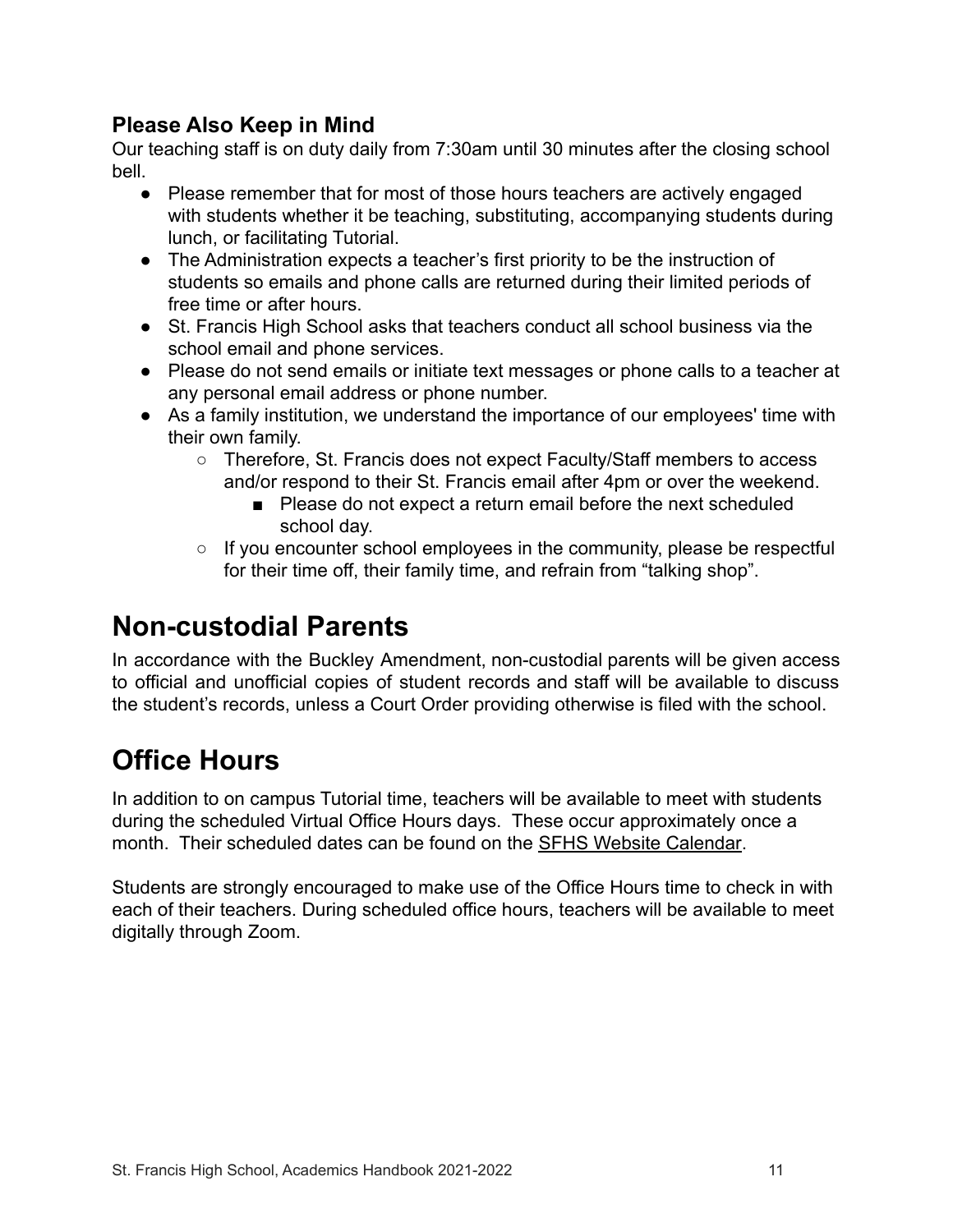## <span id="page-11-1"></span><span id="page-11-0"></span>**Chapter 3: Daily Schedule, Classes, and Routine**

### <span id="page-11-2"></span>**Tutorial**

Teachers are required to be in their classrooms and available for student help during Tutorial.

- Tutorial is each class day from 7:45-8:20am
- Student attendance is optional, but recommended
- Tutorial may be required by a particular teacher.
- Tutorial may also become Mandatory Tutorial if a student is on Academic Probation or has earned a D or F in the most recent grading period

### <span id="page-11-3"></span>**All-School Study**

This is a time for students to meet with teachers, make up tests or quizzes, prepare for their classes or work on group projects.

- Students report to homeroom, then may move to another classroom to study
- Students are expected to remain inside a classroom(s) for the duration of the time period.

### <span id="page-11-4"></span>**Attendance as it relates to Academics**

Students are expected to attend the entire school day and to be on time to each class. It is the parent's responsibility to ensure that appropriate transportation arrangements have been made which enable the student to arrive on time to school each day.

Students are required to attend class and all other scheduled St. Francis assemblies, liturgies, and events unless excused by the Dean of Students. Particular attention should be paid to the dates of final exams in December and May. Those dates must not conflict with discretionary absences for vacations or optional appointments.

#### <span id="page-11-5"></span>**Tardiness**

St. Francis High School expects students to engage in the learning environment during each minute of a class period. When students arrive even a few minutes late, it is disruptive and disrespectful to their teacher and classmates and takes away from their learning.

Students are required to be on time to all of their classes, including Collaboration and homeroom periods.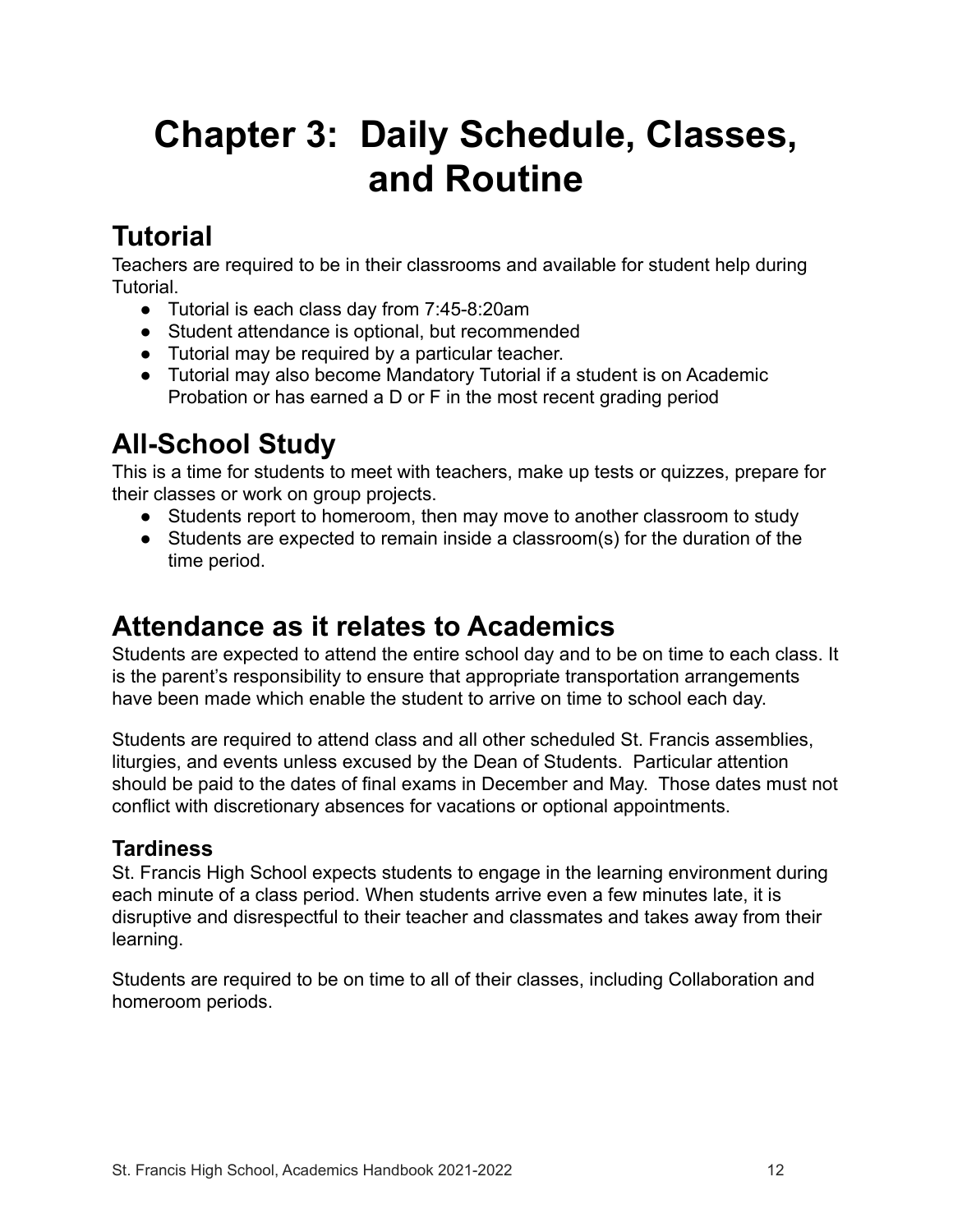#### <span id="page-12-0"></span>**Excessive Tardiness**

More than five (5) tardies in any one quarter is considered excessive. Because excessive tardiness, excused or not excused, undermines the educational process, a student who is excessively tardy may be placed on Attendance Probation by the Dean of Students.

A teacher may place further conditions on attendance policies which can be found in each individual course syllabus.

#### <span id="page-12-1"></span>**Types of Absences**

Absences may fall into one or more categories. Students, parents, and the Faculty/Staff at St. Francis work together for the students' best health and academic interest. While some absences are unavoidable, they all have an impact on individual student and community success.

Types of absences include:

- Excused Absences
	- Typical excused absences:
		- Illness, surgery, or other medical concern
		- Family emergency
		- Death in the family
		- Important appointments that cannot be scheduled outside of school hours
- Unexcused absences
	- Non-SF sports or activity related trips
	- Family vacations
- Discretionary Absences see below
- Extended Excused Absences see below
- Excessive Absences see below

#### <span id="page-12-2"></span>**Discretionary Absences**

- Families are urged to refrain from taking students out of school for family vacations, extended holidays, or trips.
- Missed class time has a detrimental impact on the student's ability to succeed
- It is not the responsibility of teachers to make accommodations for a student who missed class due to discretionary absences.
- Prior to a discretionary absence, the student should request to meet with his/her teachers to discuss the absence and what work will be allowed and/or required.
- It is not expected that students will have the option to make up and/or earn full credit on missed work.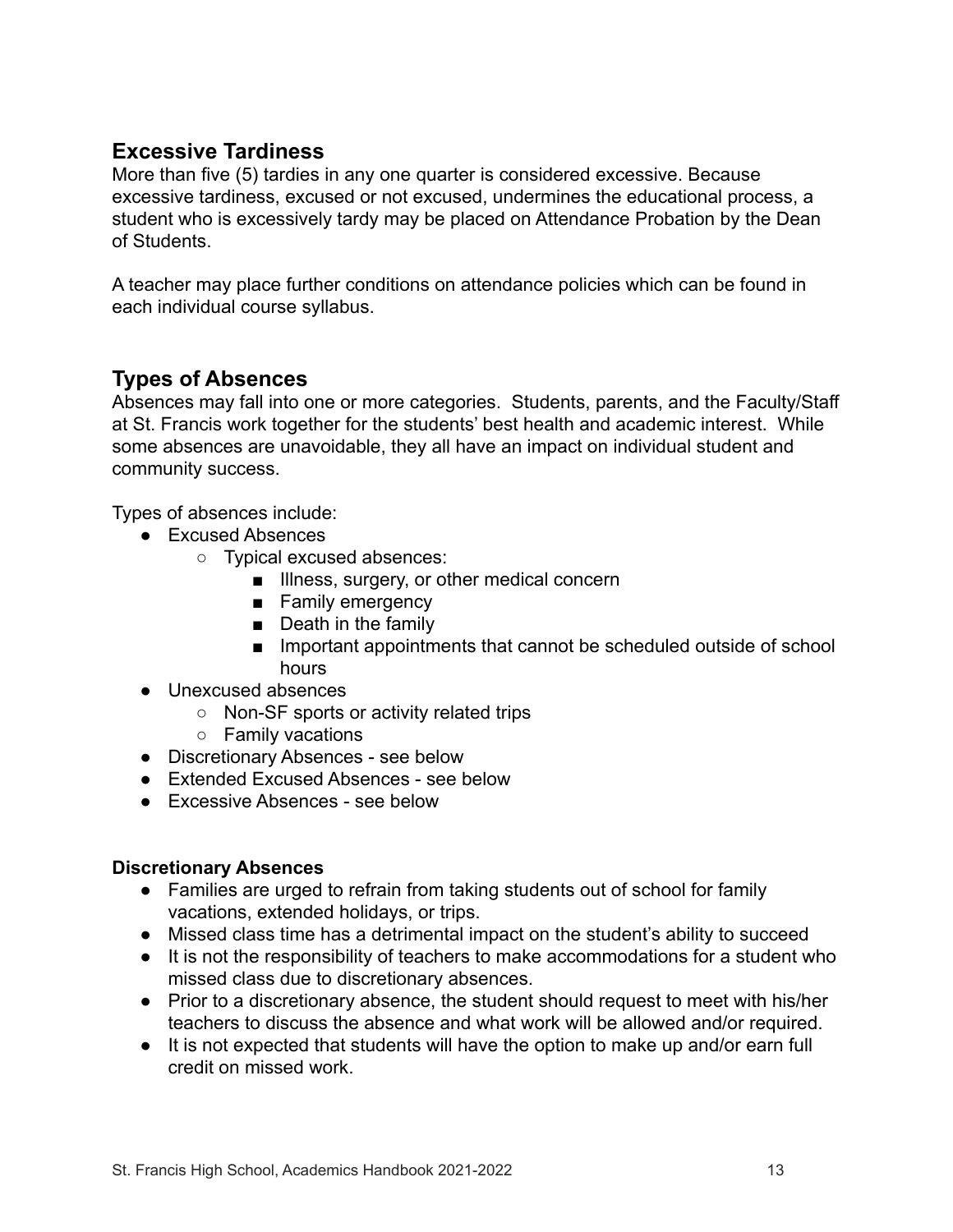- Teachers may require the student to submit assignments and/or take assessments before leaving or on the originally scheduled date.
- If a teacher chooses to allow a student the opportunity to submit work as a result of a discretionary absence, it must be understood that a teacher may not provide:
	- Additional tutoring or help sessions outside of class
	- Retaking tests
	- Preparation of work for a student prior to the absence
	- Provide time to making up missed assignments as a result of that absence
	- Provide additional communication before, during, or after the absences

#### <span id="page-13-0"></span>**Extended Excused Absences**

These absences are generally health related - whether planned or unexpected.

Students and parents should not expect individual teachers to know if a student is experiencing an extended illness or has a planned surgery. In such cases, a doctor's note will be expected.

Families should always ensure communication with each individual teacher either by reaching out to them directly, or specifically asking an administrator or counselor to do so. By a combination of HIPAA privacy laws and common courtesy regarding private/medical information, individuals on campus do not readily share information about students and related absences.

Therefore, in the case of an extended absence, the student or his/her family should contact teachers to establish a schedule of make-up work. Email is the preferred method of communication in such cases.

#### <span id="page-13-1"></span>**Excessive Absences**

More than five (5) absences in any one class during one quarter are considered excessive. Because excessive absence, excused or not excused, undermines the educational process, a student who is excessively absent may be placed on Attendance Probation by the Dean of Students. Such probation will be reported in writing to a student's parents/guardians. Normally, a period of Attendance Probation is one academic quarter in length. During the period of Attendance Probation, the student's record of attendance comes under closer scrutiny by the Dean of Students. The school reserves the right to dismiss a student with excessive absences in two consecutive quarters.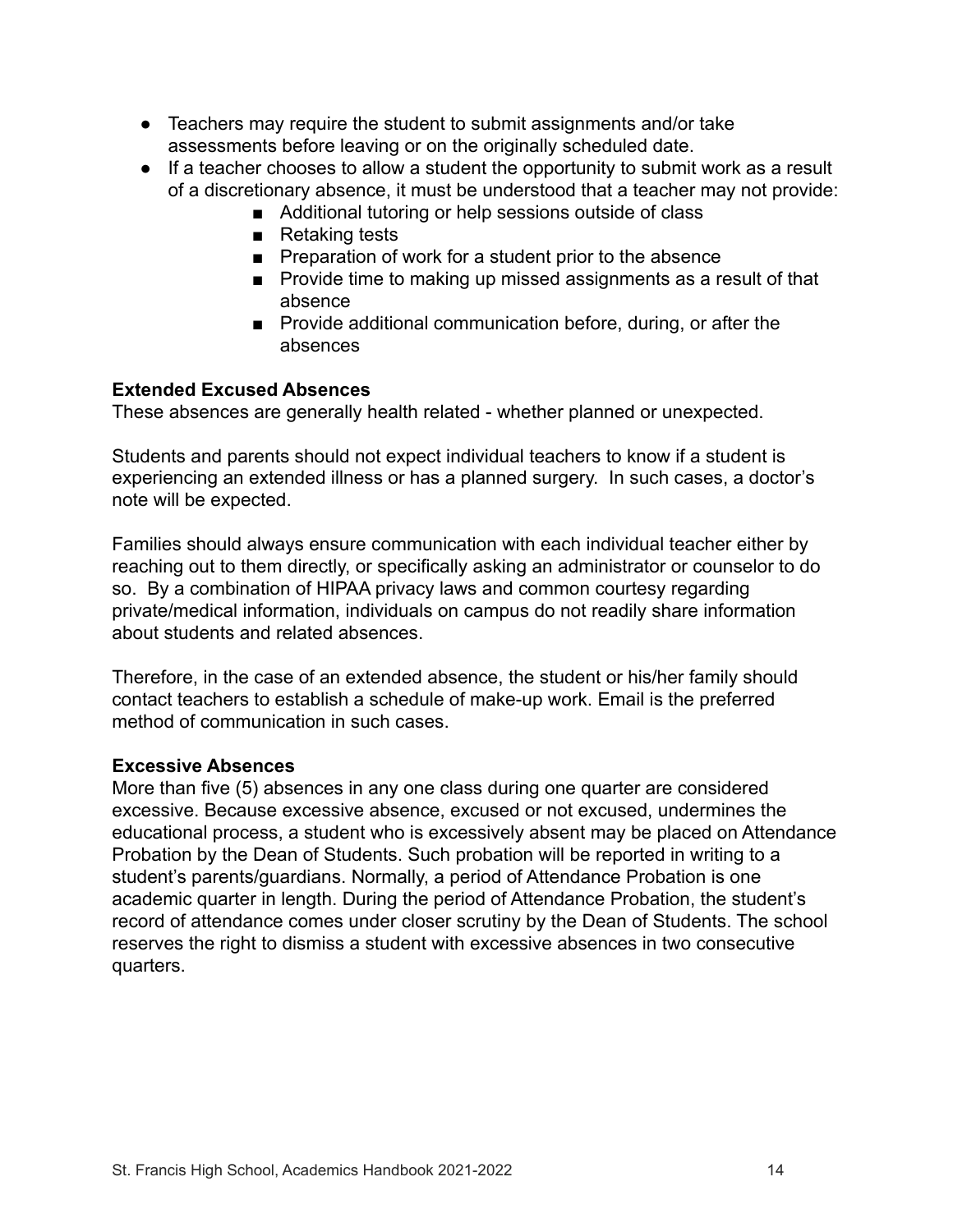#### <span id="page-14-0"></span>**Absences and their impact on the Academic Gradebook**

For any absence, teachers may enter a grade of "AB" or "M" (equivalent to a zero) for any work to be submitted during a period of absence. The equivalent of zero may be entered for any project, test or quiz administered or collected during the period of absence. In the case of a pre-planned absence, the teacher may require the student to submit assignments and/or take assessments before leaving or on the originally scheduled date.

Depending on the nature of the absence, and after all work has been submitted, the original "AB" or "M" or zero may be replaced by the earned grade. This may not apply to discretionary or unexcused absences. All students and their families should make sure to consult the syllabus for each class before planning any discretionary or unexcused time away from school.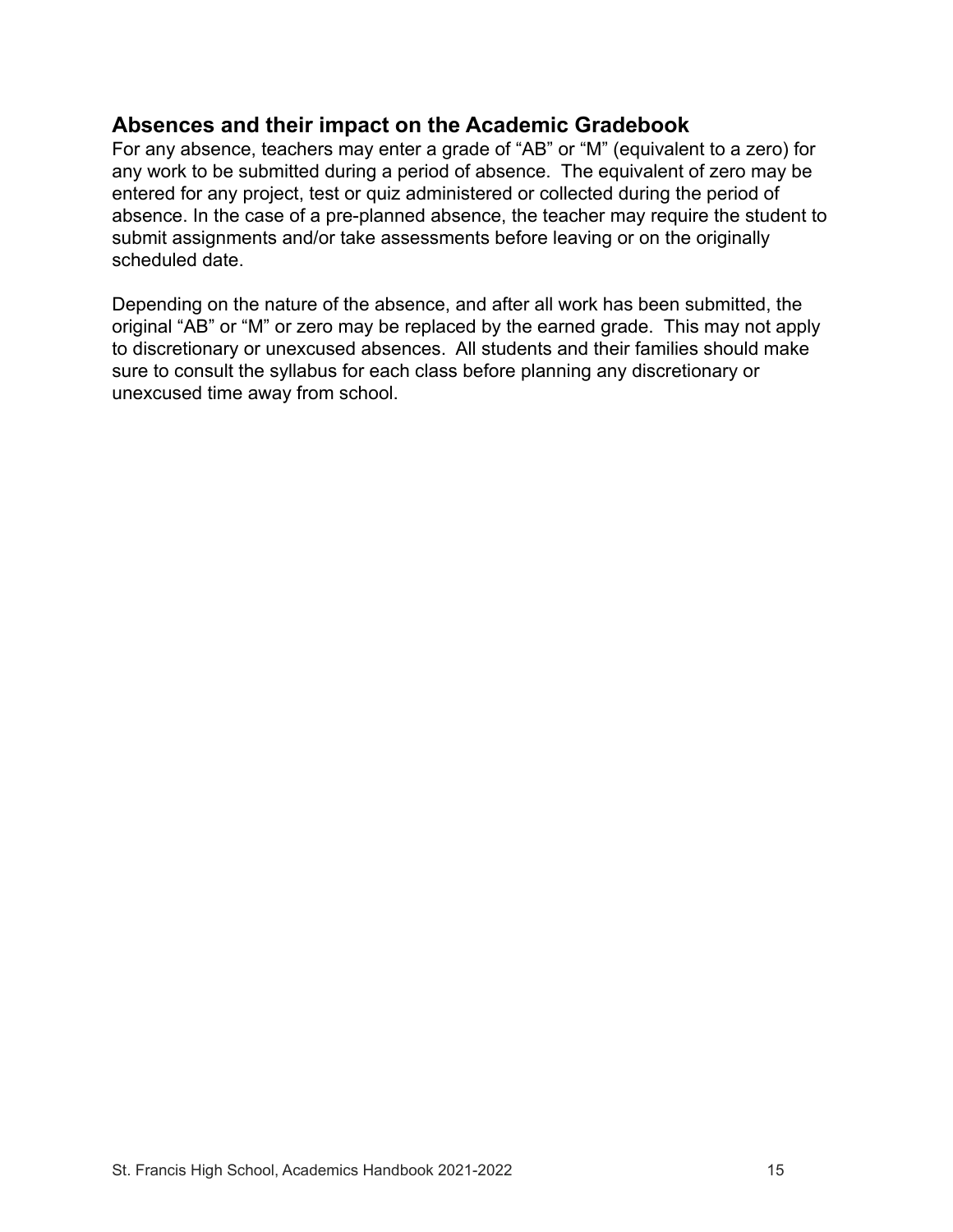## <span id="page-15-0"></span>**Chapter 4: Academic Expectations**

Every student must actively engage in the educational process. Primary responsibility for learning rests squarely on the student's shoulders. Parents, teachers and friends may guide and direct the learning process, but real achievement in the academic endeavor is not possible if a student is not actively involved. Hence, each teacher expects that a student will come to class fully prepared, ready, willing, and able to participate in the lessons of the day.

### <span id="page-15-1"></span>**Classroom Conduct**

The student is expected to participate in all class activities. Further, students are expected to assist in maintaining order by refraining from disruptive conduct self-regulation is an important skill.

### <span id="page-15-2"></span>**Materials**

A student is expected to bring all necessary materials to class. This includes all textbooks, iPad, workbooks, notebooks, pens and pencils, binder paper and any other materials required by the teacher in a particular class.

### <span id="page-15-3"></span>**Homework**

Homework is assigned nightly. Students should expect to spend approximately two to three hours each night on homework. This may be a combination of written assignments, study, and long-term projects or papers.

- Students should be familiar with and adhere to the specific course policies regarding homework.
- If a student is absent, s/he is expected to first check Google Classroom and FACTS/RenWeb then contact a classmate.
- If any questions remain, the student should contact her/his teachers to make arrangements to make up any missed work.
- Students are responsible for all content, assessments, and all work regardless of reason for the absences.
- In some cases, teachers may waive or modify the assignment, but the student is still expected to learn the material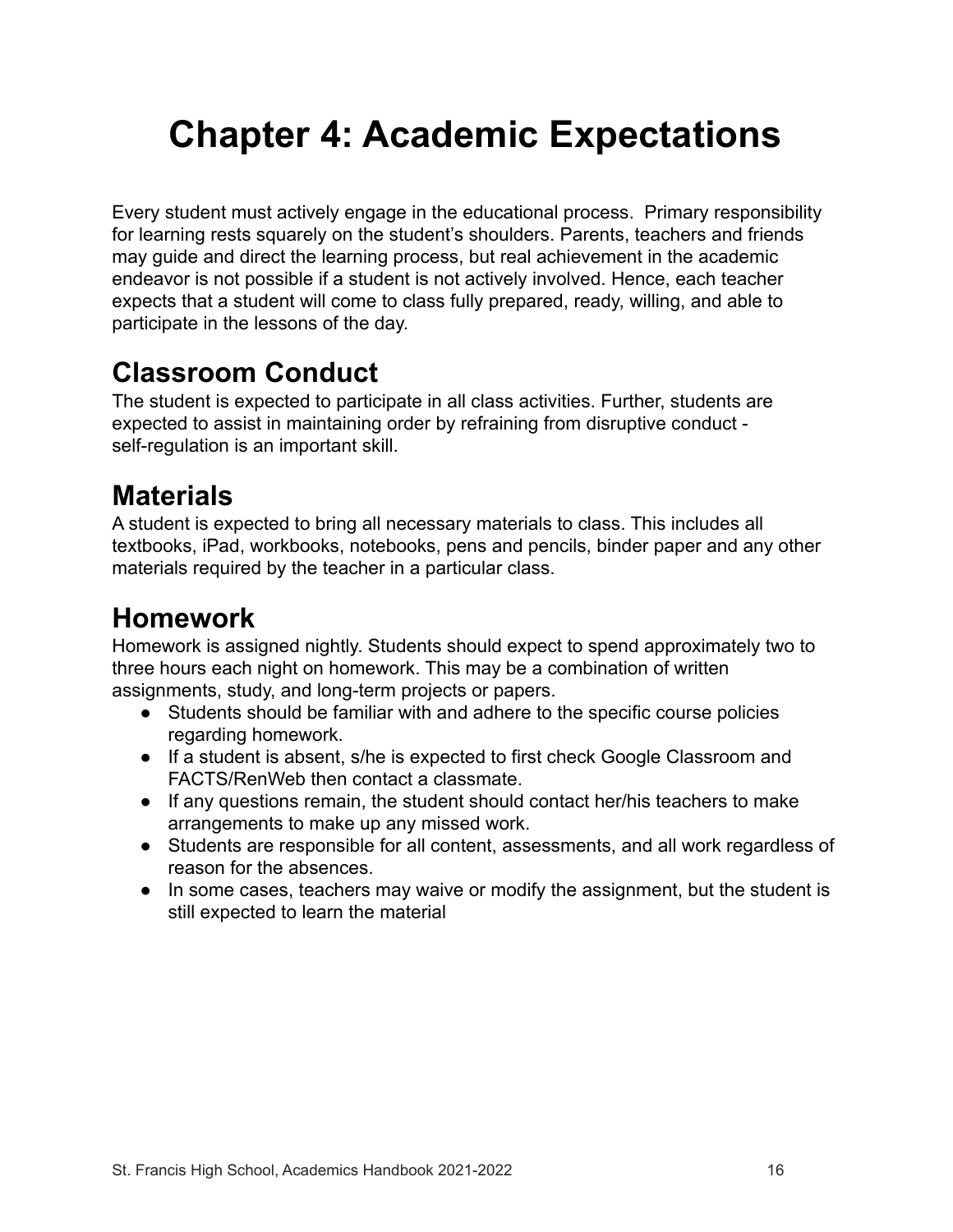### <span id="page-16-0"></span>**Course Syllabi**

In collaboration with the Principal, Associate Principal of Academics, the Department Chair, and other department colleagues, Faculty members establish syllabi and grading policies for individual courses. Teachers explain policies at the start of the course and post syllabi on FACTS/RenWeb or Google Classroom.

Students have primary responsibility for familiarizing themselves with course syllabi, grading policies, and expectations for academic achievement and behavior. Students and families are encouraged to discuss course expectations with the teacher early in the semester.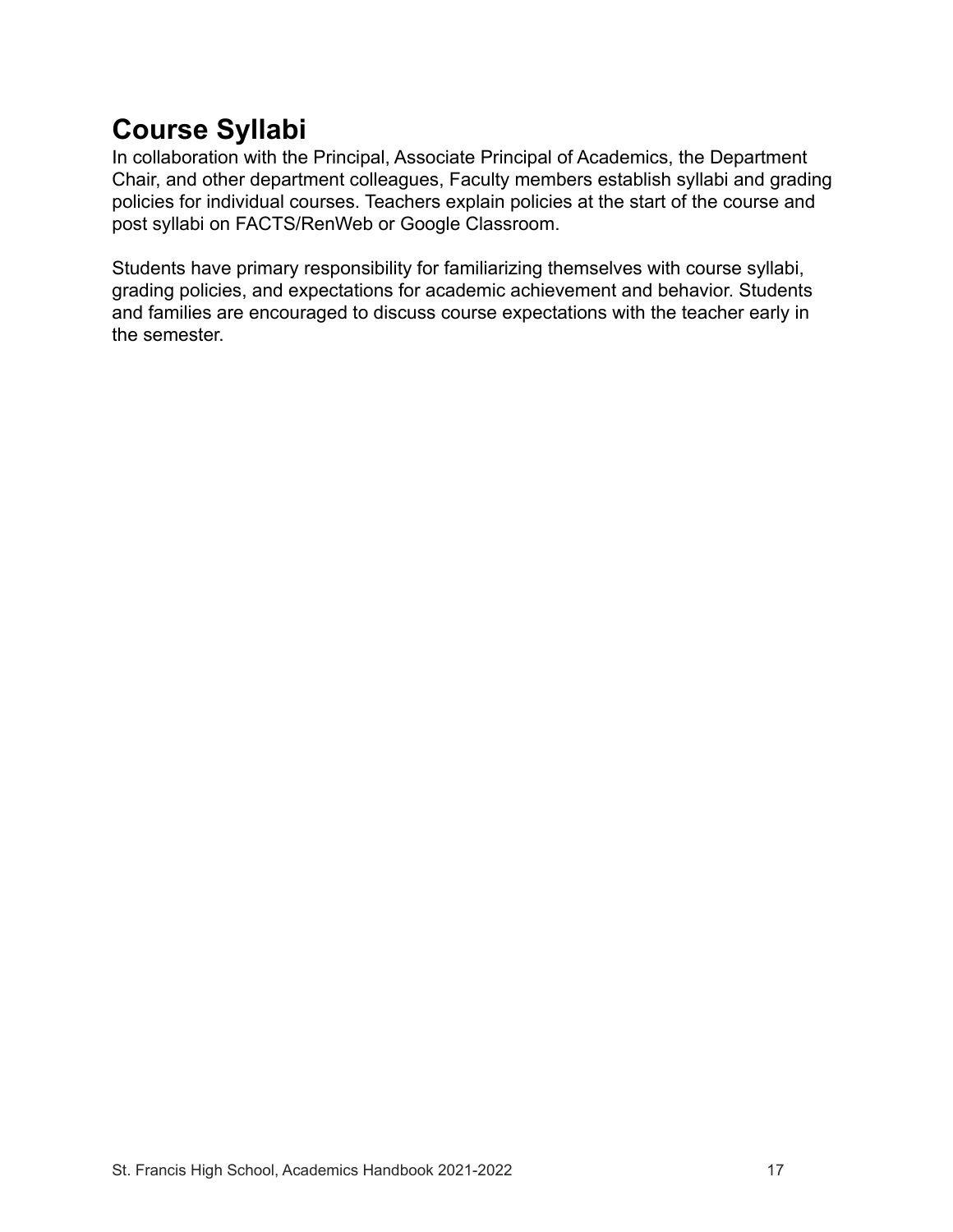## **Chapter 5: Schedule**

<span id="page-17-0"></span>St. Francis High School provides a rigorous college preparatory curriculum that is complemented by an academic class schedule to ensure students have an appropriate amount of time to learn both required and elective content. The schedule also builds into each week, guaranteed time to work with teachers outside class time.

### <span id="page-17-1"></span>**Academic Class Schedule**

St. Francis utilizes a 7 period, 80 minute rotating block schedule in conjunction with a 7 period, 45 minute/class schedule.

- Block days alternate
	- $0, 1, 2, 3,$  and 4
	- $\circ$  5, 6, and 7 with a Collaboration block
		- Collaboration blocks are used for various purposes and events
		- Some Collaboration blocks require attendance of the whole community for example, those for liturgies, assemblies, rallies, class meetings, All School Study periods, etc.
		- Other Collaboration blocks are designed for Faculty/Staff collaboration or meetings. In this case, students may have a late start or an early dismissal.
		- The Collaboration block may be placed at various times throughout the day
- 5-day weeks contain one 7 period day and 4 block days
- For the Fall of 2021, during 5-day weeks, the schedules on Wednesdays will rotate
	- Days will include a 7 period day, Virtual Office Hours, and In Person Study Days by Academic Department
- Shorter weeks will be adjusted to ensure all classes meet for an equal number of minutes
- Academic calendar and bell schedule may shift and can be found on the the St. Francis webpage and on RenWeb

### <span id="page-17-2"></span>**Course Catalogue**

The [St. Francis High School Course Catalogue](https://www.stfrancishigh.net/apps/pages/index.jsp?uREC_ID=207219&type=d&pREC_ID=457522) provides a description and prerequisite requirements for courses being offered at St. Francis.

- Families should utilize the course catalogue when selecting courses for the upcoming academic year
- Course selection process occurs during the second semester of the school year
- [Course Catalogue](https://www.stfrancishigh.net/apps/pages/index.jsp?uREC_ID=207219&type=d&pREC_ID=457522) may be accessed on the St. Francis webpage under [Forms &](https://www.stfrancishigh.net/apps/pages/index.jsp?uREC_ID=207219&type=d&pREC_ID=457522) [Documents.](https://www.stfrancishigh.net/apps/pages/index.jsp?uREC_ID=207219&type=d&pREC_ID=457522)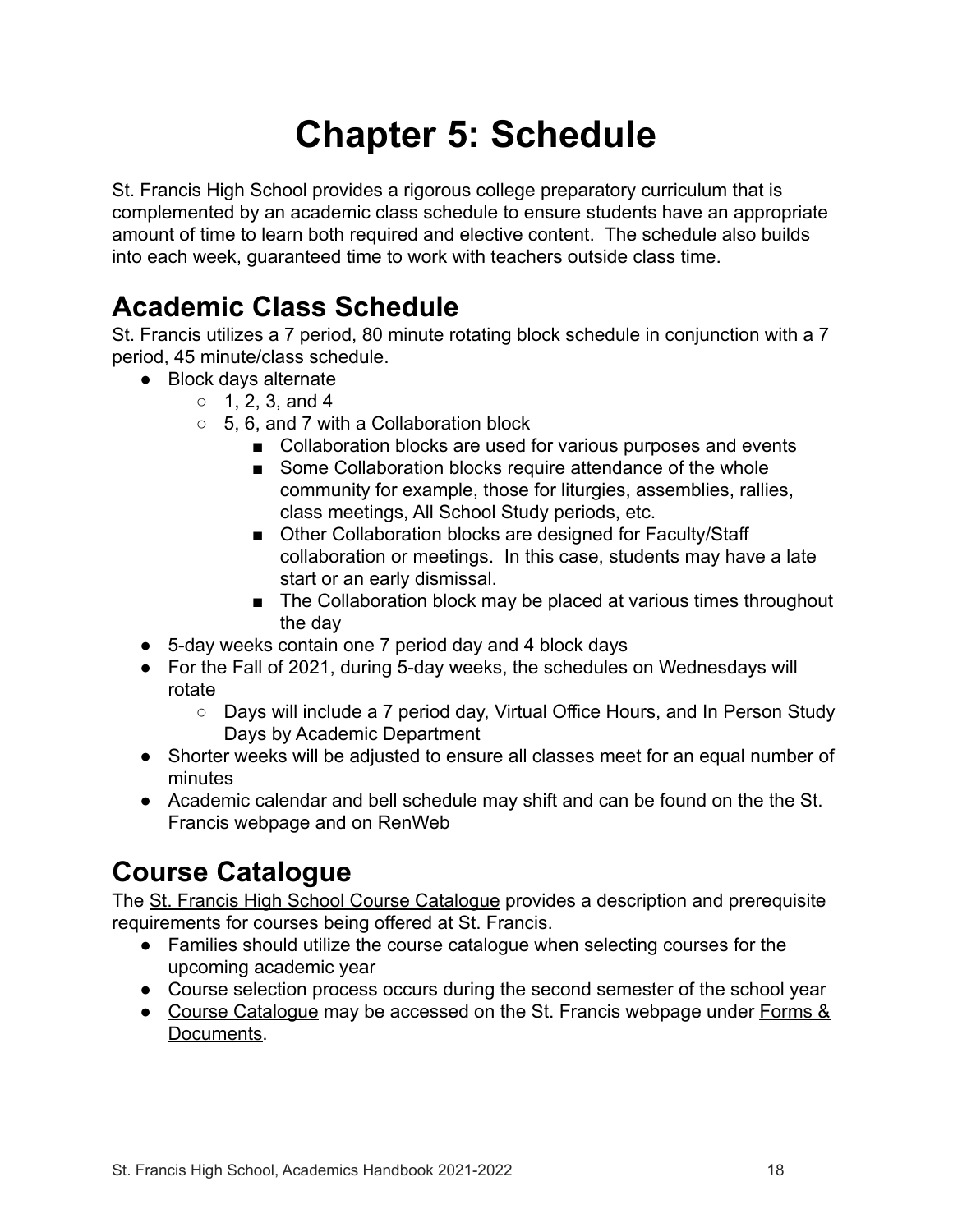### <span id="page-18-0"></span>**Schedule Changes**

Changes to course schedules, including adding and dropping courses:

- Are overseen by the Associate Principal of Academics
- Must be made by the established date
- May be made after the established date when initiated by the teacher or administration or include unique, extenuating circumstances

### <span id="page-18-1"></span>**Expanded Learning**

St. Francis High School adds to its already complete and rigorous curriculum through expanded learning opportunities.

#### <span id="page-18-2"></span>**Biomedical Science Pathway**

St. Francis has partnered with the nationally recognized STEM organization Project Lead the Way. St. Francis will utilize and teach on campus the Project Lead the Way: Biomedical Science Curriculum. The rigorous and relevant four-course sequence allows students to investigate the roles of biomedical professionals as they study the concepts of human medicine, physiology, genetics, microbiology, and public health.

#### <span id="page-18-3"></span>**Visual & Performing Arts Pathway**

St. Francis has launched a Visual and Performing Pathway. The structure of this opportunity uses the courses already available at St. Francis. The purpose of this pathway is to celebrate the students who emphasize Visual and/or Performing Arts during their four years at St. Francis.

#### <span id="page-18-4"></span>**Online Learning Opportunities**

St. Francis offers the opportunity to take online courses during the school day through Connections Learning. These courses are UC/CSU approved and taught and grades determined by the faculty of International Connections Academy.

- While St. Francis subsidizes the cost of these courses, there is an additional cost with taking the class(es).
- Students are reminded to follow the appropriate timeline and provided schedule to ensure they maintain progress in the coursework.
- Grades earned will be entered on the St. Francis High School transcript and averaged into the SFHS GPA.
	- Beginning in the fall of 2019, grades earned via online classes will be listed on the SFHS transcript with the school of record - in most cases International Connections Academy
- Students and parents must pay close attention to the online learning commitment form prior to finalizing registration for an online class.
- Freshmen may NOT take online classes
- The administration reserves the right to adjust the expectations for online courses as appropriate.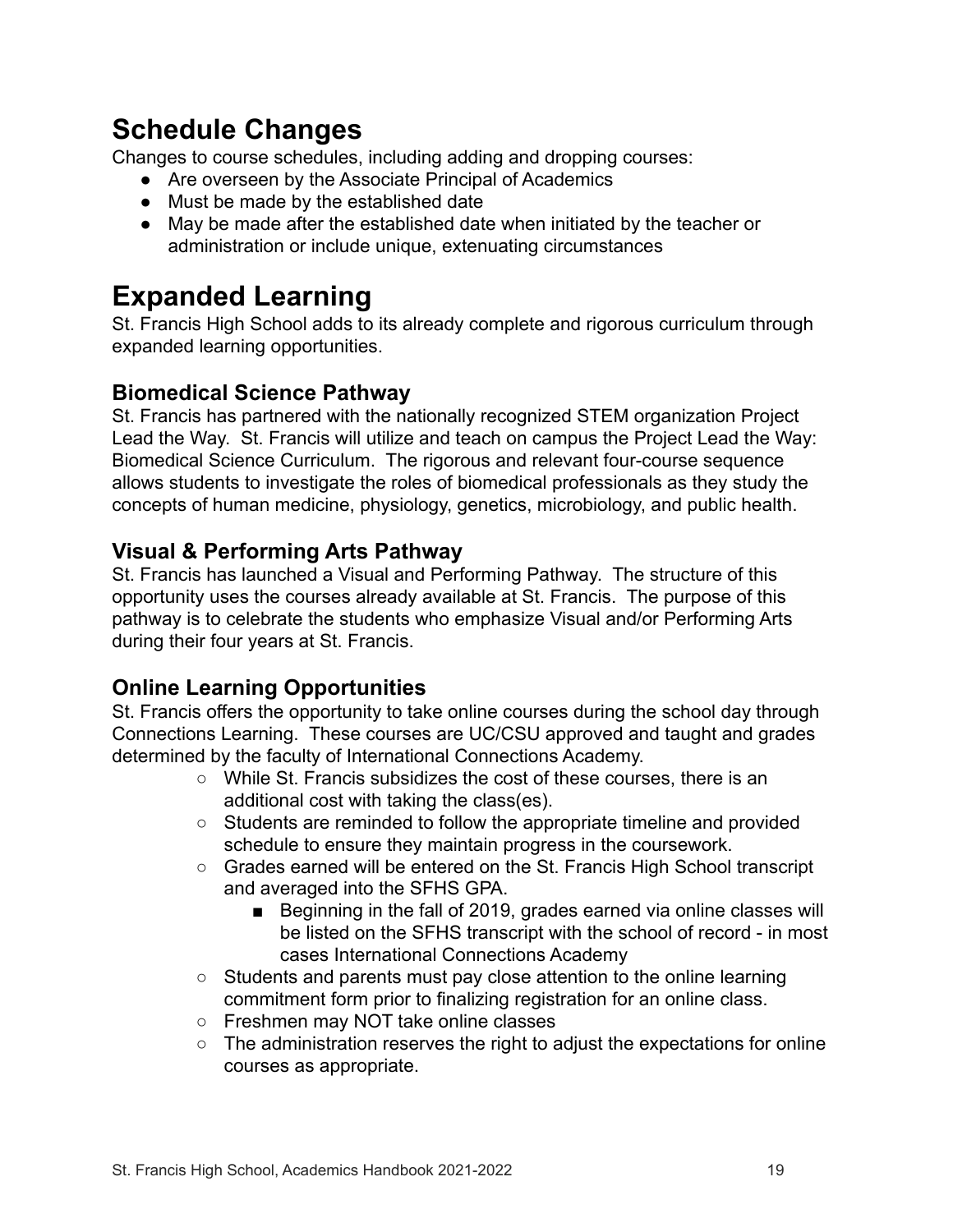### <span id="page-19-0"></span>**Non-Credit Periods**

The availability of Study Hall and Teacher Assistant periods is inconsistent. Due to covid restrictions and staffing, Study Hall periods have not been scheduled and Teacher/Office Assistants are very limited.

#### <span id="page-19-1"></span>**Study Hall**

Some students may be allowed to have a Study Hall period in their schedule.

- Study Hall may be requested from the Associate Principal of Academics if a student:
	- Has multiple honors and/or AP classes students with 4 or 5 AP/honors courses will be considered eligible for a Study Hall
	- Is an international student
	- Has documented learning differences or significant medical restriction on record with the school
- Students must be approved for a Study Hall period by the Associate Principal of **Academics**
- Attendance is required as a scheduled class
- From time to time, students scheduled into a Study Hall may be expected to assist a staff member or teacher during the scheduled Study Hall period

#### <span id="page-19-2"></span>**Teacher/Office Assistants**

A student may be assigned as a teacher assistant to a specific teacher or to office personnel.

- Associate Principal of Academics determines placement
- No academic credit is earned unless otherwise arranged

### <span id="page-19-3"></span>**Courses Taken at Other Schools**

Students may, under specified circumstances and only after being pre-approved by the Guidance Counselor and/or Associate Principal of Academics, take courses off campus that qualify as graduation requirements. Such circumstances include the following only:

- St. Francis is unable to create a schedule that allows the student to fulfill his/her graduation requirements on campus.
- The student wishes to accelerate his/her academic program, with the result being a schedule more academically rigorous than would be possible
	- Students shall not receive credit for classes taken off-campus simply so as to avoid taking comparable on-campus courses.
- The student has failed a required course at St. Francis, and the school is unable to create a schedule that allows the student to remediate the course on campus
- The student has earned a "D" grade in a core course and wishes to earn a higher grade to improve the likelihood of college acceptance. Note: a "C" level grade cannot be remediated
- The student's diagnosed learning disability or significant health/medical restriction requires that the student adjust the pace of his/her academic schedule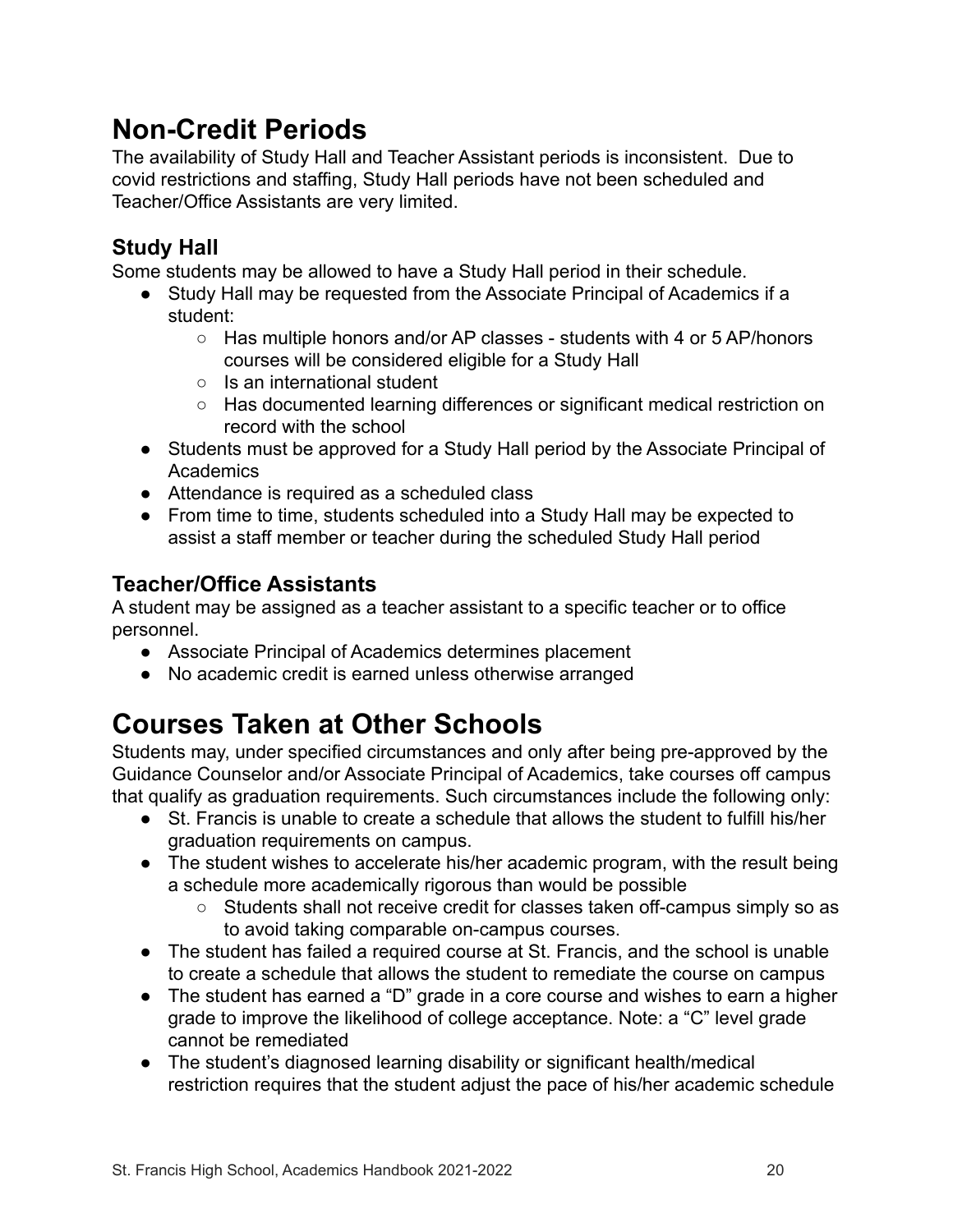Off-campus or online courses taken without the pre-approval will not be accepted for graduation requirements nor entered on the SFHS transcript.

St. Francis High School does not accept coursework done prior to a student's entrance into the freshman year for graduation requirements. Courses taken during 7th and 8th grade or during the summer prior to one's freshman year may help determine placement in St. Francis courses.

When students transfer to St. Francis High School, credit for their prior coursework will be granted on a case-by-case basis. The Associate Principal of Academics and the Counselor review each transfer student's file and determine what credit should be granted. When applying for college, students who attend more than one school, should always submit an official transcript from each school of attendance.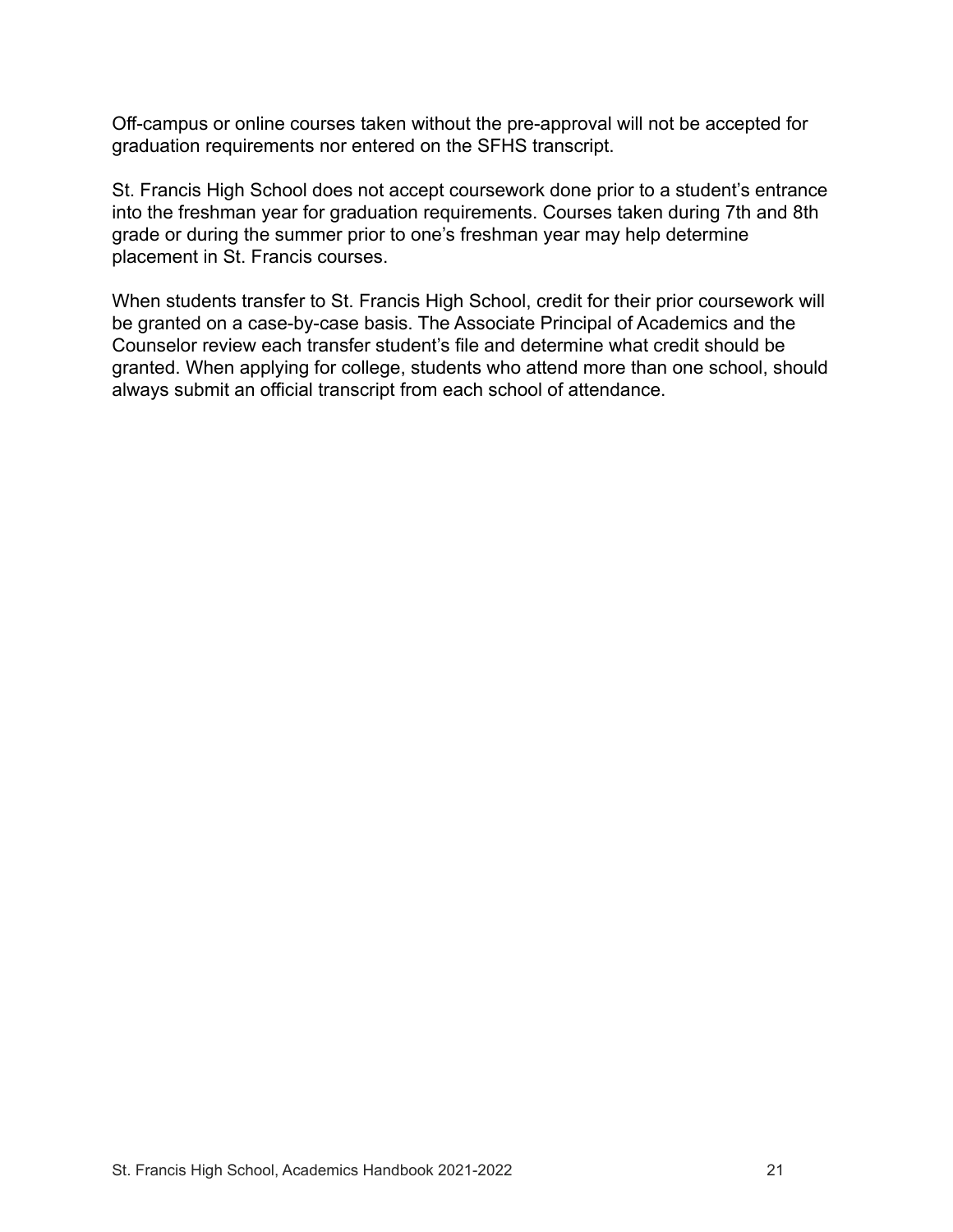## <span id="page-21-0"></span>**Chapter 6: Grade Periods & Grading**

St. Francis High School uses a two semester system for grading.

- First semester begins in August with the opening of the school year. First semester closes on the last class day prior to December Final Exams.
- The second semester begins in January and closes the last class day prior to May Final Exams.
- Every effort is made to balance the semesters
- Within each semester are two quarters
- While grades are indicated on quarter report cards, grades are cumulative for the duration of the semester.
- In keeping with CIF (California Interscholastic Federation) regulations, eligibility for interscholastic athletics is determined by quarter grades, as well as by semester grades.

### <span id="page-21-1"></span>**Semester Exams**

Semester exams are given at the end of the first and second semester.

- Semester Final Exams are to be weighted as 10-20% of the semester grade
- The exact value of the Final Exam is determined by the teacher and communicated in the course syllabus
- Most courses have a written exam yet some courses will have a performance or project based final. Students and families should reference the course syllabus for information.

A student may be denied access to sit for final exams if his/her tuition account is in arrears, and/or if other financial obligations to the school have not been met.

 $\circ$  It is the responsibility of the family to be sure the tuition account is in order.

### <span id="page-21-2"></span>**Missed Final Exams**

- Missed Final Exams resulting from an excused absence may be made up during the scheduled make-up session or afterwards, depending on the student's health.
	- The exam offered during or after the make-up period may be different from the regularly scheduled exam.
- A missed exam resulting from an unexcused or discretionary absence may result in the student receiving a score of "I" (equivalent to a zero) for the exam.
- Missed exams due to illnesses must be supported with a doctor's note.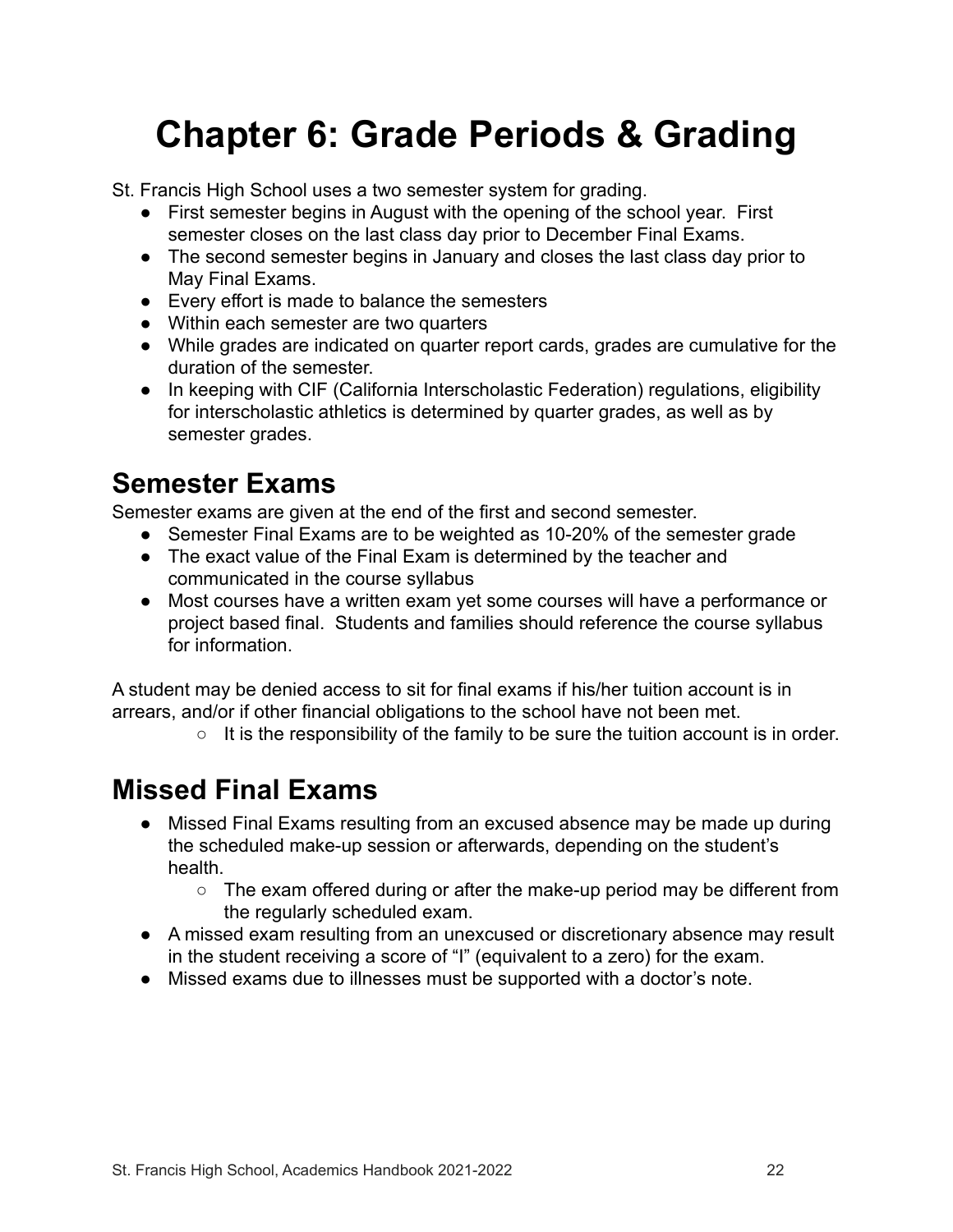### <span id="page-22-0"></span>**Report Cards and Progress Reports**

First and second semester grades are the official record of a student's performance and remain a part of the student's permanent transcript.

- Semester report cards are mailed home.
	- First semester report cards are mailed in January.
	- Second semester report cards are mailed in June.
- Grades determined at the end of the first and third quarters are to be viewed as "Progress Reports" and do not appear on a student's permanent transcript.
	- First and third quarter grades are not mailed home. An email notification is sent home notifying parents/guardians when the quarter grades are finalized and can be checked on the school's online grade reporting system.
- If a student were to transfer into St. Francis, St. Francis will use only the semester grade toward permanent grades
- If a student were to transfer out of St. Francis, their final transcript will include only the most recent semester grades
	- If near the close of a quarter, a report card can also be generated for the subsequent school
	- $\circ$  If a subsequent school or programs requires a final semester report, grades will be issued as Withdrawal Fail (WF)

### <span id="page-22-1"></span>**Grade Challenge**

St. Francis High School and its teachers are committed to ensuring grades accurately reflect the student's assessments. If a student believes there is a mistake in data entry, the possible discrepancy should be addressed by the student to the teacher directly. The teacher will check the accuracy of the posted grades and communicate the result. If the grade changes, the Associate Principal of Academics will be notified, the changes entered in the gradebook, and a new report card will be issued.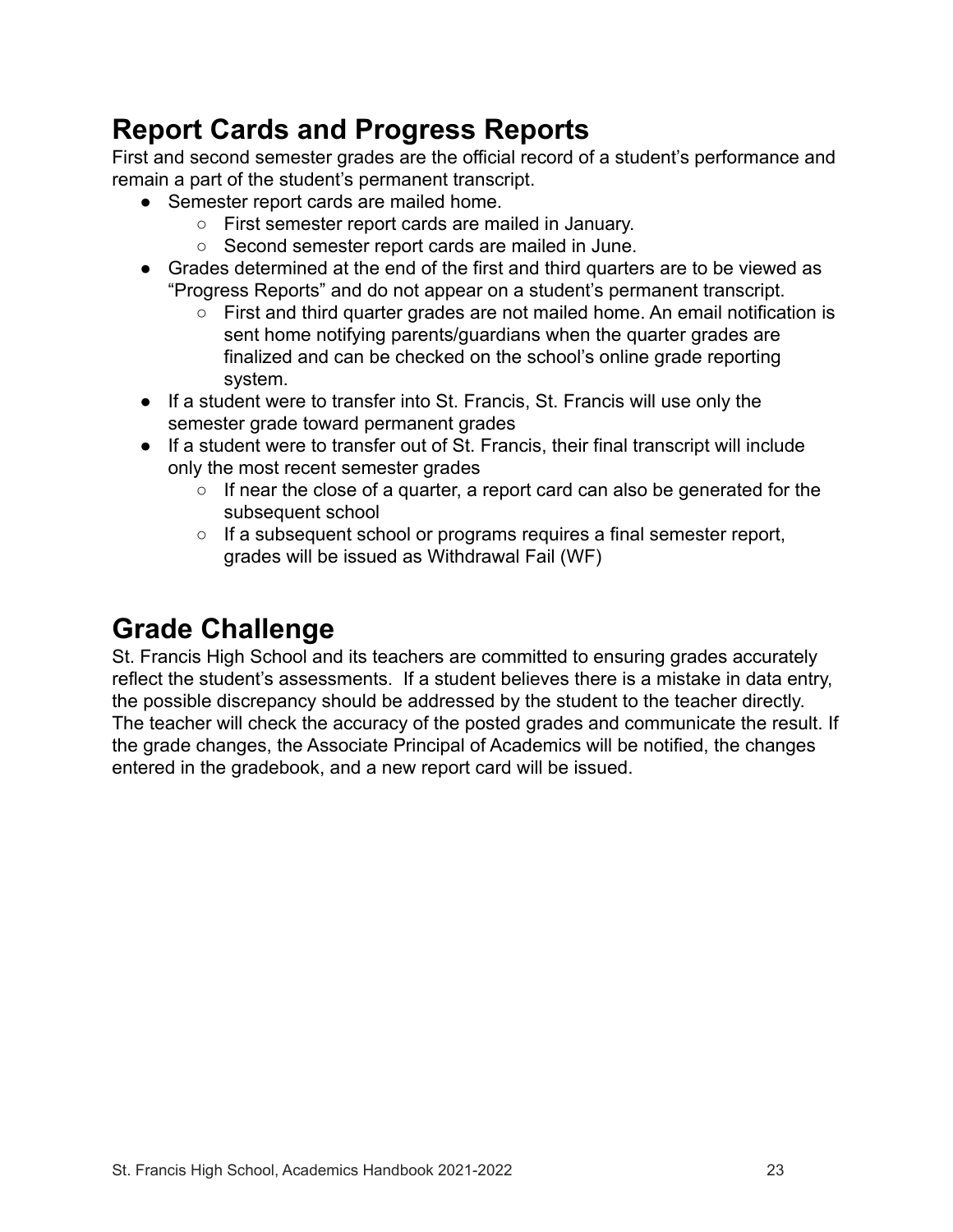### <span id="page-23-0"></span>**The Grade Scale**

Letter grades are given to indicate a student's level of achievement, whether in an entire course or on a particular assignment.

Grades are rounded to the nearest whole percentage (e.g., 92.4% = 92% = A- and  $92.5\% = 93\% = A$ ).

| <b>Letter Grade</b> | <b>Percentage</b>                              | Categorization                 |
|---------------------|------------------------------------------------|--------------------------------|
| A                   | 93-100                                         | Outstanding; will provide      |
| $A -$               | 90-92                                          | increased college options      |
| $B+$                | 87-89                                          | Good; will provide college     |
| B                   | 83-86                                          | options                        |
| $B -$               | 80-82                                          |                                |
| $C+$                | 77-79                                          |                                |
| $\mathsf C$         | 73-76                                          | Average, Satisfactory<br>grade |
| $C -$               | 70-72                                          |                                |
| D+                  | 67-69                                          |                                |
| D                   | 63-66                                          | Unsatisfactory grade           |
| D-                  | 60-62                                          |                                |
| F                   | < 60                                           | No credit earned               |
|                     | substantial required course<br>work is missing | Incomplete                     |

### <span id="page-23-1"></span>**Incomplete Grade**

- Marks of "I" are assigned only at the request of a teacher and with the permission of the Associate Principal of Academics.
- To clear the Incomplete grade, work must be submitted on a schedule agreed to by the teacher.
- "I" automatically reverts to an "F" grade if not made up within two weeks of the end of the grading period.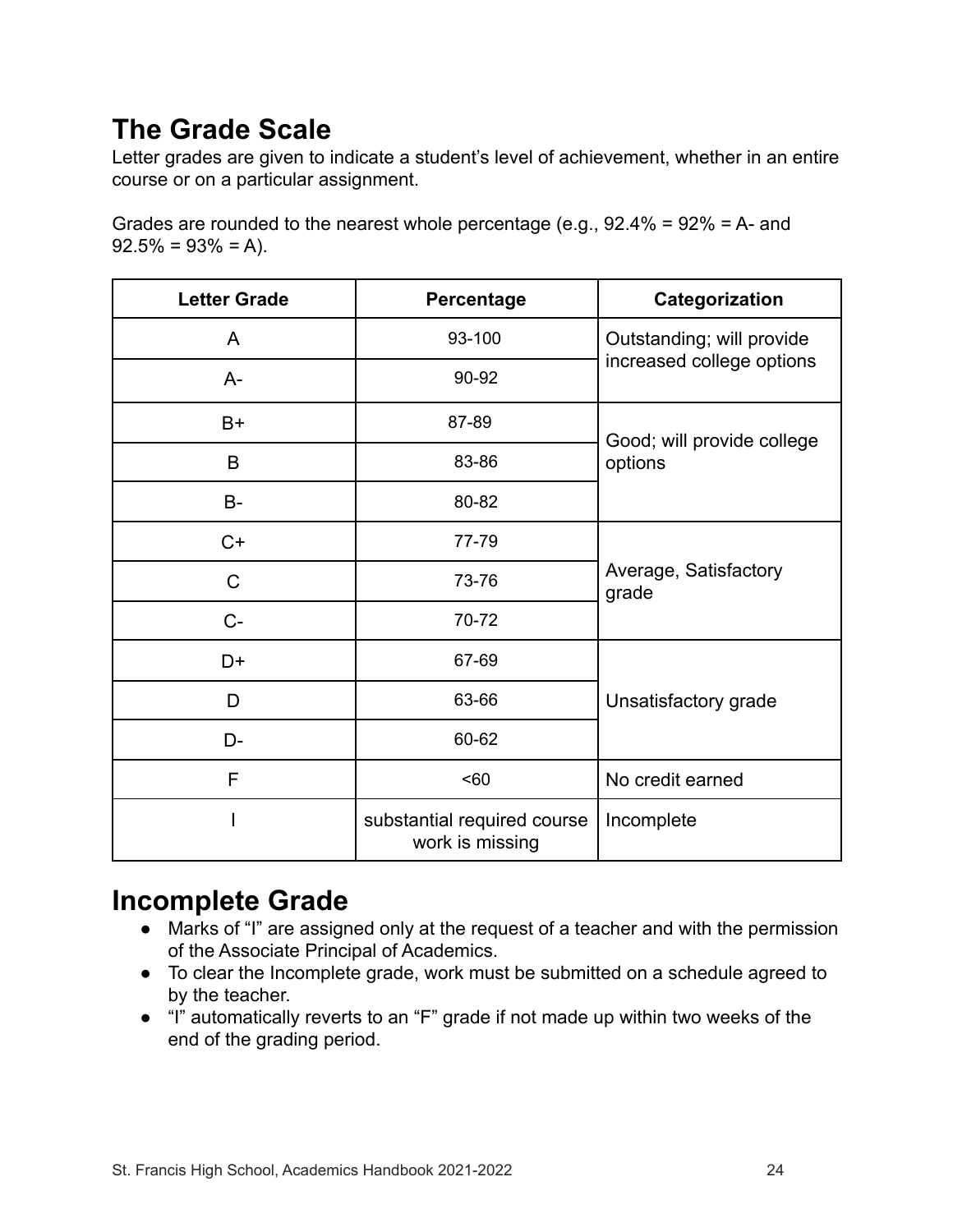### <span id="page-24-0"></span>**Grade Point Average**

• GPA is determined by:

Step 1) Adding semester grade points received in each class Step 2) Adding an extra grade point for each Honors and Advanced Placement course in which a grade of "C" or better is earned, and Step 3) Dividing that sum by the number of classes taken

- GPA is used by the school to indicate a student's overall academic performance and to determine eligibility for participation in interscholastic athletics
- GPA is taken into consideration by colleges, universities, and competitive scholarship programs
- **IMPORTANT NOTE**: *Most colleges and universities may calculate a student's GPA differently than does St. Francis*

| <b>Semester Grade</b> | <b>Grade Points for AP or</b><br><b>Honors Class</b> | <b>Grade Points for Non-AP</b><br>or Non-Honors |
|-----------------------|------------------------------------------------------|-------------------------------------------------|
| A                     | 5.0                                                  | 4.0                                             |
| $A -$                 | 4.7                                                  | 3.7                                             |
| B+                    | 4.3                                                  | 3.3                                             |
| B                     | 4.0                                                  | 3.0                                             |
| <b>B-</b>             | 3.7                                                  | 2.7                                             |
| $C+$                  | 3.3                                                  | 2.3                                             |
| $\mathsf{C}$          | 3.0                                                  | 2.0                                             |
| $C -$                 | 1.7                                                  | 1.7                                             |
| D+                    | 1.3                                                  | 1.3                                             |
| D                     | 1.0                                                  | 1.0                                             |
| D-                    | 0.7                                                  | 0.7                                             |
| F                     | 0                                                    | 0                                               |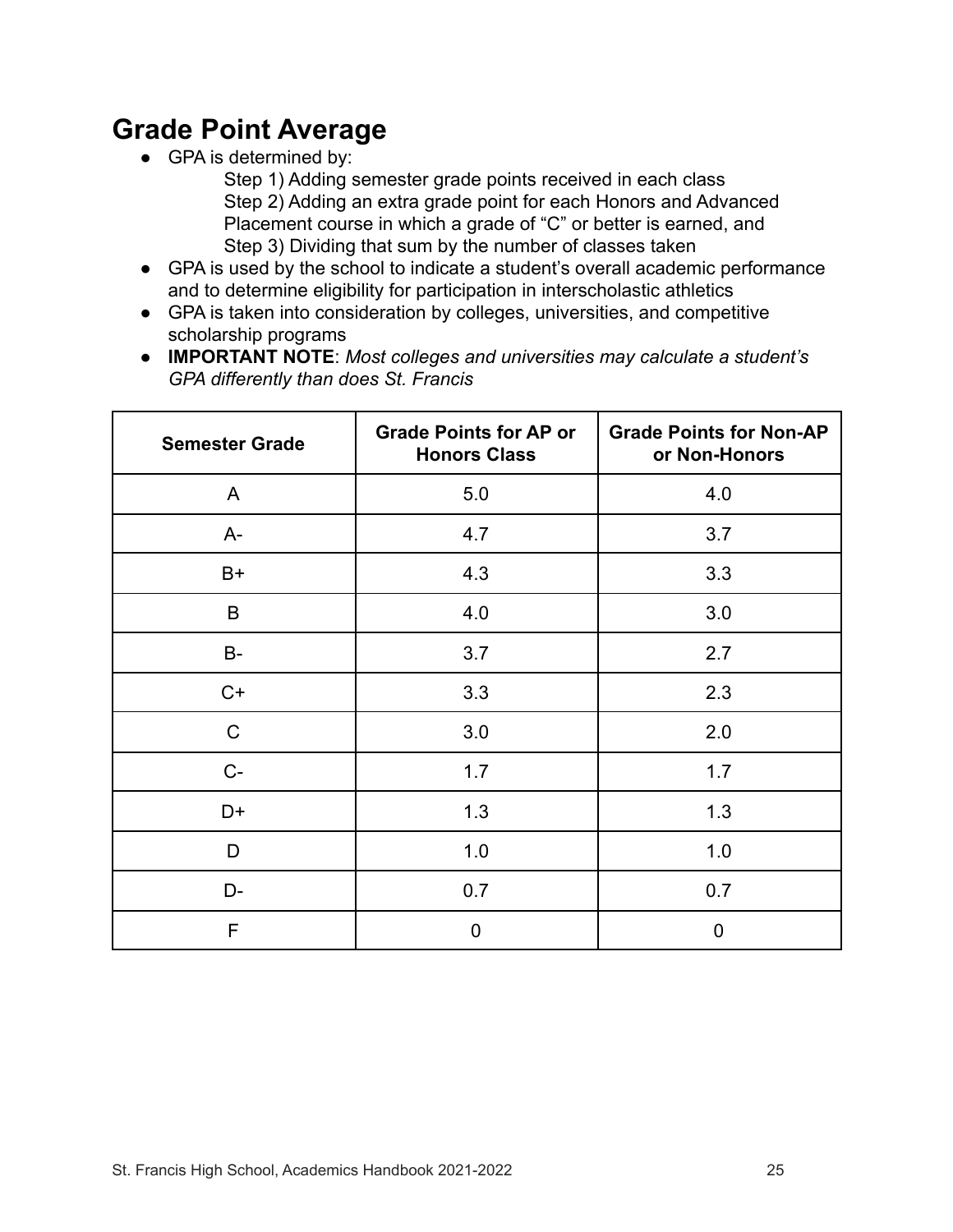### <span id="page-25-0"></span>**Academic Recognition**

#### <span id="page-25-1"></span>**Honor Roll**

The Honor Roll is established and published after each semester.

- First Honors (3.50 and higher GPA)
- Second Honors (3.0 to 3.49 GPA)

#### <span id="page-25-2"></span>**4.0 Luncheon**

At the conclusion of the fall semester, students that have earned a grade point average equal to or above a 4.0 are recognized for their outstanding achievement with a certificate and catered lunch served by the administration.

#### <span id="page-25-3"></span>**Breakfast of Champions**

Scholar athletes are recognized in the spring at the annual Breakfast of Champions where students are treated to a breakfast served by the administration and a gift presented from the school. Requirements are as follows:

- GPA equal to or above a 3.0 in the fall semester and the prior spring
- Participation in a varsity sport during the current fall or winter athletic seasons, or in the prior academic year spring athletic season qualify for this award.

#### <span id="page-25-4"></span>**National Honor Society (NHS)**

Juniors and Seniors who meet the following requirements are eligible to apply for membership in the National Honor Society:

- Have cumulative (semester to date) GPA of at least 3.67
- Have attended St. Francis for at least two semesters

Additional NHS Information

- Each membership application is reviewed by a Faculty Review Committee which determines whether or not the applicant meets the academic and character requirements put forth by the National Honor Society.
- All accepted students are required to maintain the minimum GPA and display the other positive traits expected of an NHS member throughout their academic career.
- Members are officially recognized at a school site induction ceremony, permitted to attend NHS meetings and activities throughout the year,
- NHS members are expected to perform and additional two hours of community service per semester. This is in addition to the Christian Service Hours Requirement expected by the school. In most cases students fulfill this requirement by tutoring on Study Day or through Peer Tutoring.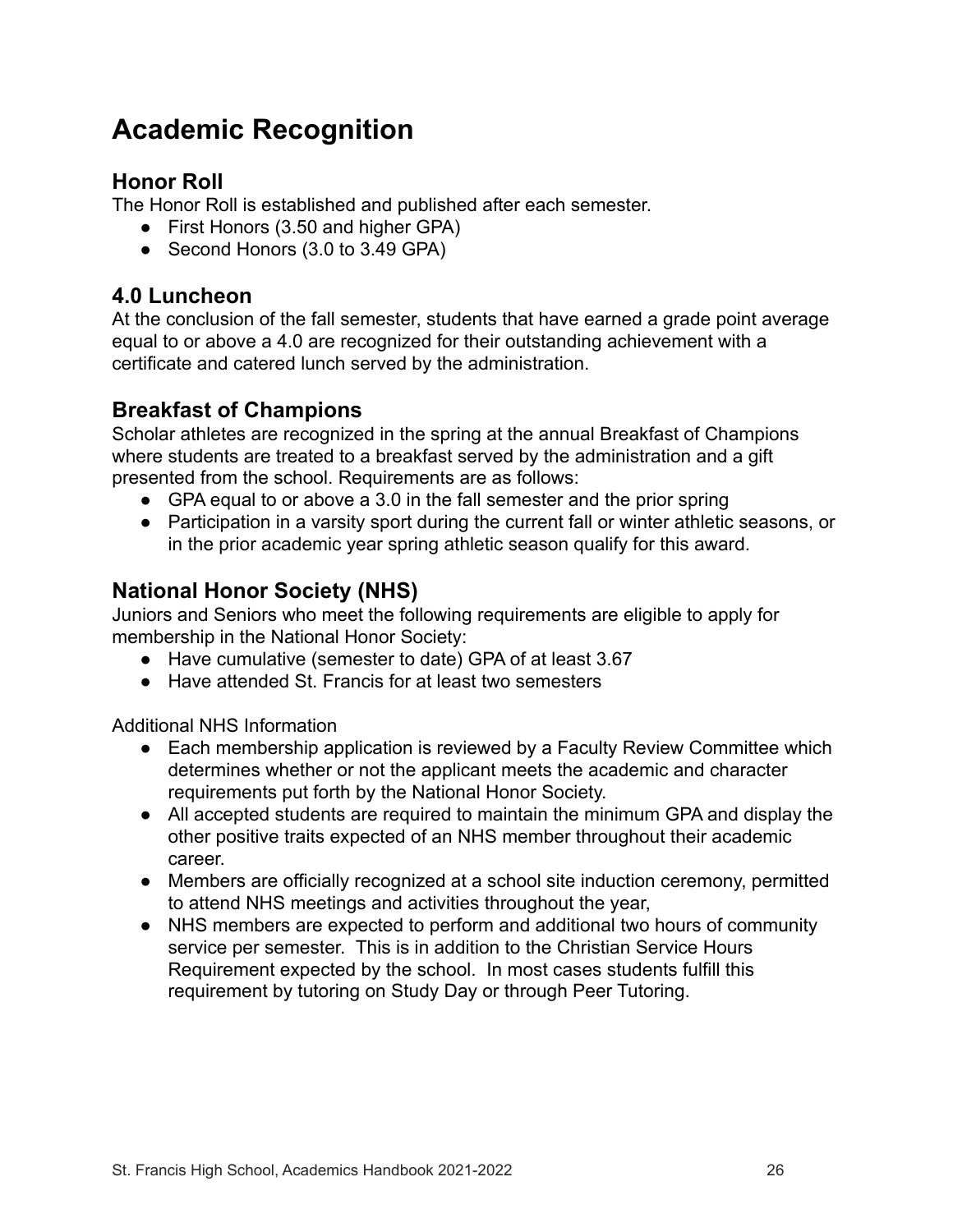#### <span id="page-26-0"></span>**California Scholarship Federation (CSF)**

Membership in the California Scholarship Federation is an academic honor recognized by universities and colleges across the nation.

- Students who maintain their CSF membership for four out of six high school semesters are granted Lifetime Membership.
- Beginning in Sophomore year, students apply each semester for membership and must meet the rigorous requirements set forth by the California Scholarship Federation.
- Seniors who are recognized as Gold Sealbearer Lifetime Members are recognized at graduation with a Golden CSF stole.
	- To become a Gold Sealbearer Lifetime Member, a senior must earn CSF membership in 4 of the last 6 semesters with one of those semesters being earned with senior grades.
- CSF expects members to perform an additional two hours of community service per semester. In most cases, students fulfill this requirement by tutoring on Study Day or through peer tutoring.

#### <span id="page-26-1"></span>**Departmental Honor Societies**

St. Francis has chapters in four nationally recognized fields of study specific honor societies. Membership in these honor societies is determined by the bylaws of the society and managed by the departmental chairperson.

The honor societies are:

- The National English Honor Society for High Schools
- Mu Alpha Theta (national high school and two-year college mathematics honor society)
- The Science National Honor Society
- The Sociedad Honoraria Hispanica (Spanish language national honor society).

Additionally, St. Francis awards the Global Seal of Biliteracy. It recognizes that an individual has attained a certain level of proficiency in two or more languages. The Global Seal of Biliteracy is awarded in the form of a certificate and can be used as a credential to convey an individual's proficiency in two or more languages. Students must pass 4 years of English with a GPA of 2.0 or higher and earn a 3 or higher on an AP language exam.

### <span id="page-26-2"></span>**Grade Difficulties**

At the conclusion of each academic year, the progress towards graduation of each student is reviewed.

A student who is behind schedule, relative to graduation requirements, must demonstrate a commitment to recover credits as well as a commitment to pass current courses.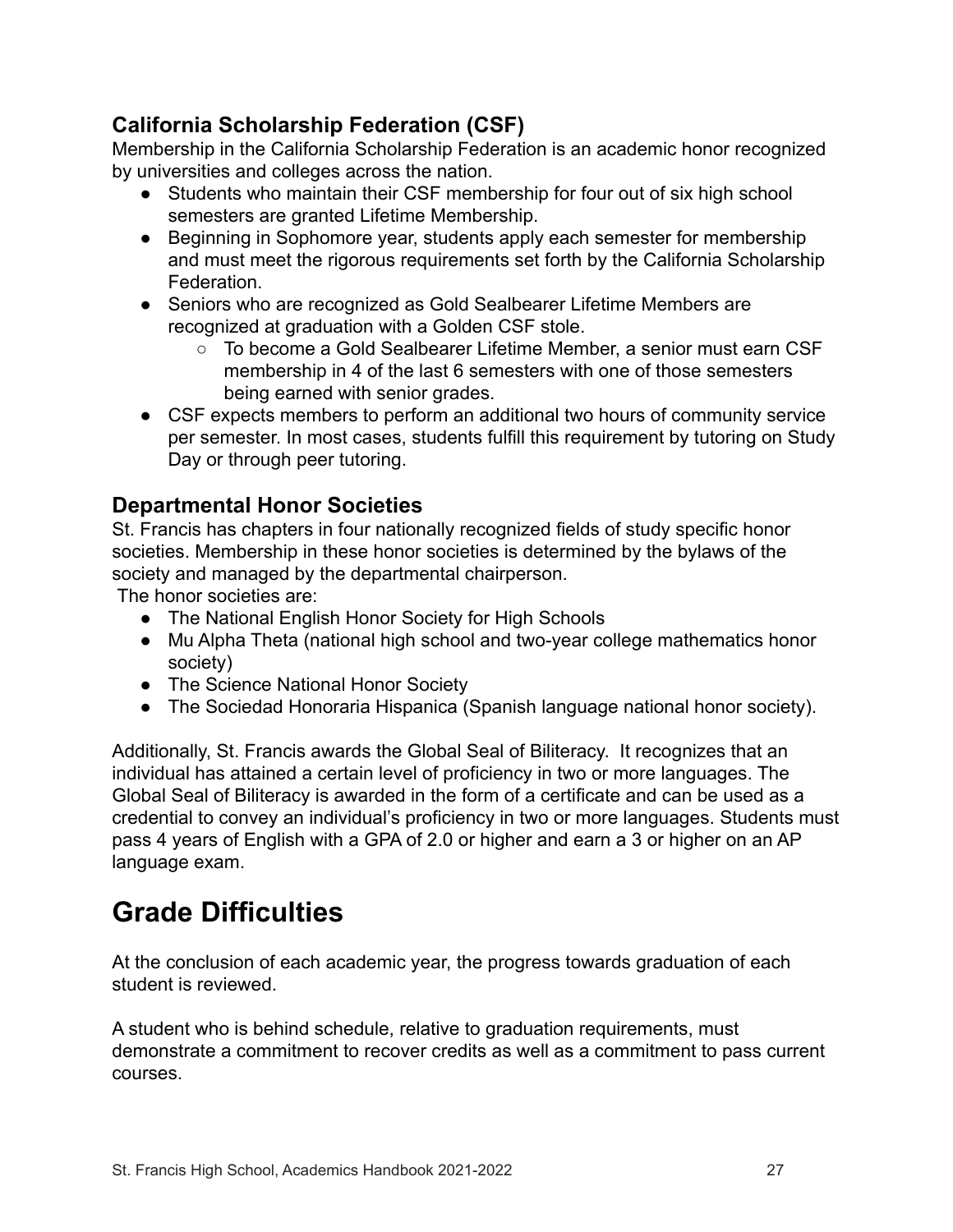#### <span id="page-27-0"></span>**Academic Probation**

Students are expected to work diligently in their courses and to perform to their capacities.

A student whose GPA is below 2.0 is not performing at a level that warrants serious consideration for college acceptance. Because of this, the school must carefully review his/her academic performance and consider if the student should continue at the school.

- A student whose GPA is below 2.0 at a quarter or semester will receive a letter from the Associate Principal of Academics, alerting his/her parents to the circumstance.
- He/she is summarily placed on Academic Probation for the next grading period.
- Additionally, students on academic probation will be expected to attend Tutorial and may be required to submit a Tutorial Exit Slip on a weekly basis.
- The Tutorial Exit Slip generally also requires signatures from teachers, parents, or others as deemed necessary.
- A student whose St. Francis GPA remains below 2.0 after a period of Academic Probation is at risk of being dismissed from the school.

#### <span id="page-27-1"></span>**Failed Courses**

A failing semester grade earned in a course is a serious issue that must be dealt with promptly by the student, his/her family, and the school.

- No credits are earned for the course
- The student is then behind relative to graduation requirements
- Failed courses are to be made up during the next summer after the failing grade
- A student who has earned an "F" in a required course during the regular academic year and does not make up the "F" with a passing grade, may be asked to withdraw
	- Recommendations for required withdrawal are made to President/Principal by the Associate Principal of Academics, Counselor(s), and Dean of **Students**
- If a student wishes to retake a second semester course on campus, the student must take and pass the first semester final exam with a 75% or better
- Failed courses will remain on the students' SFHS transcript even after they have been repaired though they will no longer calculate into the GPA for the grading period

#### <span id="page-27-2"></span>**Semester Grades of "D+"**

A semester grade of "D+" or less is not recognized by the University of California (UC) or the California State University (CSU) system as fulfilling the requirements for that course. Students who receive a "D+" or lower in a UC/CSU required course should plan to take the course over in summer school.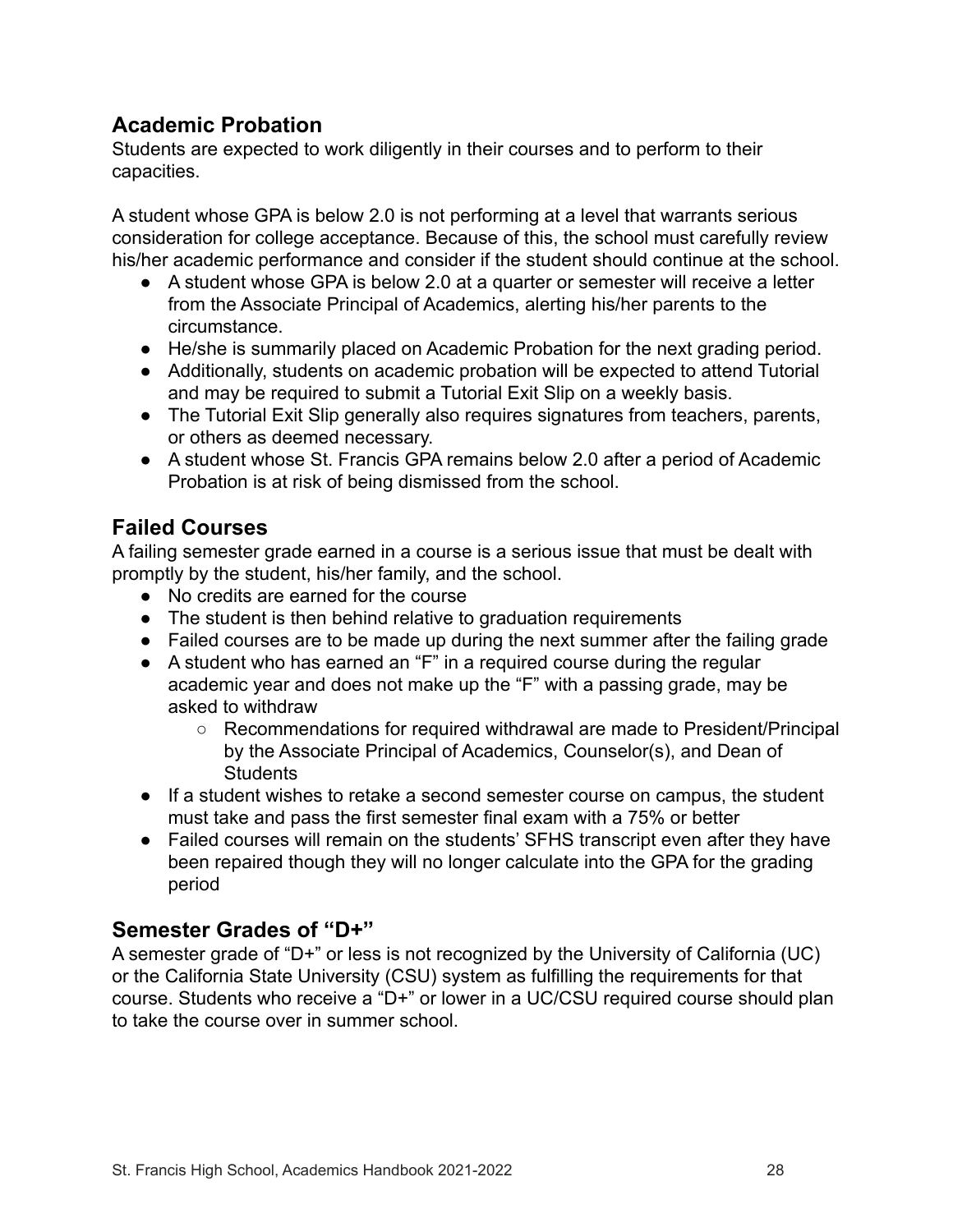#### <span id="page-28-0"></span>**Repairing Grades**

Students who take an additional course to "repair" an original D or F, will have their transcript and GPA adjusted to reflect the new course.

The original semester grade(s) remain on the transcript, but the new grade will be used in calculating the cumulative GPA.

Students should check with individual colleges as to how they calculate grades for repeated coursework.

#### <span id="page-28-1"></span>**Athletic Eligibility**

The California Interscholastic Federation (CIF) requires that a student maintain a GPA of 2.0 or higher in the most recent grading period in order to participate in athletics. If a student falls below a 2.0 GPA, he/she is declared ineligible, the following rules apply:

- 1. The student is ineligible for one grading period. At the end of the next grading period, his/her eligibility status will be reviewed.
- 2. CIF stipulates that "summer school credits shall be counted toward making-up scholastic deficiencies incurred in the grading period immediately preceding." Thus, a student whose GPA for the second semester is below 2.0 may submit summer school grades for the purpose of regaining eligibility.
	- Such grades must be from courses pre-approved by the Associate Principal of Academics
	- In order for the newly earned grades to be used for eligibility, the official transcript from these courses must be submitted to St. Francis High School no later than the fourth Friday of the new grading period.
	- Summer school grades will be added to a student's official transcript for the semester of the course taken and the GPA will be recomputed.
	- Only grades earned to repair courses taken in the most recent grading period can be used to earn eligibility.
- 3. During a period of ineligibility, the student may practice and train with the team at the discretion of the coach.
	- He/She may not participate in any contest against another school
	- He/She may not miss any class time for athletic purpose
- 4. A student may petition for a probationary period in which, despite earning a GPA of below 2.0 on the most recent grade report, a student remains eligible.
	- A student may be granted only two probationary periods during their four years at St. Francis
		- One such period is allowed during the freshman and sophomore years
		- And only one such period during the junior and senior years
	- The CIF prohibits two consecutive probationary periods
	- Petitions will be reviewed by the school administration and granted only when a student's academic performance is not a result of gross negligence and only if the student's record of attendance and behavior has been good.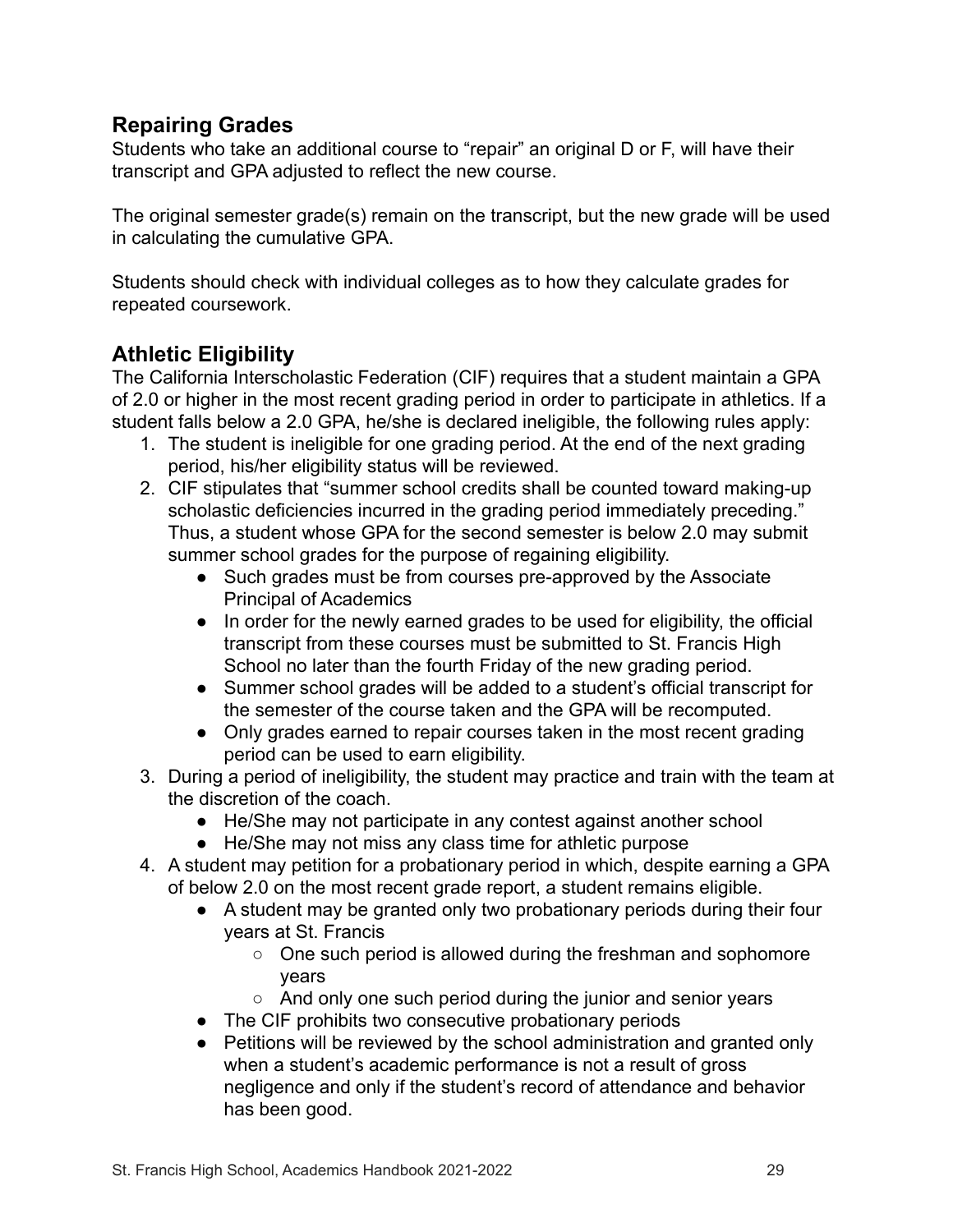## **Chapter 7: Academic Integrity**

<span id="page-29-0"></span>Integrity is defined as a firm adherence to one's values at all times. In an educational environment of honesty and integrity, the work students submit is unquestionably their own.

St. Francis High School believes any action which violates academic integrity diminishes the benefits of the educational process, damages the ethical character of the individual student, and undermines the reputation of the school community. The St. Francis High School Academic Integrity Policy affirms the value of learning for the sake of learning, and, therefore, demands personal integrity and intellectual honesty.

Students are expected to complete and submit assignments in which the work is original, done independently unless collaboration is authorized, and done to the best of the student's ability with honesty and integrity.

- Copying, plagiarizing and willingly providing one's work to others are considered academic dishonesty
- Academic dishonesty will be reported to the Dean of Students and the disciplinary response will be decided
- Work will be scored as a 0
- Repeated offense puts a student at risk for dismissal
- Violations will be kept for the duration of attendance at St. Francis

Please see the St. Francis High School Student-Family Handbook for additional information regarding Academic Integrity consequences as coordinated through the Dean of Students.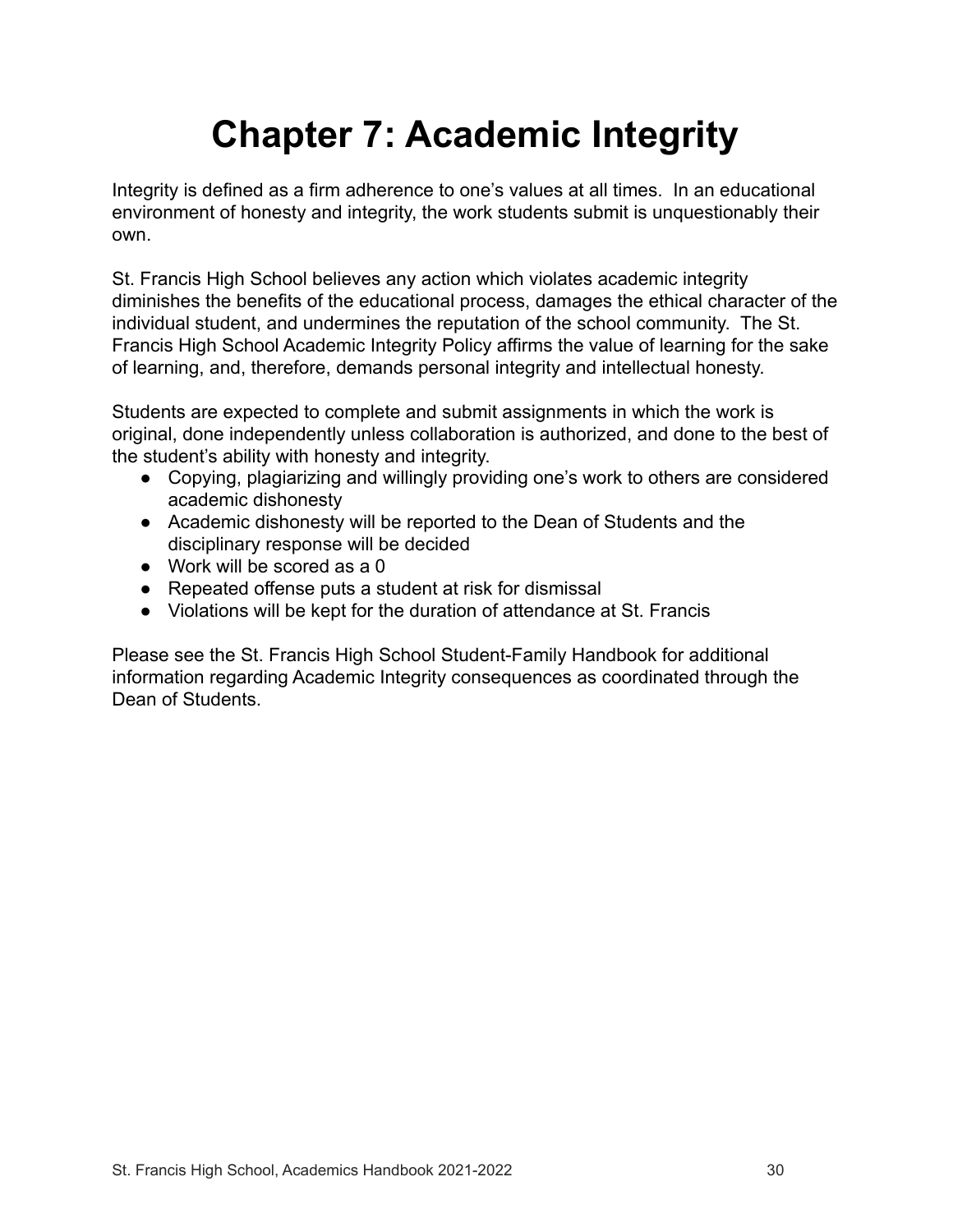## **Chapter 8: Distance Learning**

<span id="page-30-0"></span>If deemed necessary by St. Francis High School or mandated by a State and/or Local Agency, St. Francis High School may transition to Distance Learning. If given the opportunity to have students on campus, a hybrid model will be offered. In the case of a closure of all classrooms, learning will transition to a synchronous class schedule for distance learning.

### <span id="page-30-1"></span>**Student Expectations**

Student behavior expectations will remain the same throughout the use of distance learning and in accordance with the school's Acceptable Use Policy (AUP) as described in our *St. Francis High School Student-Family Handbook*.

#### <span id="page-30-2"></span>**Attendance**

- Students are expected to be logged in at or before the start time of each scheduled classroom meeting and remain in the class for the entire class period unless otherwise directed by the teacher
- Parents of students who will be absent from a class or classes must call the main office
- SFHS will follow our traditional protocol for unverified absences

#### <span id="page-30-3"></span>**Behavior Expectations**

- Students must log into the Zoom app using their first and last name and their school issued email address. Students may not use any other name or nickname
- In all video and still photo images, students must wear St. Francis logo clothing (Sharkwear)
- Images, objects, and messages in the background of still photos and/or videos must always be Catholic school appropriate
- Students are expected to be engaged and avoid distracting behavior during scheduled class time
- All language and communications are to remain Catholic school appropriate
- Students may not take screenshots or otherwise record any part of the online class unless otherwise directed by the teacher
- All work submitted during distance learning should be the student's own. St. Francis High School students are held to standards of the school's Academic Integrity Policies whether on campus or off campus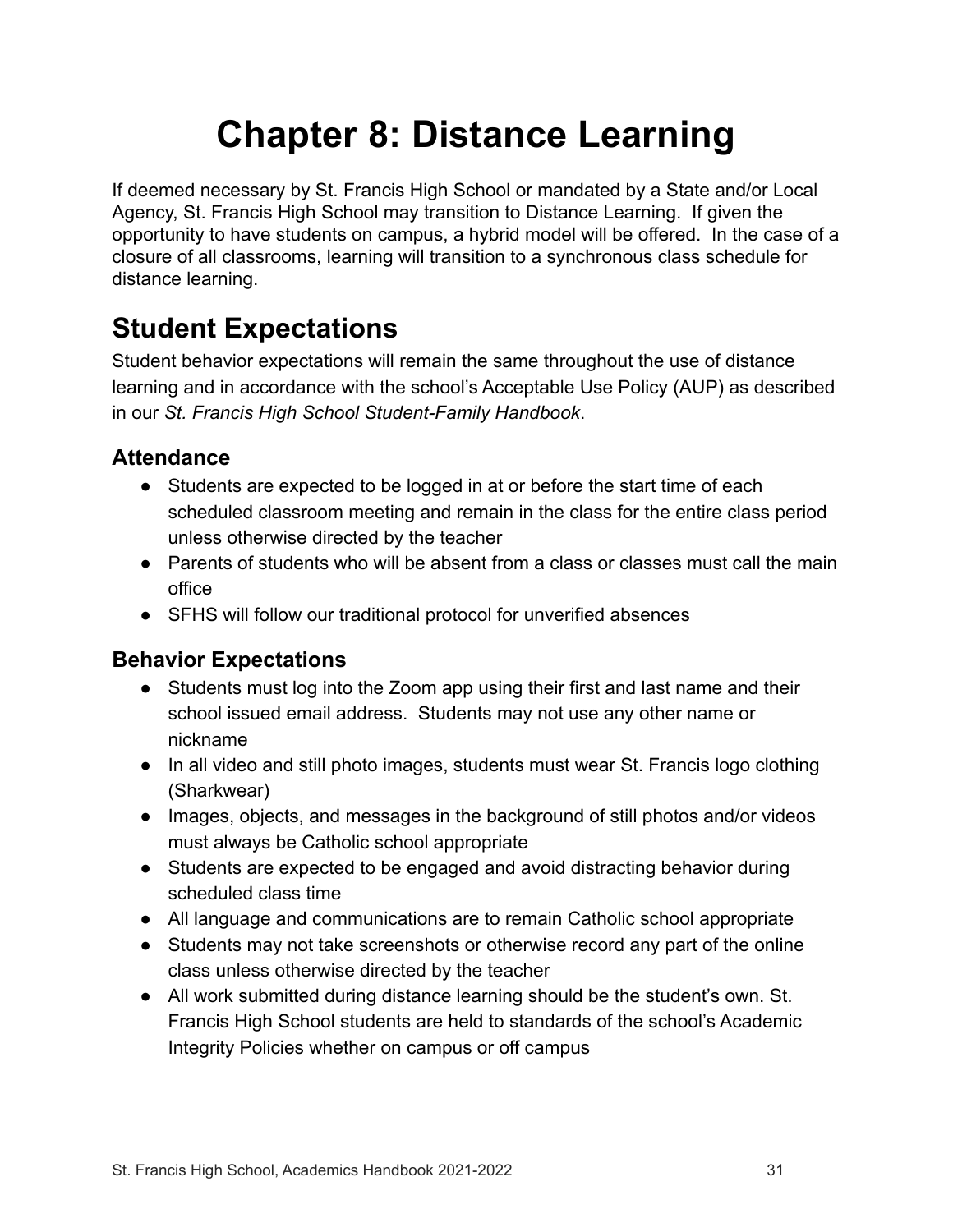#### <span id="page-31-0"></span>**Communication Expectations**

- Students must dialogue with their teachers directly through email, Zoom, etc. do not rely on someone else to ask your question or assume you will figure it out later
- Students are encouraged to communicate with their teachers during office hours or email questions regarding any assignments, grading, etc.
- Students or parents may and should email regarding a students' inability to complete work due to illness

#### <span id="page-31-1"></span>**Meeting Policies**

- Students are asked to join the meeting and directly mute their microphone. This allows for the focus to be directed on the lesson for that day.
- In most cases, students have access to the chat box. This can be a great tool to enhance the lesson and classroom environment. This is not a place to have private conversations with your classmates.
- Students should understand that the entire lesson for that meeting may be recorded
- Recordings are made for a variety of reasons:
	- $\circ$  Holding the teacher and students accountable to creating a conducive learning environment for all.
	- Allows for students who were absent to watch the lesson at a later date.
	- $\circ$  Allows for students who would like to go over the lesson again to do so.

### <span id="page-31-2"></span>**Helpful Daily Recommendations for Distance Learning**

- Balance your learning balance on and offline as well as screen and non-screen time
- Create structure in your day and use your time wisely
- Set boundaries and actively disconnect in the evenings and on the weekends
- Stay healthy eat healthy, drink water, maintain daily physical activity, and wash your hands often
- Reach out to friends and remain engaged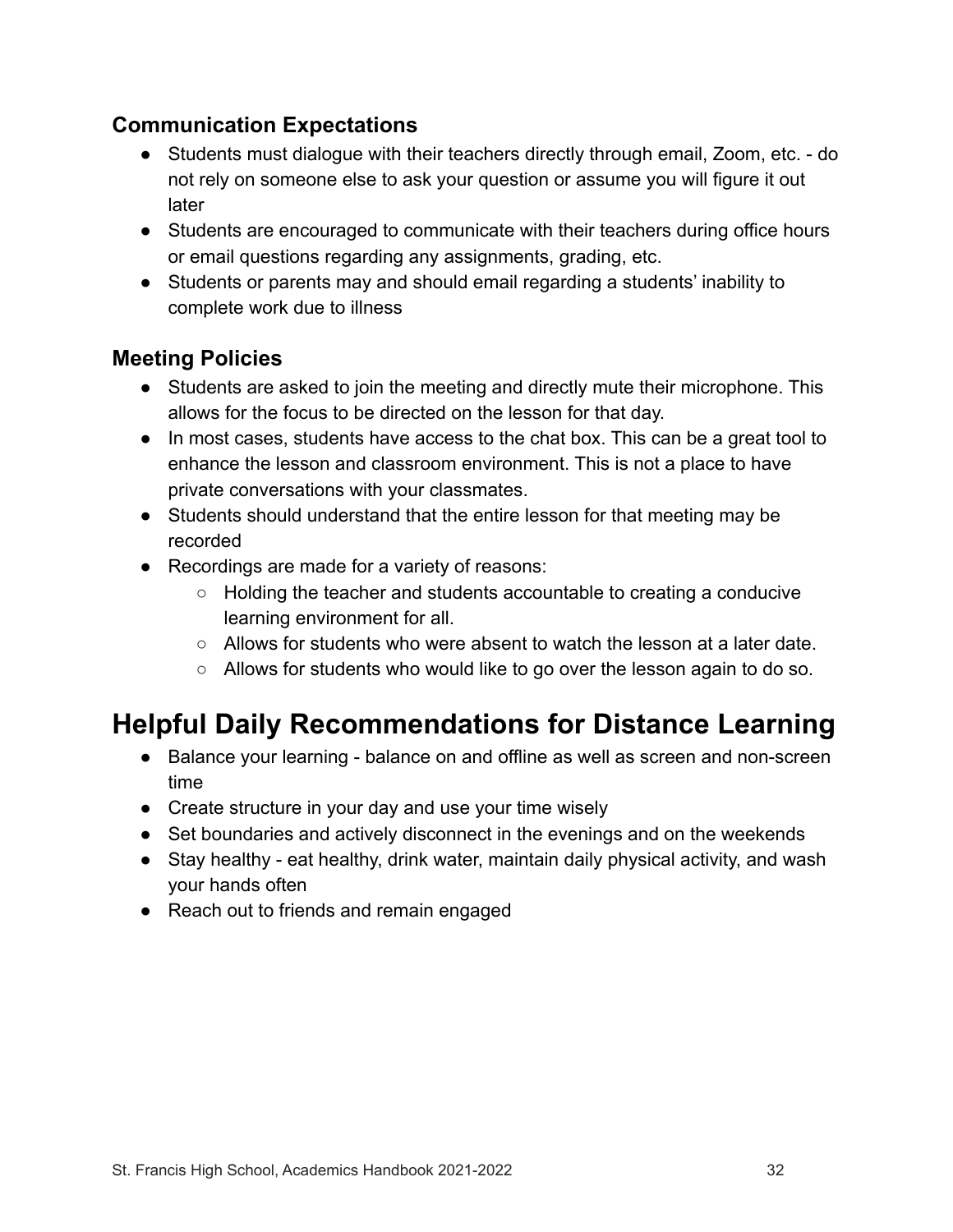## **Chapter 9: Guidance Department & Student Testing**

<span id="page-32-0"></span>The St. Francis High School College and Career Counseling Department is dedicated to the care and development of each student. The College and Career Counseling Department supports students with academic, college and career, and personal counseling. Counselors are focused on assisting students as they make decisions that will affect their education, and the department strives to implement programs to enable students to reach their full potential at St. Francis HIgh School and beyond.

Counselors coordinate the school counseling and guidance program and involve all staff members in designing and implementing plans to meet three major goals:

- Educational Development in a college prep environment
- Personal/Social/Emotional Development
- Career Development & College Readiness

The goal of the department is to help students move through high school with proper guidance and support in order to achieve greater success in the fulfillment of their high school goals and post high school plans. Counseling support for St. Francis High School students is available throughout the school year.

### <span id="page-32-1"></span>**Counselors**

As counselors, we:

- Provide quidance and advice
- Develop personal relationships and ask probing questions
- Share recommendations and suggestions for college and career readiness
- Inform students of the many opportunities available to them
- Help facilitate social and emotional well-being
- Support for students in need of additional support as students need for:
	- Educational accommodations (i.e. IEP, ISP, and/or 504)
	- Significant medical restrictions

The College and Career Counseling Department services are designed to help students to be academically successful and to assist in planning and applying for colleges and scholarships. Additionally the department aims to support parents in their role as the primary educators of their children by providing ongoing support.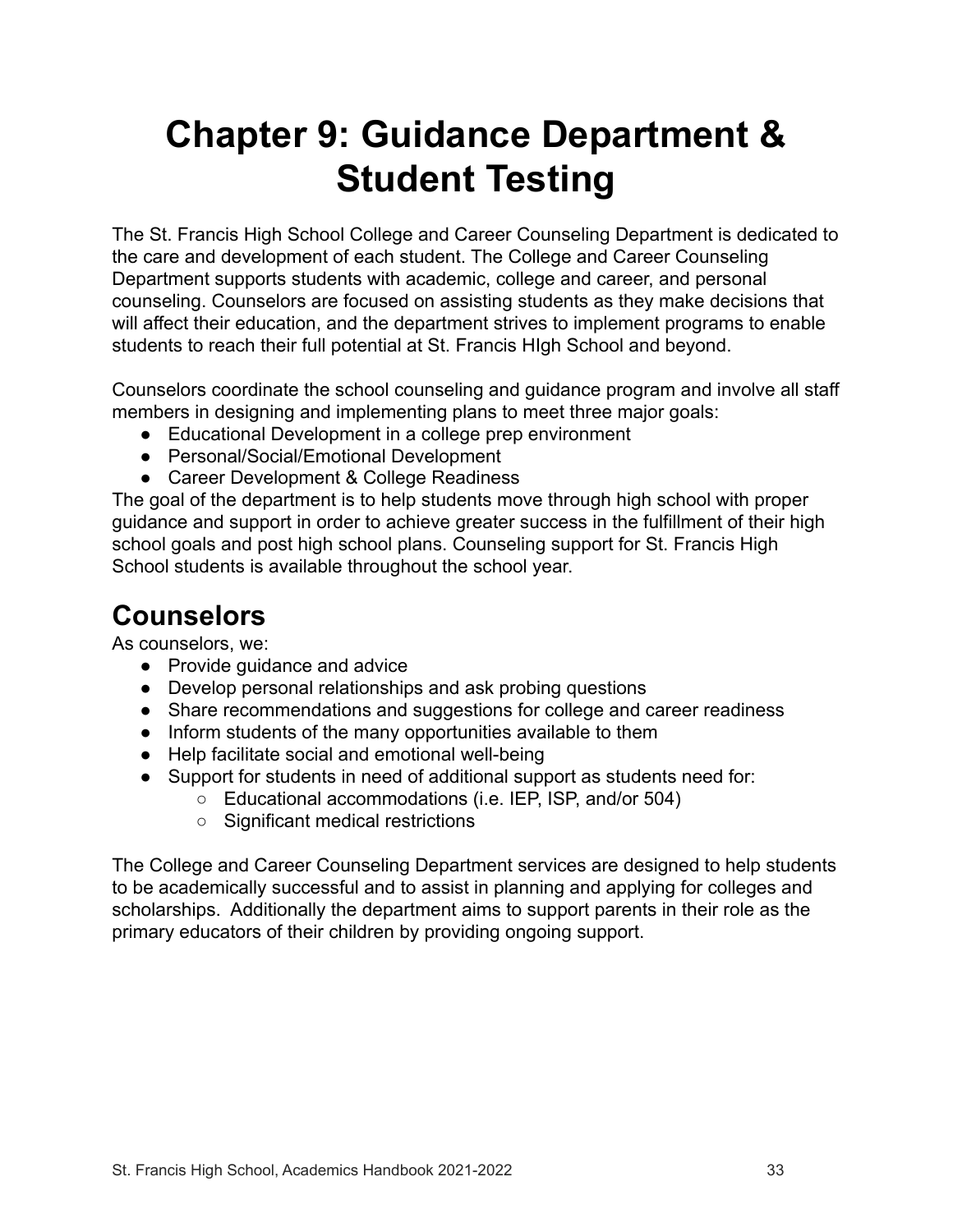### <span id="page-33-0"></span>**ESAT - Empowering Students' Achievement Team**

Launched in the fall of 2021, the ESAT Counselor works directly with students who have diagnosed learning differences, medical diagnosis that impact their classroom and independent learning, and those students who have earned a D/F in the previous grading period.

The role of the ESAT Counselor will evolve. During the fall of 2021, focus will be on the coordination of communication to teachers and with students and parents regarding learning differences and medical challenges that impact the learning environment and communication regarding Mandatory Tutorial.

The role of the ESAT Counselor is to lead the Empowering Students' Achievement Team. As a team of students, parents, teachers, staff, coaches, and administrators, St. Francis High School students will develop the skills students need to achieve success.

### <span id="page-33-1"></span>**Parent Nights**

Counselors provide parent nights to each academic level throughout the academic year. While each meeting aims to provide overall support for high school students and information about colleges, meetings also include specific topics aimed at particular grade levels.

- $\bullet$  9<sup>th</sup> and 10<sup>th</sup> grade parent nights provide general information about academic preparedness and college exploration.
	- Hosted and presented by SFHS counselors
	- Parents of all grade levels are invited and encouraged to attend
- $\bullet$  11<sup>th</sup> and 12<sup>th</sup> grade parent nights provide more specific college information
	- Representatives from different institutions are invited to present
		- Representatives from community colleges, CSUs, UCs, and private colleges in and out of state
		- Topics include college admissions process, scholarship information, financial aid process
	- Parents of all grade levels are invited and encouraged to attend
- A parent night specifically regarding college financial aid is hosted during the fall ○ Parents of all grade levels are invited and encouraged to attend
- From August through November, the College and Career Counseling Department offers regular college application workshops to Seniors and their families.

### <span id="page-33-2"></span>**Day to Day Availability**

Counselors aim to be available to students as often as possible

- Students may sign up for appointments with the counselors
- If counselors are available, students may benefit from a "walk in session."
- Every attempt is made to avoid students missing class time.
- Parents/guardians wishing to meet with a counselor are asked to email for an appointment.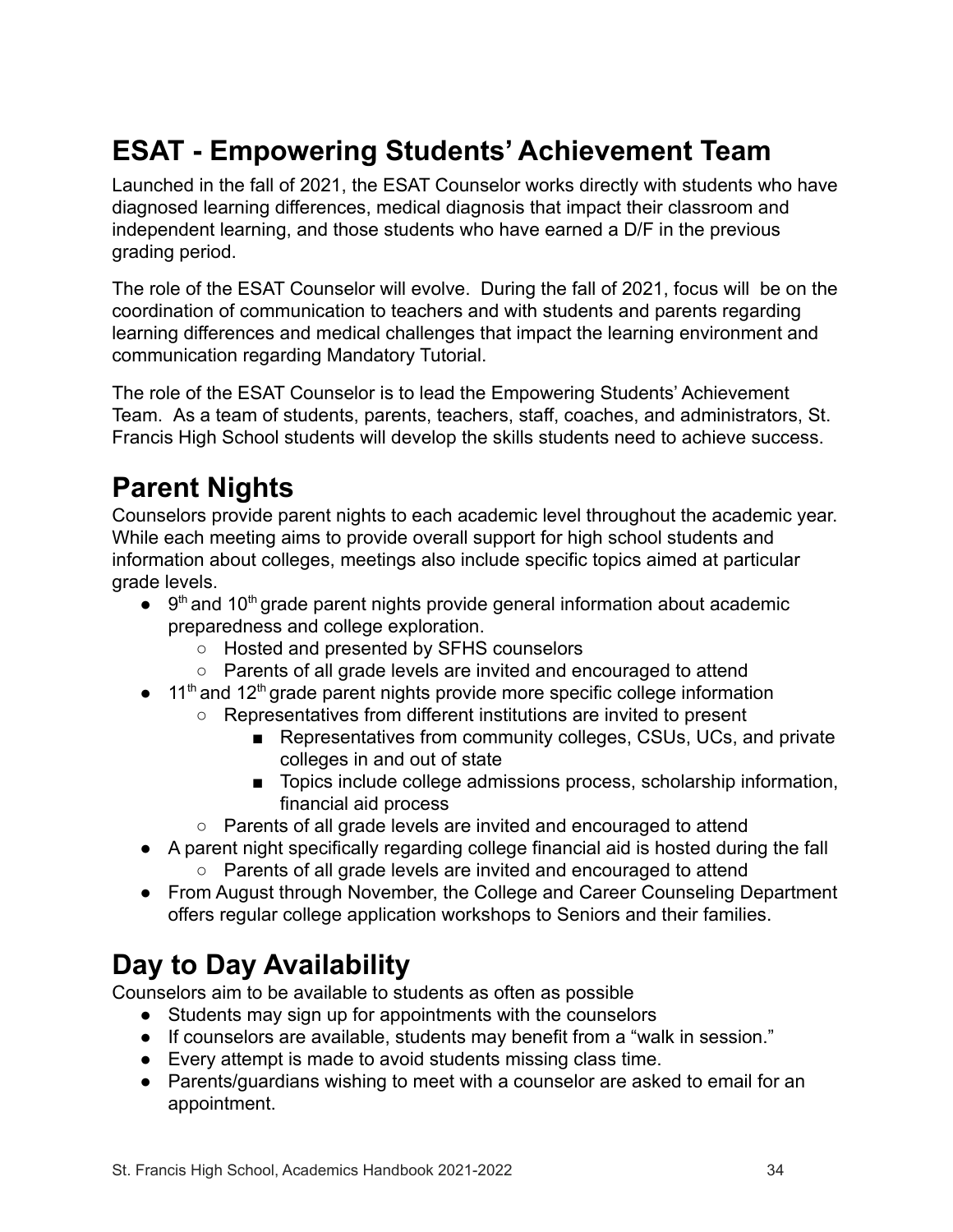### <span id="page-34-0"></span>**Confidentiality with Guidance Counselors**

Information students share or reveal in meetings with school counselors is considered confidential. The school counselor protects the confidentiality of information with the following exceptions specified by California State Law and school policies. A school counselor must:

- 1. Report suspected child abuse to Child Protective Services.
- 2. Report information to persons outside SF when the counselor deems a student a threat to harm her/himself, another person, or a threat to destroy property.
- 3. Consult with other counselors, and appropriate personnel or agencies.
- 4. Consult with the appropriate SF administrator if deemed necessary because information may be potentially disruptive or damaging to the school's mission, personnel, and property.
- 5. Disclose information deemed to be confidential when ordered to do so by a court of law.

### <span id="page-34-1"></span>**Standardized Testing**

Students are tested in order to facilitate placement, scheduling, guidance, and planning, and to demonstrate academic skills on national college admissions tests.

The following tests are required:

- STS High School Placement Test (HSPT closed edition)
	- 8th Graders/Freshmen applicants take the test in the admissions process
	- Used by SFHS to determine admissions and academic placement
- PSAT 8/9 Exam;
	- Freshmen take exam in October on the National Testing Day
	- Administered on-campus on a scheduled school day
	- Required and paid for by SFHS
	- Used to prepare students for PSAT during Sophomore year
	- Results provided by the College Board and sent via email directly to families
- PSAT Exam
	- Sophomores take exam in October on the National Testing Day
	- Administered on-campus on a scheduled school day
	- Required and paid for by SFHS
	- Used to prepare students for PSAT in junior year
	- Results provided by the College Board and sent via email directly to families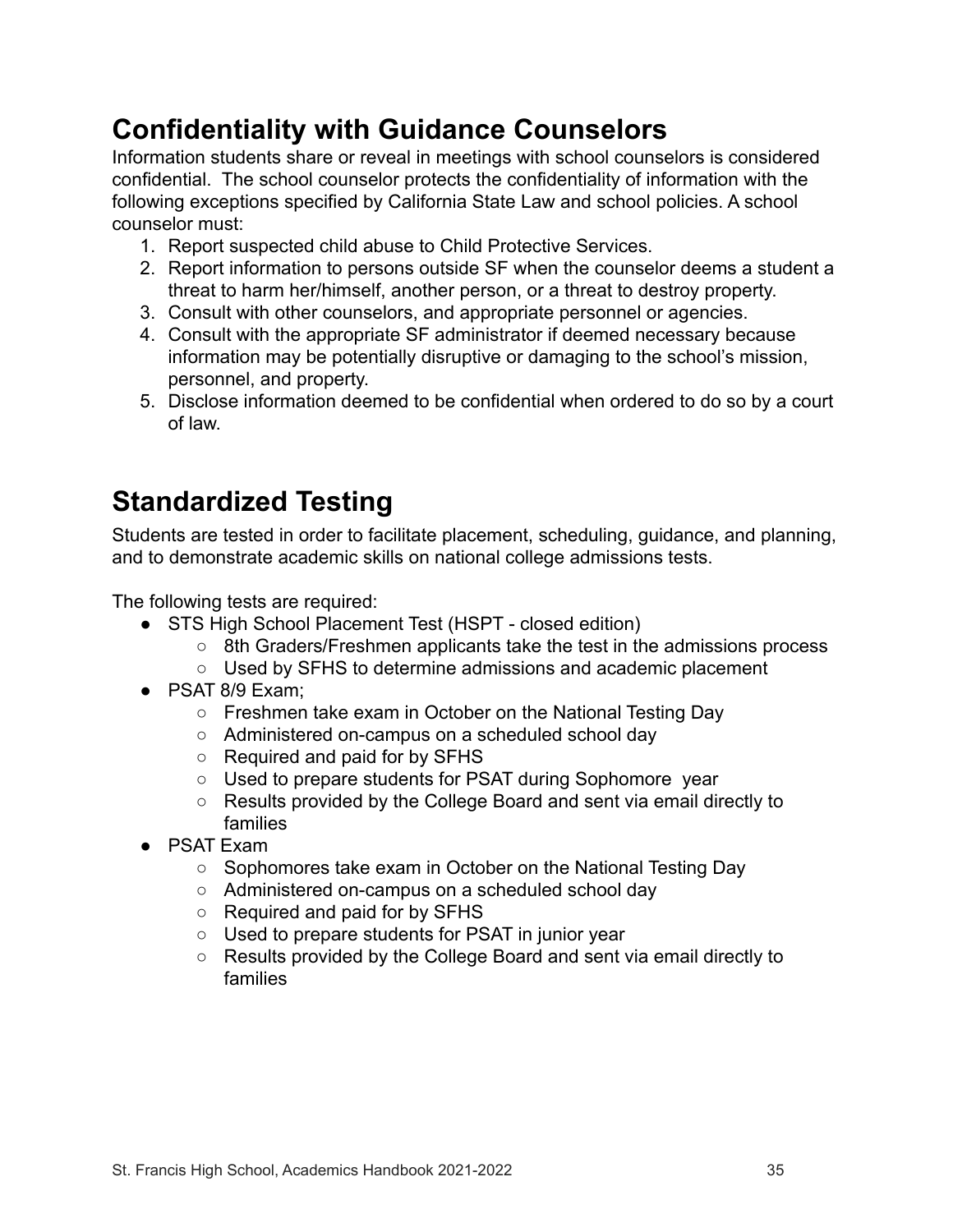- PSAT/NMSQT Preliminary Scholarship Aptitude/National Merit Scholarship Qualifying Test
	- Juniors take exam in October on the National Testing Day
	- Administered on-campus on a scheduled school day
	- Required and paid for by SFHS
	- Results provided by the College Board and sent via email directly to families
	- Test indicates anticipated performance on the SAT exam
	- Results are used in National Merit nationwide competition and are used to prepare students for the SAT/ACT exams.

In addition, as part of the college admissions process, additional standardized tests are required and/or strongly recommended. Students and parents must familiarize themselves with college requirements as they related to standardized tests.

- SAT as offered by the College Board
	- Juniors are urged to take the SAT during or prior to the spring of junior year
	- Students should also plan to take it at least one additional time
- SAT Subject Tests and ACT exams (depending on which is required by a particular institution)
	- Depending on a student's goals and perspective college options, students should also take SAT Subject Tests
		- Coursework and college requirements will determine which subject tests should be taken and when
		- Tests should be taken at the end of Junior year or early Senior year
	- ACT Test
		- Many colleges expect and/or will allow the submission of ACT test scores rather than or in addition to SAT scores.
		- Timeline for the test should match
- Advanced Placement (AP) Exams as offered by the College Board
	- Administered on campus during May of each year
		- SFHS facilitates the exams for a cost as directed by College Board

### <span id="page-35-0"></span>**Naviance**

St. Francis provides the Naviance software program to all students and families. Each student is assigned a Naviance account and is expected to regularly utilize Naviance for a variety of guidance related activities including career exploration, college search, scholarship search, and applying to select colleges. Naviance provides a link for direct communication from the Guidance Counselors regarding guidance related events, opportunities, and deadlines. Parents may access Naviance using their student's access information.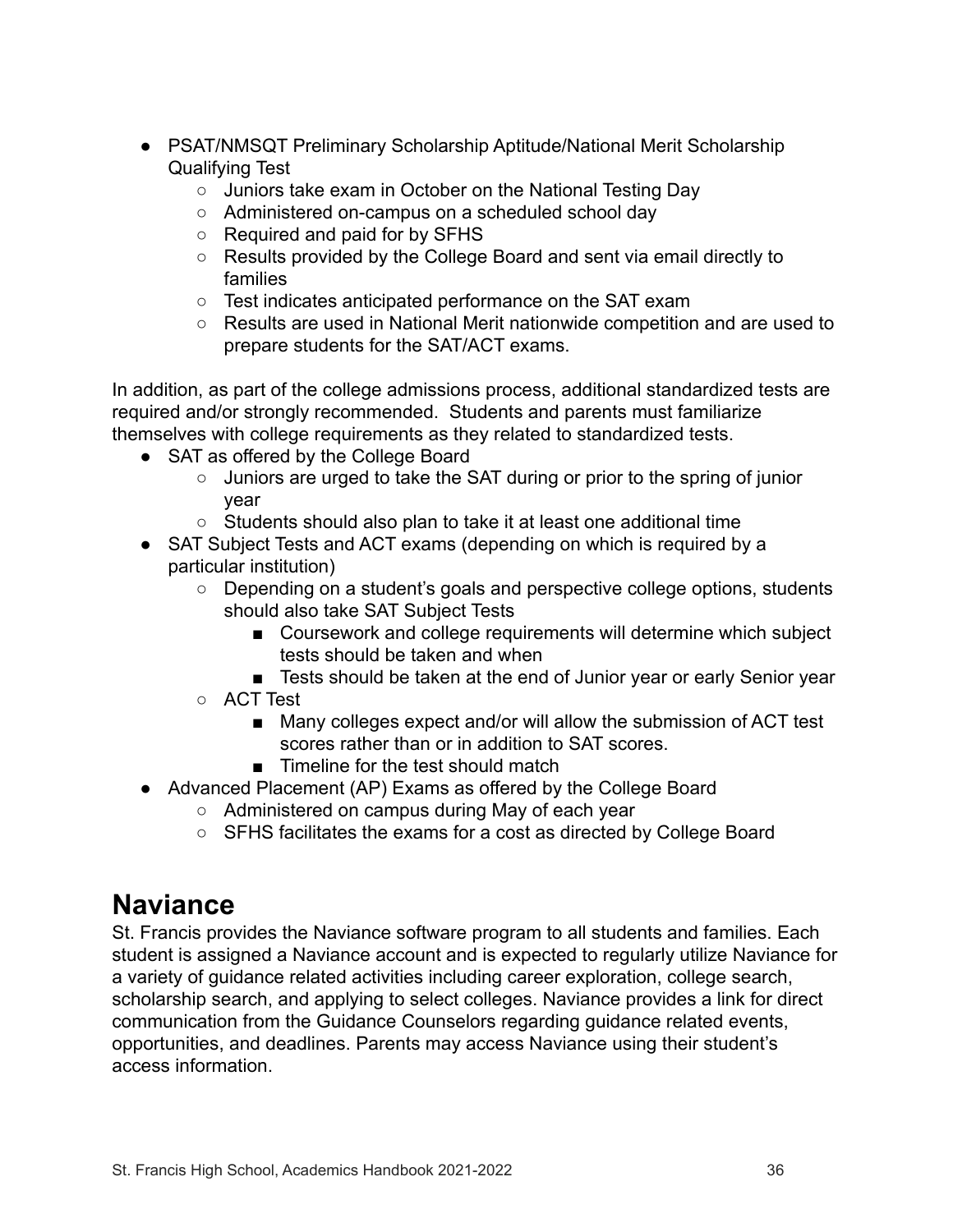## **Chapter 10: Graduation**

### <span id="page-36-1"></span><span id="page-36-0"></span>**Graduation Requirements**

The comprehensive four-year program of study offered at St. Francis is designed for an SF graduate to have fulfilled all the course requirements necessary for application to the University of California, as well as those of virtually every major university and college across the nation.

Each student is encouraged to take as challenging a course load as he/she can handle so as to increase his/her likelihood of successful competition for college entrance.

In order to earn a diploma from St. Francis, a student must:

- Farn a minimum of course units
	- Beginning with the Class of 2023, 260 credits must be earned for graduation
	- Class of 2022 must earn 250 credits
- Have a good record of citizenship and behavior
- Have participated in campus ministry activities each year of attendance
	- Students must attend the St. Francis grade level retreat each year.
	- Students unable to attend the scheduled grade level retreat will be required to fulfill the requirement with an outside retreat or comparable requirement
- Have completed a minimum of 80 Christian Service hours.
	- Unless organized by St. Francis and/or announced otherwise, no hours served during an SF school day will count towards required Christian Service hours
	- $\circ$  During the school year, 2019-2020, the requirement was adjusted for the unexpected transition to distance learning. Students were expected to earn 10 hours during the 2019-2020 school year
- Have earned the minimum number of required credits in each academic department

#### <span id="page-36-2"></span>**Required credits for each Academic Department**

| 8 semesters of English                    | 40 credits                           |
|-------------------------------------------|--------------------------------------|
| 8 semesters of Theology                   | 40 credits                           |
| 6 semesters of Social Studies             | 30 credits                           |
| 6 semesters of Mathematics*               | 30 credits                           |
|                                           | (must include Geometry & Algebra II) |
| 4 semesters of one Modern Language        | 20 credits                           |
| 2 semesters of Life Science               | 10 credits (must include Biology)    |
| 2 semesters of Physical Science           | 10 credits                           |
| 2 semesters of Physical Education/Health  | 10 credits                           |
| 2 semesters of Visual and Performing Arts | 10 credits (must be in same course)  |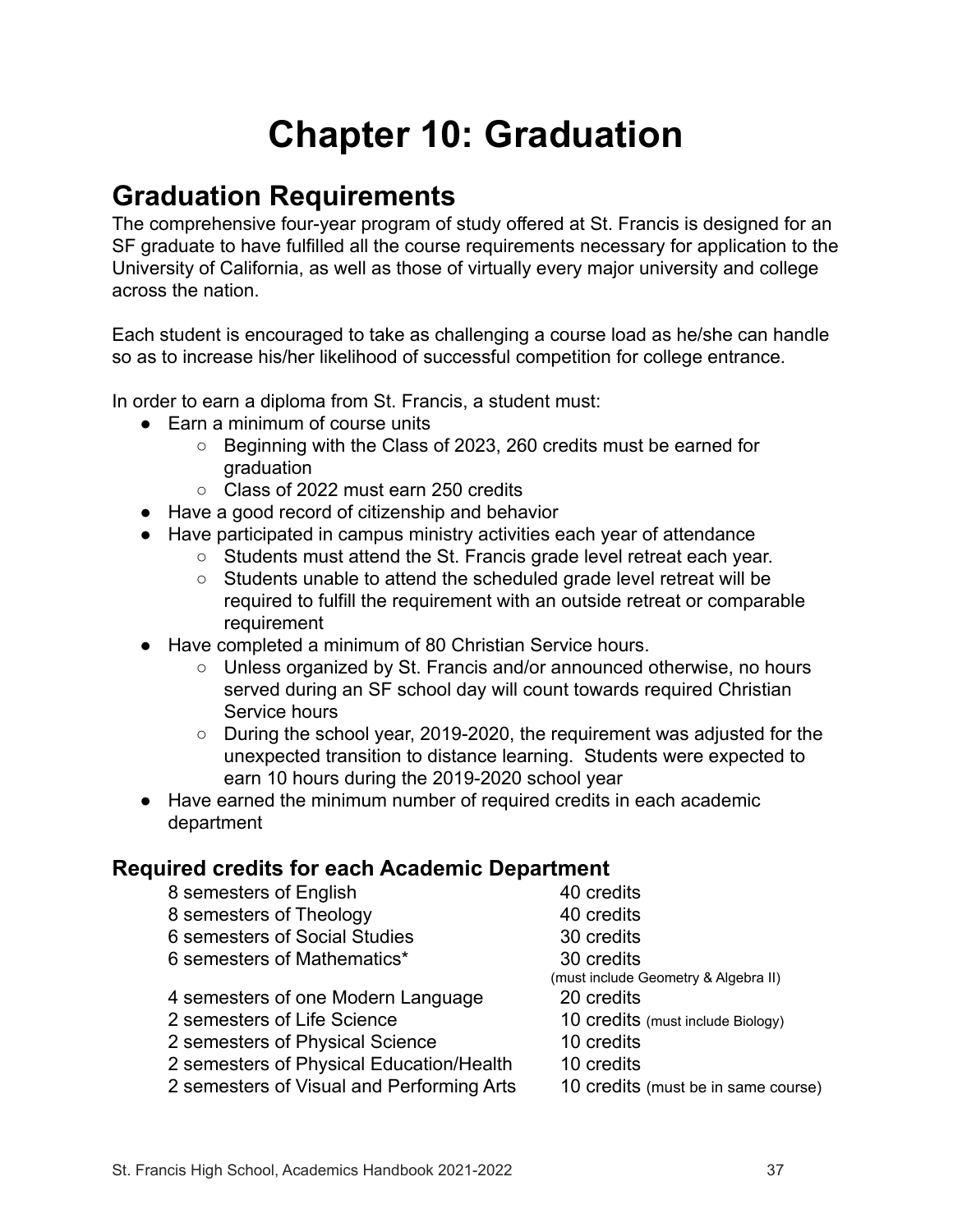### <span id="page-37-0"></span>**Graduation Exercises**

● The privilege of participating in the St. Francis High School Commencement (graduation ceremony) may be denied if above requirements are not met or for any disciplinary issues.

#### <span id="page-37-1"></span>**Post Graduation Exercises**

- No student may attend St. Francis beyond his/her Senior year
- Students must request for consideration of credits earned after August following a student's Senior year to be considered to fulfill the required graduation credits
- Unfulfilled service hours must be completed by the end of August of the year of graduation unless otherwise determined by the Academics Office and CYM.

### <span id="page-37-2"></span>**Awards at Graduation**

Graduation grade awards are determined as follows:

- Silver tassel: cumulative weighted grade point average over the first seven semesters of 3.0 or higher:
- Silver tassel and silver cord: cumulative mark point average over the first seven semesters of and 3.5 to 3.99;
- Silver tassel and silver stole: cumulative mark point average over the first seven semesters of 4.0 or higher.
- Golden CSF stole: California Scholarship Federation Gold Sealbearer, Lifetime Member.
- PLTW Scholar Medallions: seniors who have completed three years of PLTW with a B or better
- PLTW stole: seniors who have completed four years of PLTW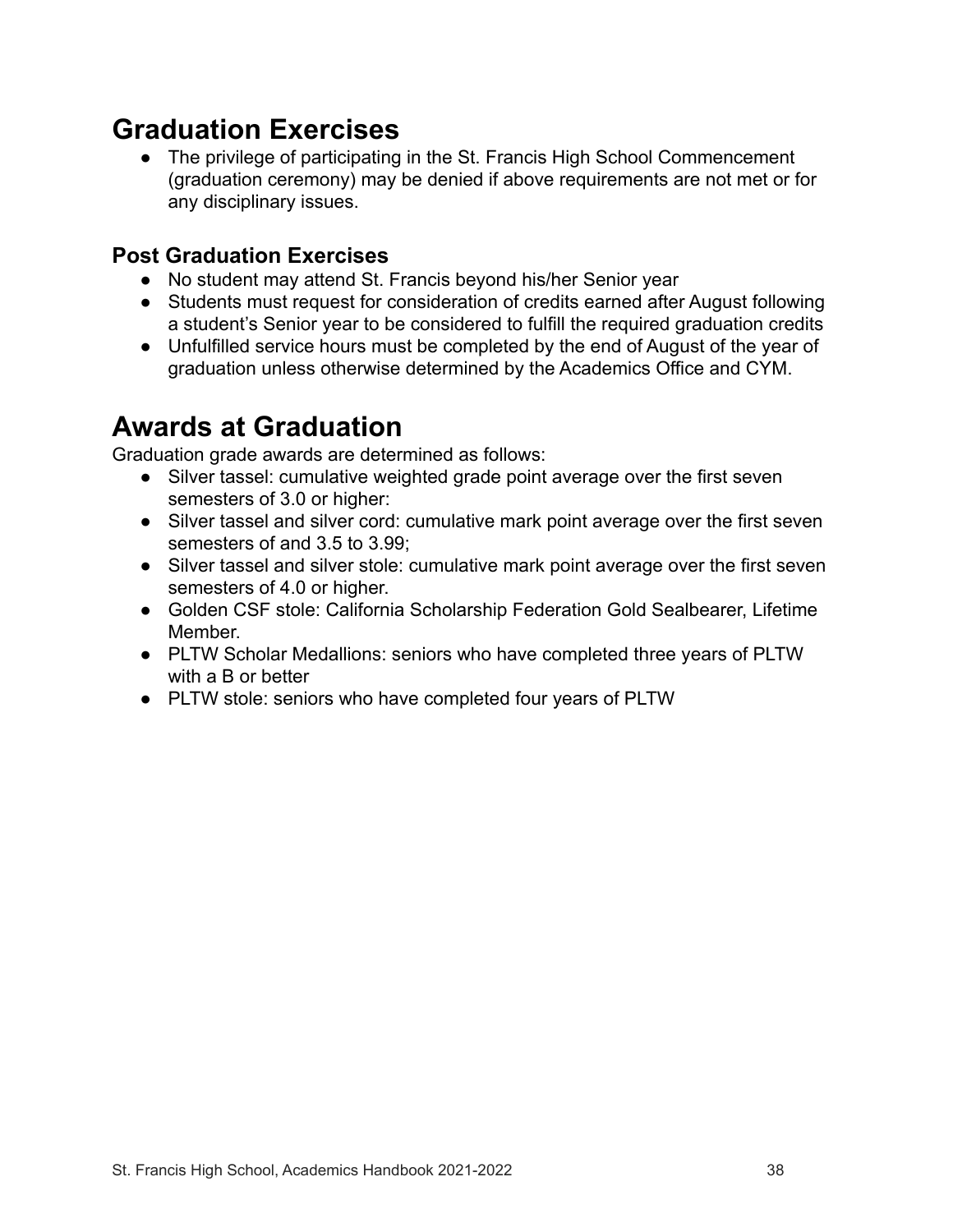#### <span id="page-38-0"></span>**Honors of Valedictorian and Salutatorian**

#### <span id="page-38-1"></span>**Valedictorian**

The school recognizes select students from a graduating class as warranting special commendation. The *valedictorian* addresses the graduating class at its commencement ceremonies. He/she is chosen by the administration of the school according to specified criteria:

- The student's cumulative weighted grade point average
- The strength of the student's academic schedule
- Student's standardized tests taken and scores earned
- Feedback solicited from the student's teachers
- The degree to which the student displays the values and ideals of the St. Francis High School, both in class and outside of school
- Student's involvement in SFHS co-curricular activities and events
- The ability of the student to speak to a large audience

The valedictorian is not necessarily the student with the highest grade point average.

The school reserves the right to award co-Valedictorians if select students are equally worthy of commendation.

#### <span id="page-38-2"></span>**Salutatorian**

The *salutatorian* is chosen by the administration of the school to offer a welcome at commencement exercises. He/she is selected according to the same criteria as that of the valedictorian.

The school reserves the right to award co-Valedictorians if students are equally worthy of commendation. In this case, a Salutatorian may not be chosen.

#### <span id="page-38-3"></span>**The Sister Laura Goedken Award**

The Board of Directors honors one student from the graduating class as the recipient of the Sister Laura Goedken Award, as selected by the school administration. The award recognizes the one graduating student who best displays overall excellence at SFHS.

#### <span id="page-38-4"></span>**The St. Francis Association Dominic Savio Award**

This is selected by the administration and awarded by the St. Francis Parent Association. This award honors the graduating senior who best displays the virtues of compassion, concern for others, and campus service.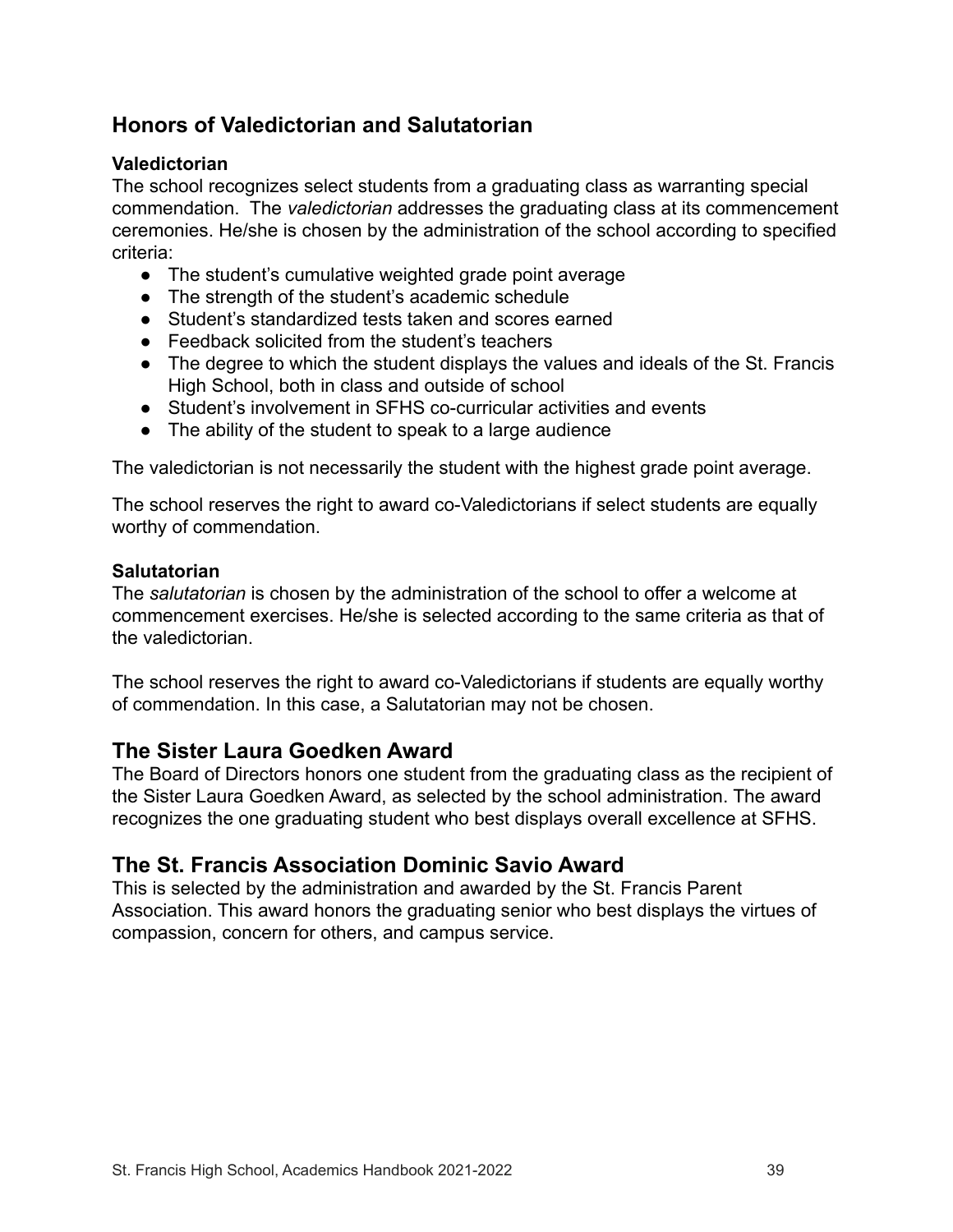### <span id="page-39-0"></span>**Graduation Regalia**

Attire at all graduation events is communicated each spring. All students and families are strongly encouraged to pay close attention to all class communications regarding graduation and end of the year events.

In particular, the pins and ornaments allowed on or with graduation gowns is quite specific. Students are allowed to wear pins, stoles, and cords awarded by SFHS or through an SFHS approved organization, such as those give at or through:

- $\bullet$  4.0 Luncheons
- NHS and CSF
- Breakfast of Champions
- SFHS Senior/Alumni Dinner
- National English Honor Society
- National Science Honor Society
- National Math Honor Society
- La Sociedad Honoraria Hispánica: Sor Juana Inés de la Cruz

During graduation events, students are not allowed to wear or carry items from non-SF sanctioned organizations or those purchased or given by their families. These can include but are not limited to:

- Pins, stoles, or other regalia from:
	- Independent scholarship organizations
	- Outside honor societies
	- Outside ethnic or cultural organizations
- Leis flower, money, toys, or other leis type decoration
- Bouquets, balloons, scarves

#### <span id="page-39-1"></span>**National Recognition Products**

St. Francis High School provides the opportunity for a representative from National Recognition Products to come to campus to facilitate the ordering of graduation gowns and announcements. Distribution of the items also takes place on campus. It is the responsibility of families to reconcile all outstanding balances with the vendor directly.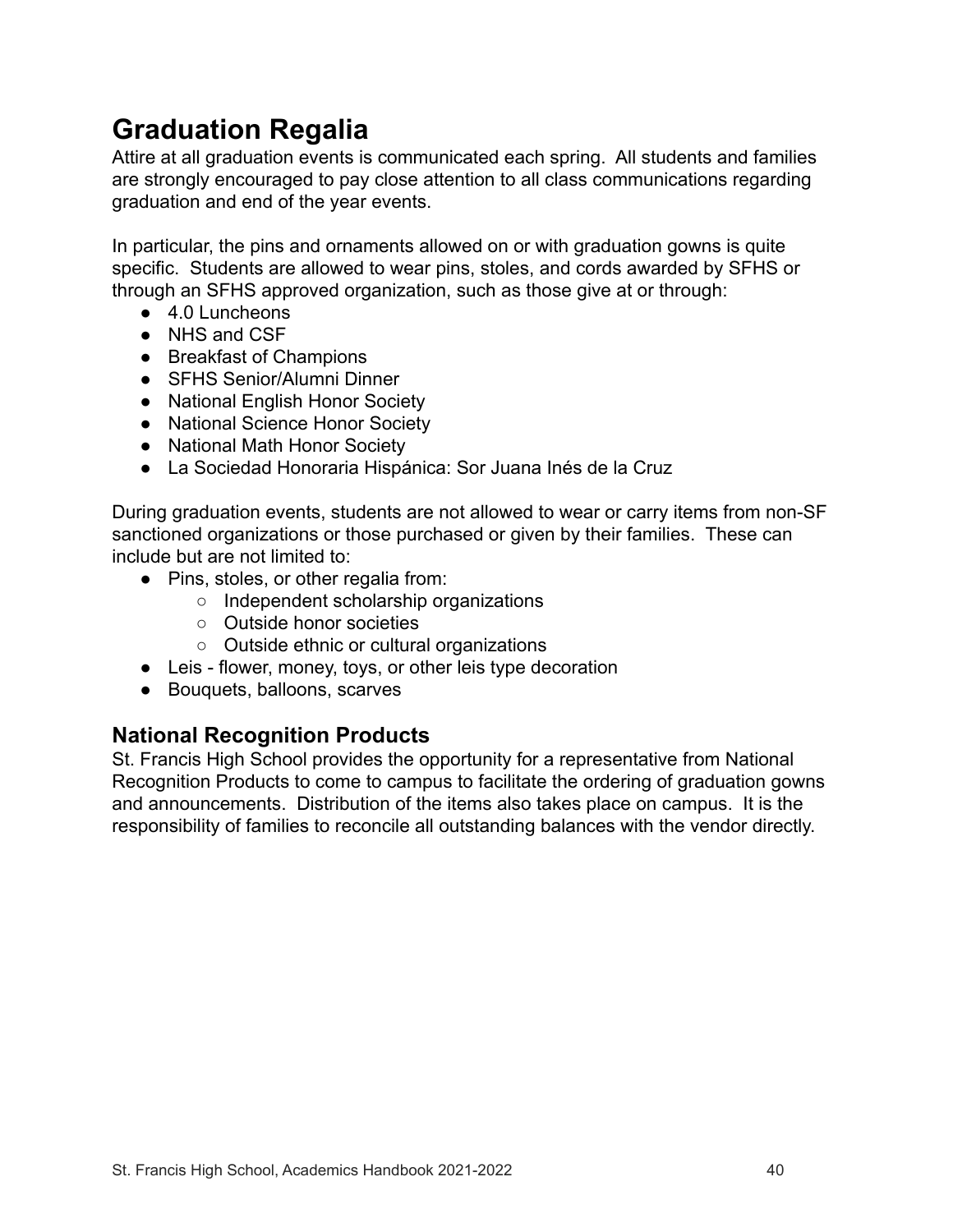### <span id="page-40-0"></span>**Transcripts and Student Records**

The transcript is the official record of scholastic work accomplished during high school. It contains only semester grades, and not those of the 1st and 3rd quarters, which are to be viewed as "Progress Reports."

Official SFHS transcripts will include all coursework accepted by SFHS as progress toward graduation, even if the courses were taken at another institution.

- The student is required to provide an official transcript from the institution that granted credit for such coursework.
- Coursework must have been pre-approved by the SFHS Counselor/Associate Principal of Academics
- Coursework must have been completed between the first day of ninth grade and the conferral of a diploma from St. Francis.
- When applying for college or in other formal settings where a transcript must be submitted, students who attend more than one school, should always submit an official transcript from each school of attendance.

#### <span id="page-40-1"></span>**Sending of Transcripts**

St. Francis transcripts are sent to educational institutions at the request of a parent or the student.

- A form is available in the Office of the Registrar and on-line on the school's website.
- Current students are provided up to five free transcripts;
	- Subsequent transcripts carry a \$5 fee.
- Former students and alumni are charged \$5 for each transcript.
- Three working days are required for the processing of transcripts.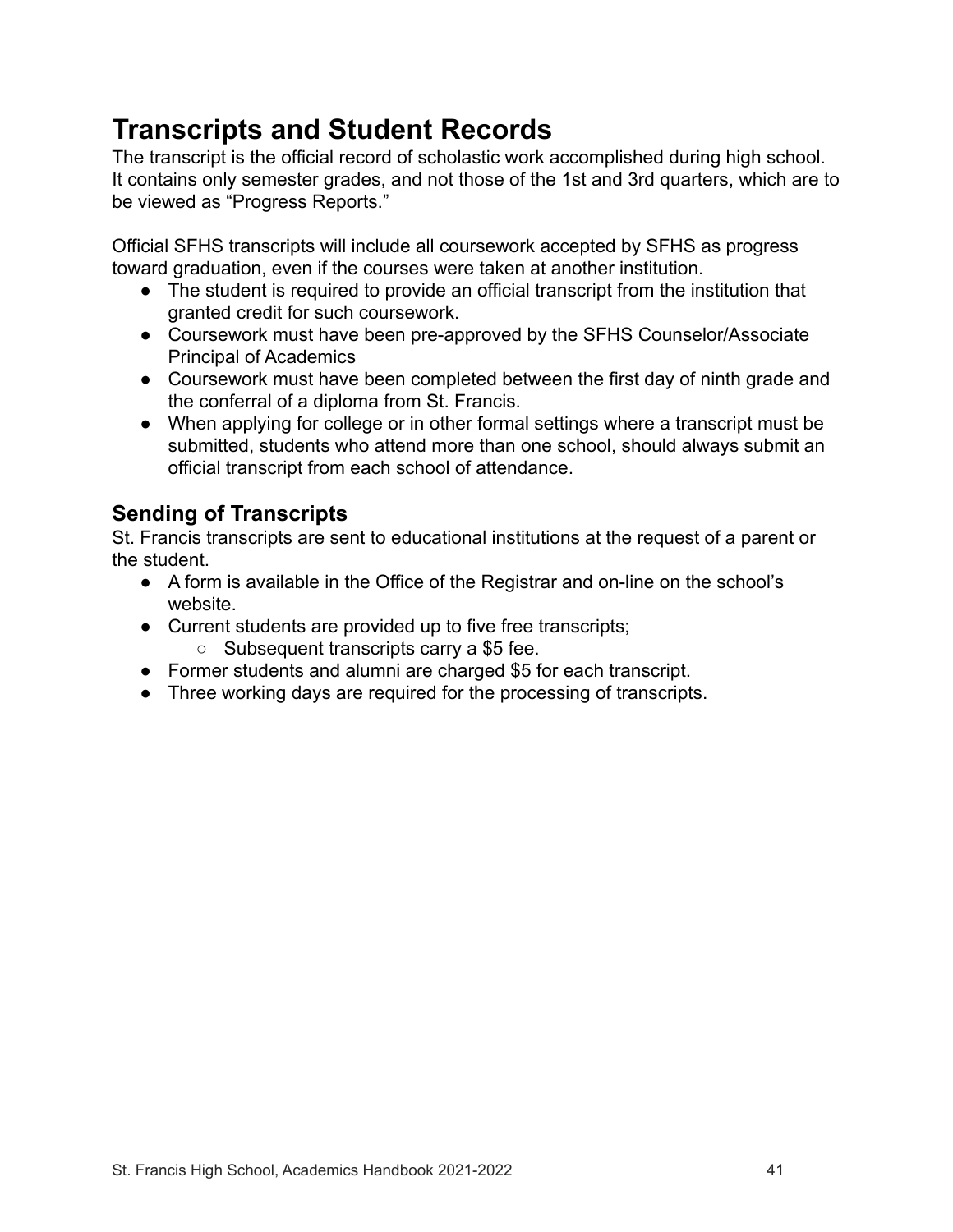## <span id="page-41-0"></span>**Chapter 11: Academic Technologies**

St. Francis is committed to providing students with technology for use as an academic tool. Please also refer to the complete Computer, Internet, Social Media, and iPad Acceptable Use Agreement and the Student-Family Handbook accessible on the St. Francis High School website at www.stfrancishigh.net

### <span id="page-41-1"></span>**All Electronic Devices**

It is expected that students will use all technologies in a manner consistent with the St. Francis High School Mission and values. Additionally, students are reminded to be respectful of others in their use of technology. Their use of technology should not interrupt others and should not violate the academic integrity or personal privacy of others.

Students may not photograph, nor make audio or visual recordings in class or on campus without the express permission of the students or school personnel being photographed or recorded.

### <span id="page-41-2"></span>**Use of St. Francis email accounts**

Email accounts are intended to facilitate communication within the school community. Students are reminded that email is not necessarily private, and may be subject to review and supervision. Email accounts and related policies include all Google platforms and app accessed via a student's SF email account. This includes but is not limited to: Google Classroom, Google Drive, and all Google Docs, Sheets, Slides, Forms, etc.

Students also must keep in mind that when using their St. Francis email account, they need to maintain the same level of respect that they would use for communication in a classroom setting. Using an e-mail account inappropriately will result in disciplinary action.

Students are expected to check their email accounts daily as both the St. Francis administration and teachers may communicate with students via email on a regular basis.

Students should not sign up for non-school related distribution lists or services as this leads to an excess of SPAM or junk e-mail messages.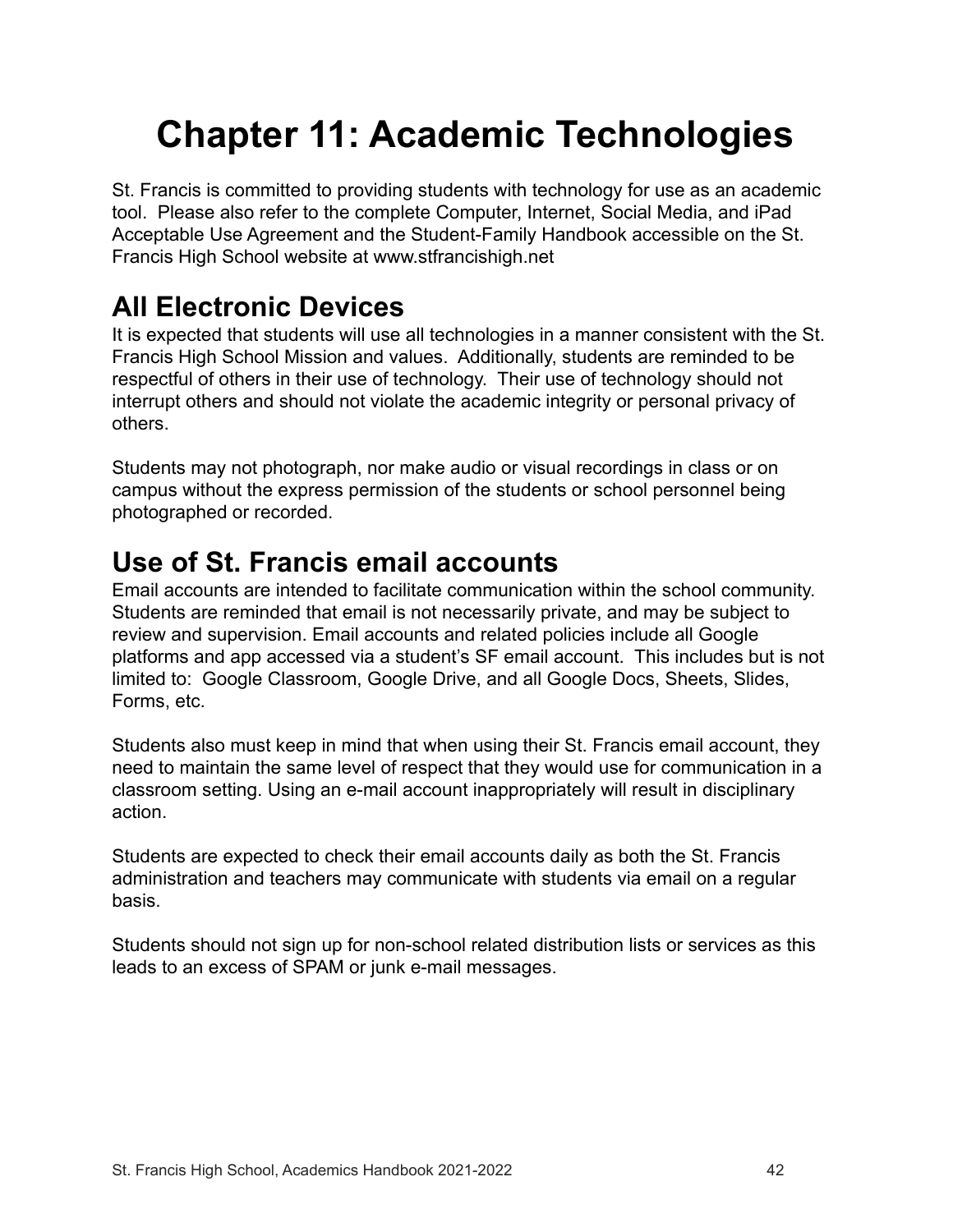### <span id="page-42-0"></span>**Use of the Internet**

St. Francis reserves the right to impose consequences for inappropriate behavior that takes place off campus and outside school hours in accordance with policies stated in the Student-Parent Handbook.

- Inappropriate use of the internet includes, but is not limited to:
	- Harassment or cyberbullying
	- Use of the school name, logo, or image
	- Remarks directed to or about students, teachers, administrators, or other school staff
	- Offensive communications and safety threats made on any internet sites (examples: social networking websites, blogs, journaling websites).
	- Viewing or sharing inappropriate material, watching movies, or playing games on campus computers or iPads
- Material that can be defined as obscene or vulgar should not be accessed, downloaded, printed, or viewed intentionally may be subject to disciplinary action
- Students must respect and observe copyright laws.

### <span id="page-42-1"></span>**Use of the St. Francis iPad & Mobile Device Management System**

Students are required to enroll their school issued iPads in the mobile device management system (MDM). This system constantly monitors school issued iPads for policy compliance. Any iPad which is not in compliance with the school's policy may be rendered temporarily unusable.

A student who is found to be using the iPad in an inappropriate way (e.g., being off-task by accessing irrelevant or inappropriate sites; using the device on campus outside the classroom in an unauthorized way, etc.) may be referred to the Dean of Students for disciplinary action. Any violations of the provisions for use as articulated in this document may result in the student being denied use of the iPad on campus; the student is also subject to other disciplinary consequences if other of the school's rules and policies are violated.

A teacher may confiscate a student's iPad for just cause and may turn it over to the Dean of Students if, in the teacher's judgment, the device is being used inappropriately. School personnel retain the right to examine the device, its applications and files and, if inappropriate material is discovered, to impose appropriate disciplinary consequences. As is the case with other devices subject to being confiscated if used inappropriately or at the wrong time (e.g., cell phones, MP3 players, etc.), the confiscated device will be returned to the student or his/her parents, as determined by the Dean of Students, within a reasonable amount of time.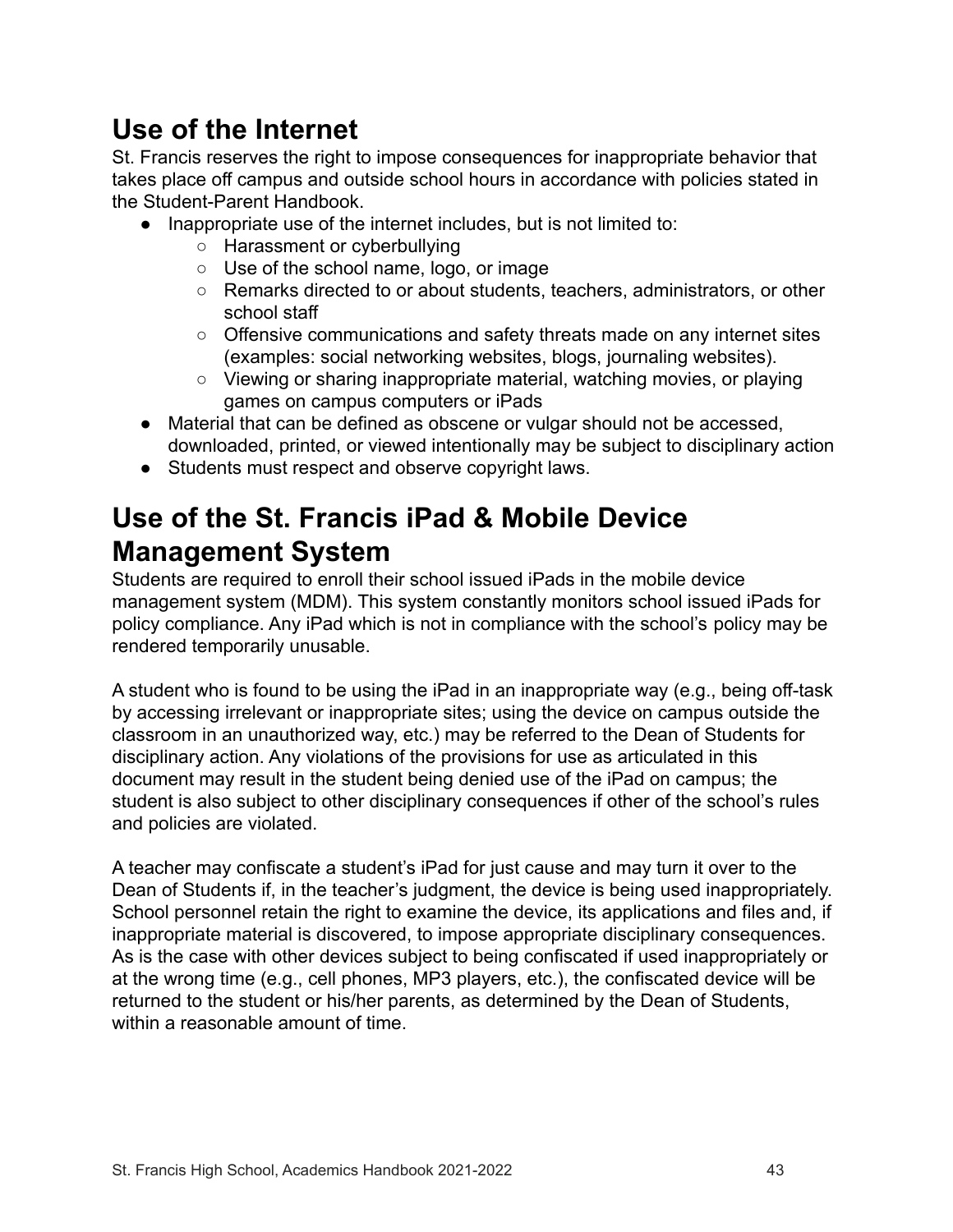### <span id="page-43-0"></span>**Virtual Meeting Software**

St. Francis has secured the use of Zoom virtual meeting software for the 2021-2022 school year. Teachers will be expected to provide a virtual office hours code to their classes and teachers will be provided time and resources to practice using the software.

It is not expected that teachers will provide hybrid access to live classes for students who are absent. Unless otherwise requested by the Administration, teachers will not audio record, video record, nor provide synchronous access to their live, on-campus classes.

Teacher/Family Conferences will be held virtually each semester. St. Francis High School will provide virtual options for many gatherings that have traditionally been on campus, for example, Back to School Night, Counseling Department meetings, Athletic Department meetings, and individually scheduled parent and student meetings.

### <span id="page-43-1"></span>**Use of Electronic Books ("E-books")**

St. Francis students may use e-books for summer reading and for textbooks during the school year unless otherwise noted by a teacher.

In some instances, students will have a choice of a traditional textbook or an e-book; in other instances, students will be required to use an e-book. All e-books will be accessible through the school-issued iPad. The downloaded e-book must be resident on the student's school-issued iPad so that it can be accessed and read without internet access.

### <span id="page-43-2"></span>**Academic Software**

St. Francis High School provides and/or requires the use of various academic software programs. The software is provided to compliment what is already happening on campus and to assist the St. Francis community in providing high quality, college prep rigor while also preparing students for the world beyond the classroom.

Academic software requirements are stated in the course syllabi and communicated via course expectations. Software includes but is not limited to: Turnitin.com, Albert, Khan Academy, and software that is specific to a course or textbook.

Students who are experiencing difficulty with software or other technology should communicate the concern(s) immediately. It is suggested that students take screenshots of error messages and that they send an email to begin the conversation and provide a timestamp for when they began to experience the problem. Students should then follow up in person with both teacher(s) and the Director of Instructional Technology.